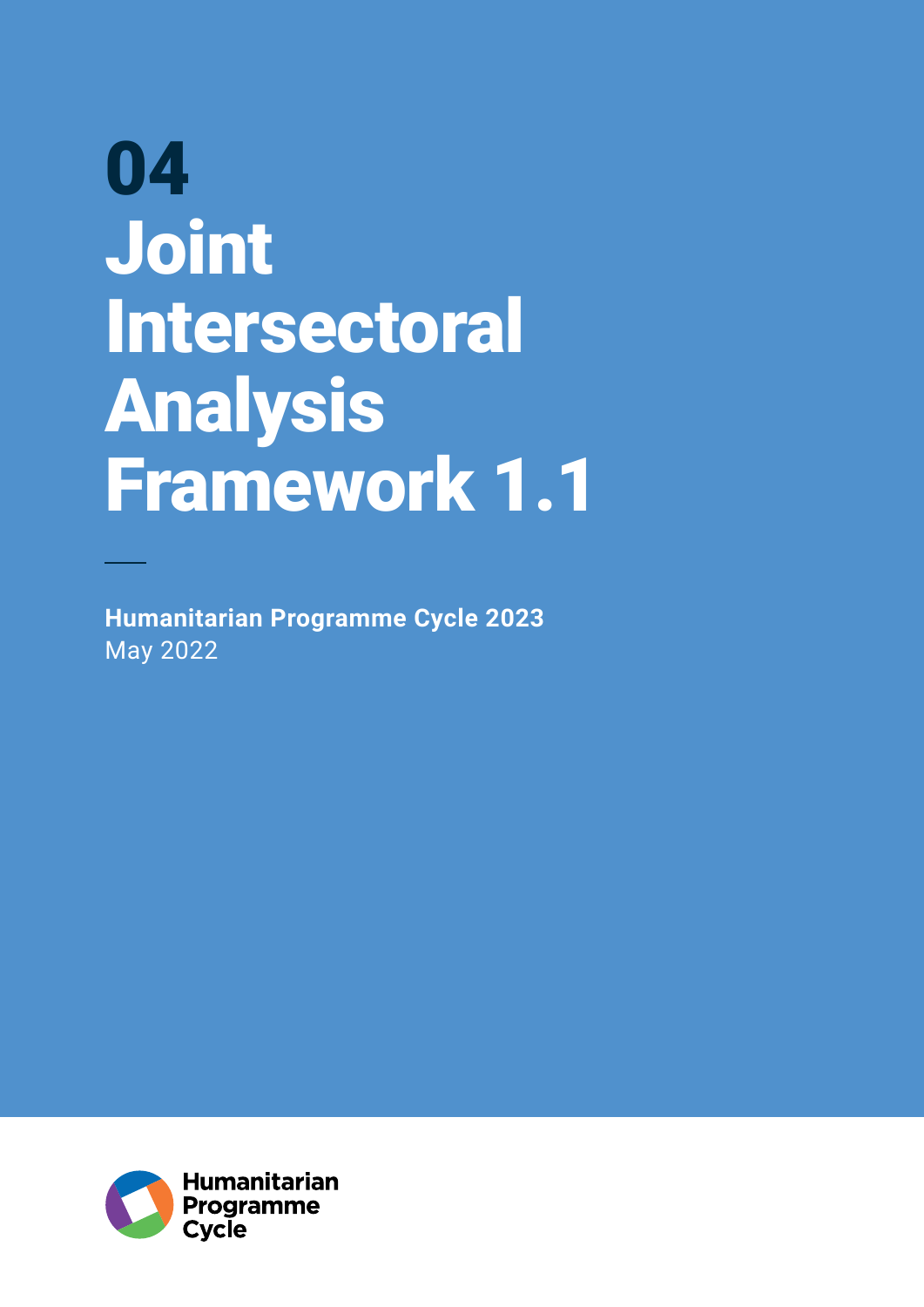# <sup>02</sup> **Table of Contents**

- **Introduction 03**
- **Overview of JIAF background, concept, approach and methodology 04**
- 1.1 Conceptual Framework 04
- 1.2 Methodology 04

#### **JIAF Step by Step 09**

- 2.1 Plan and design a joint intersectoral analysis process 11
- 2.2 Collate and collect data 19
- 2.3 Consolidating JIAF data 27
- 2.4 JIAF analysis 28
- 2.5 Validation of current and forecasted humanitarian needs 39

#### **Annexes 40**

- 1. Data Scenario A: Aggregation method for the Humanitarian Conditions pilla 40
- 2. Data Scenario B: Aggregation method for the Humanitarian Conditions pillar 44
- 3. Additional guidance on the good use of context-shocks-impact indicators for identification of affected geographical areas and population groups 49
- 4. List and definitions of underlying factors 51
- 5. Definitions 53
- 6. Global Clusters PiN Guidance 57
- 7. JIAF Severity Scale 58
- 8. Acronyms List 59

**For additional information, please contact:** Assessment, Planning and Monitoring Branch, OCHA, apmb@un.org Palais des Nations, 1211 Geneva, Switzerland Tel: +41 22 917 1690

*The designations employed and the presentation of material in this publication do not imply the expression of any opinion whatsoever on the part of the Secretariat of the United Nations concerning the legal status of any country, territory, city or area or of its authorities, or concerning the delimitation of its frontiers or boundaries.*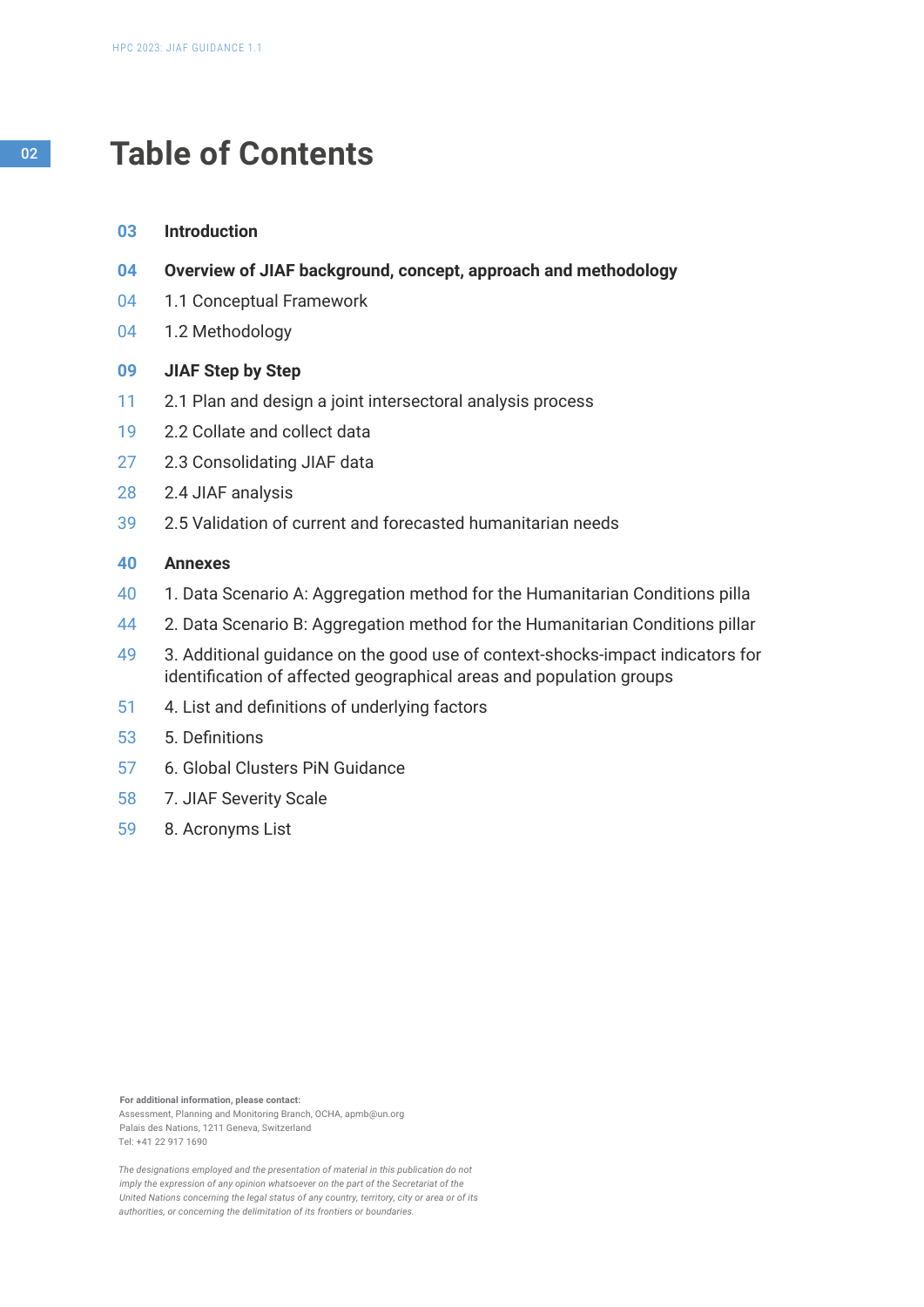# <sup>03</sup> **Introduction**

This guidance document for the Joint Intersectoral Analysis Framework (herein 'The JIAF 1.1 guidance') is designed to assist country teams in conducting intersectoral analysis when preparing Humanitarian Needs Overviews (HNOs) and subsequent Humanitarian Response Plans (HRPs) as part of the 2023 Humanitarian Programme Cycle (HPC). It builds on the 'Enhanced HPC Approach' initiated in 2019.1

The Joint Intersectoral Analysis Framework 1.0 (JIAF 1.0) was endorsed by the Inter-Agency Standing Committee (IASC) for provisional use during the 2021 Humanitarian Programme Cycle (HPC).

In 2020, 27 countries piloted JIAF 1.0, resulting in the production of JIAF-informed HNOs. Incorporating feedback from these teams, the JIAF 1.1 Guidance is a more concise document, with improved clarity of instruction and new companion tools. There have been no major changes to the underlying JIAF methodology.

During 2021, an independent review of the JIAF 1.0 is being undertaken by an academic research institute. The findings of the review will form the basis of a strengthened JIAF methodology for future HPC cycles.

The JIAF 1.1 Guidance is offered as an additional resource for humanitarian country teams and does not supersede or replace any current agency, organization or IASC guidance including, but not limited to, the IASC Reference Module for the Humanitarian Programme Cycle.<sup>2</sup>

# **Organization of the document**

The JIAF 1.1 Guidance comprises two sections with annexes:

- Section 1 provides an overview of the JIAF background, concept, approach and methodology.
- Section 2 is a step-by-step guide to implementing the JIAF.
- Annexes provide additional resources and examples of application.

# **What has changed?**

The following updates have been made to the JIAF guidance:

- Section 1 has been significantly abridged.
- Section 2 has been refined to clarify the sequencing and content of each step of the process.
- JIAF Indicator Reference table [Gender Based Violence (GBV), Child Protection (CP), Health, Shelter, Water Sanitation and Hygiene (WaSH)] indicators have been updated.

Additional guidance is provided on:

- The use of Critical Indicators (see Step 2.1.6) ensuring the inclusion and active participation of local actors in the JIAF process (green side boxes);
- Additional information on how to identify a JIAF data scenario - including pros and cons of each (see Step 2.2.4);
- Additional information on linkages between Intersectoral and Sectoral PiN (Step 2.4.2 and 2.4.3);
- [Guidance on Analyzing risks and determining](https://kmp.hpc.tools/km/2021-guidance-analyzing-risks-and-determining-most-likely-evolution-humanitarian-situation)  [the most likely evolution of the humanitarian](https://kmp.hpc.tools/km/2021-guidance-analyzing-risks-and-determining-most-likely-evolution-humanitarian-situation)  [situation](https://kmp.hpc.tools/km/2021-guidance-analyzing-risks-and-determining-most-likely-evolution-humanitarian-situation) is now included (Step 2.4.5).
- New templates and companion tools are available to automate aggregation in Scenario A and [Scenario B:](https://unitednations.sharepoint.com/:x:/r/sites/JIAG-JointIntersectorAnalysisGroup/Shared Documents/01 - Guidance and Tools/JIAF 1.1/JIAF 1.1 - Final templates/Scenario B/JIAF1.1_AggregationTemplate_Blank_210512.xlsx?d=wad04bb8b27214127a7cc1edf88e4730f&csf=1&web=1&e=qFzR1o)
	- Support the inception of a JIAF (Concept [Note](https://unitednations.sharepoint.com/:w:/r/sites/JIAG-JointIntersectorAnalysisGroup/_layouts/15/Doc.aspx?sourcedoc=%7B07AD2807-53E7-40CE-AE1B-2E0B20CDA487%7D&file=Template_JIAFworkplan.docx&wdLOR=cF878D1B3-CCC5-46A9-B9DE-ED56F4C83560&action=default&mobileredirect=true), [Gantt chart](https://unitednations.sharepoint.com/:x:/r/sites/JIAG-JointIntersectorAnalysisGroup/Shared Documents/01 - Guidance and Tools/JIAF 1.1/JIAF 1.1 - Final templates/Template_JIAF_Gantt - Copy.xlsx?d=w196ec48202f541e2a467a9858794b77b&csf=1&web=1&e=nhbsOj));
	- Document the selection of indicators and information gaps ([Word](https://unitednations.sharepoint.com/:w:/r/sites/JIAG-JointIntersectorAnalysisGroup/Shared Documents/01 - Guidance and Tools/JIAF 1.1/Clean tickets/Indicator Selection and Information Gap Documentation Tool_final.docx?d=w8568c34479d14f4b8c2d127f5a4b116b&csf=1&web=1&e=pivtUD), [Excel\)](https://unitednations.sharepoint.com/:x:/r/sites/JIAG-JointIntersectorAnalysisGroup/Shared Documents/01 - Guidance and Tools/JIAF 1.1/Clean tickets/Indicator documentation.xlsx?d=wf41483fe5ba04ed89bd0f565b581d862&csf=1&web=1&e=CtziqW).
- New Annexes include:
	- Expanded Definitions (Annex 5);
	- Global Clusters' sectoral PiN Guidance (Annex 6);
	- Acronyms list (Annex 8).

1 Throughout 2018, UN Agencies and NGOs came together to define their vision for the HPC, diagnose existing and emerging challenges, with associated solutions, and reinforce linkages between other initiatives. Global Clusters have been included throughout the process and have endorsed the new approach. The result is set of revised HPC templates with Step-by-Step guide which update existing guidance, integrating developments achieved over recent years on needs assessment and response planning, as well as commitments made at the WHS and Grand Bargain.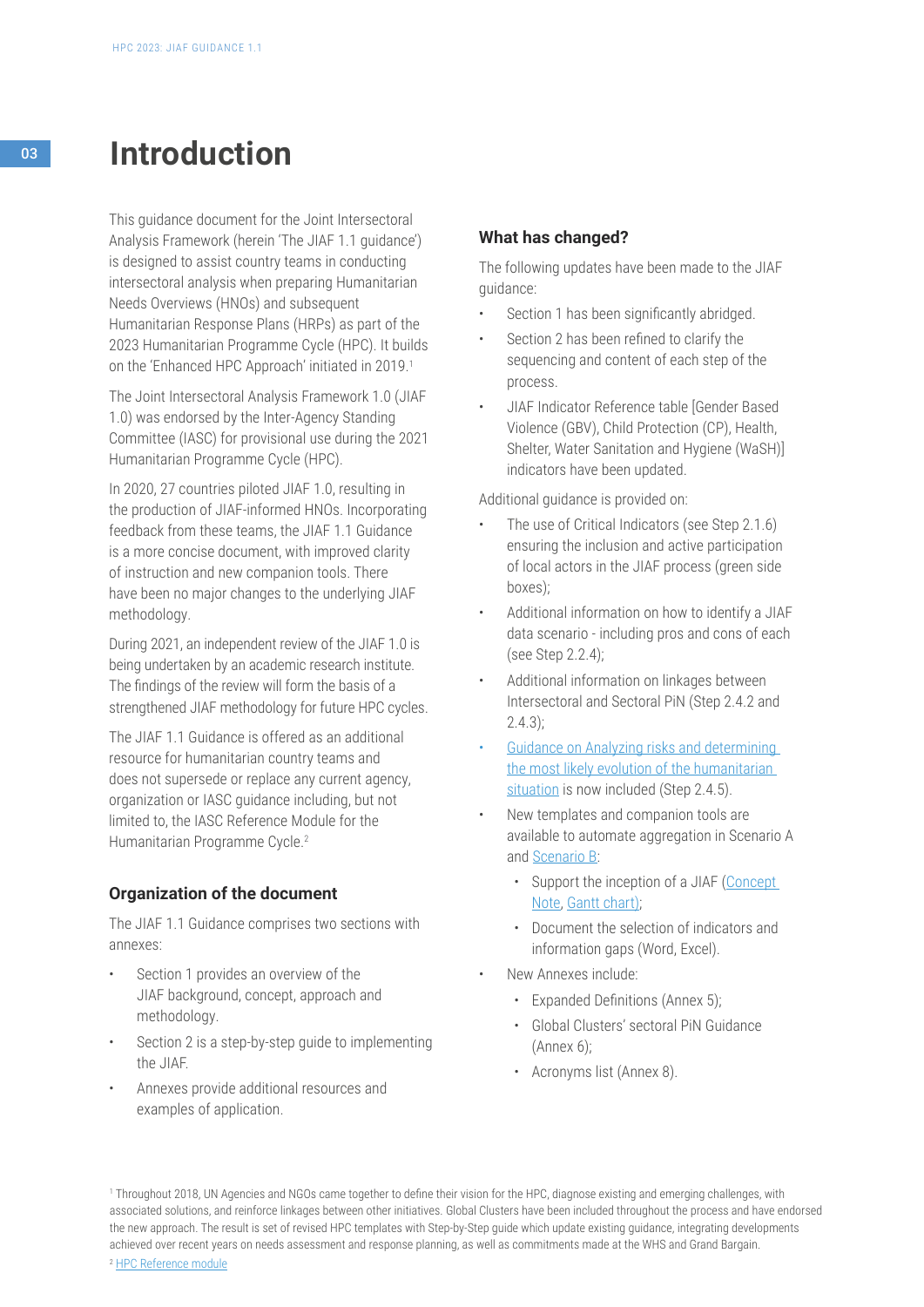# <sup>04</sup> **1. Overview of JIAF background, concept, approach and methodology**

### **This section provides an overview of the three core components which comprise the JIAF approach:**

- The conceptual framework;
- The analytical methodology; and
- The implementation process.

# **1.1 Conceptual Framework**

The primary objective of the JIAF approach is to inform strategic decision-making, response analysis, and response planning through a holistic, peoplecentred, and inclusive joint intersectoral analysis system that is comprehensive and methodologically rigorous.

The JIAF provides humanitarian actors with a common analytical framework and system to gather, structure, and synthesize information regarding the **intersectoral needs of populations in crisis**. Through applying the JIAF, actors can estimate the magnitude and severity of humanitarian needs as well as develop a common narrative around the context, shocks, and drivers of the crisis. This analysis can support projecting of how the severity and magnitude of needs may evolve within the planning cycle.

The JIAF Framework is built around **five main pillars**, each of which contains different sub-pillars to help organise information, visualize relationships, and bring a consistent structure to the analysis (see Figure 1, page 5).

The first three pillars – context, event/shock, and impact – allow response actors to **define the scope of the crisis**, i.e., to identify all affected geographic areas and estimate the total number of people who have been affected by it, disaggregated by key demographic characteristics.

The fourth pillar regarding Humanitarian Conditions allows response actors to then classify the severity of humanitarian needs within the affected areas and populations and estimate the number of people in need within each severity level.1 To define the scope and estimate severity of needs, pillar three type of humanitarian consequences pillar is considered:

**living standards, coping mechanisms**, and **physical and mental wellbeing**. The outputs from the Humanitarian Conditions pillar are a critical part of the analysis process, as they can support **needs-based response planning, prioritization and resource allocation decisions.** 

The fifth pillar applies a forward-looking lens, to **project needs based on the most likely evolution of the crisis** during the planning period. This forecasting will also include projecting how needs may change in the absence of assistance that is currently being provided. Further technical guidance will be developed to support JIAF users with operationalizing the forecasting component of the framework for the next HPC cycle.

# **1.2**

# **Methodology**

The JIAF analysis informs a number of key outputs.

The qualitative output is the detailed narrative unpacking the inter-relation of the three humanitarian consequences, the underlying characteristics, coping mechanisms, and other contextual and crisis factors associated with needs, vulnerabilities and capacities for different subsets of the population. It reveals how these factors may exacerbate the needs and vulnerabilities of certain subsets of the population.

# **The core quantitative intersectoral outputs from the JIAF analysis are:**

- The severity of needs, determined through a 1-5 severity scale (see Figure 2, page 6); and
- The overall magnitude of needs, represented by the People in Need (PiN) figure.

PiN and severity figures can be produced at crisis/ country level, to reflect an overall estimation among the entire affected population and can also be produced at disaggregated geographic or population group levels – for example, for the population of Internally Displaced Persons (IDP) specifically and/or for each Admin 2 geographic area.

These quantitative pillars are further explained below.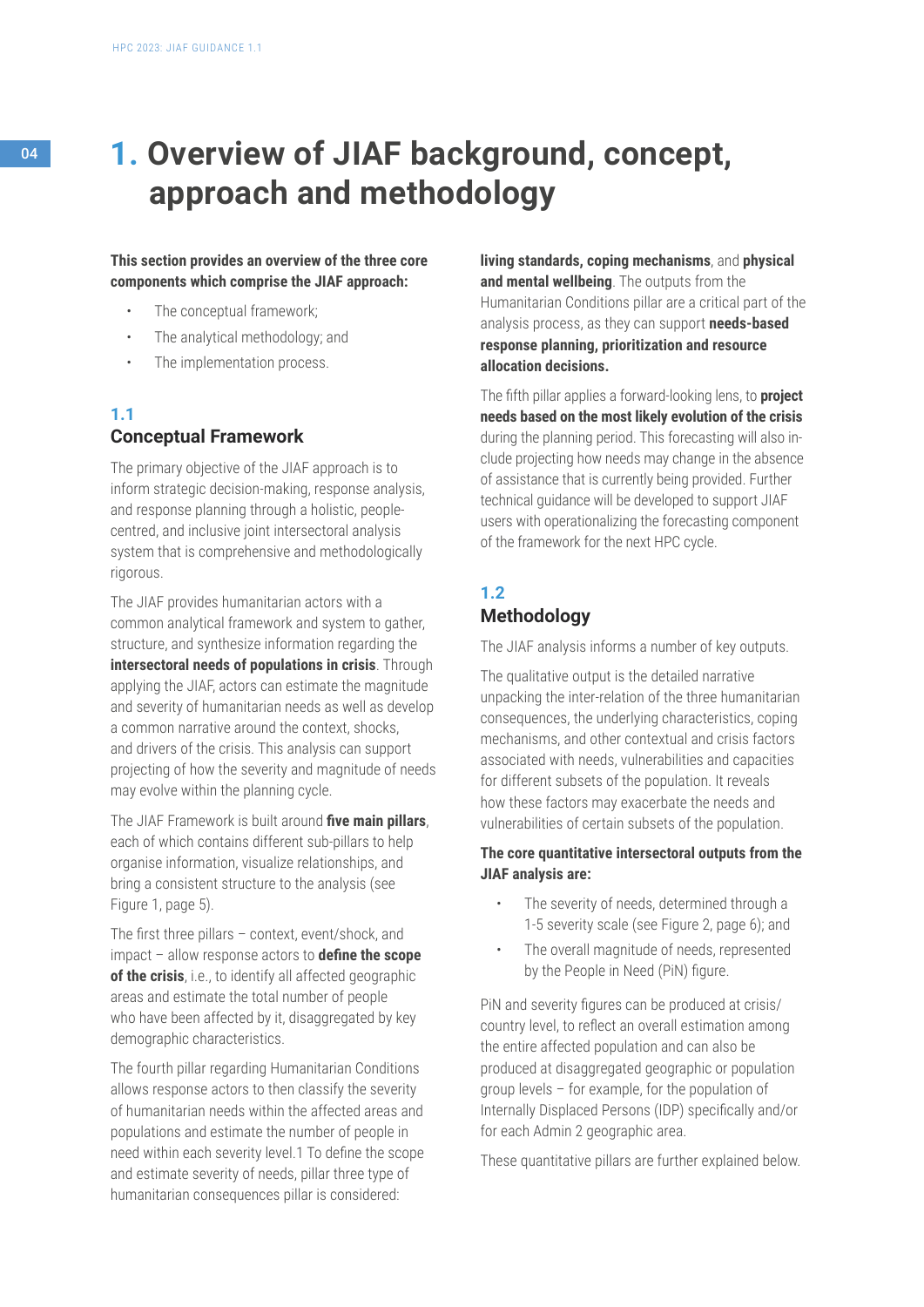#### *Figure 1. Visual representation of the JIAF conceptual framework.*

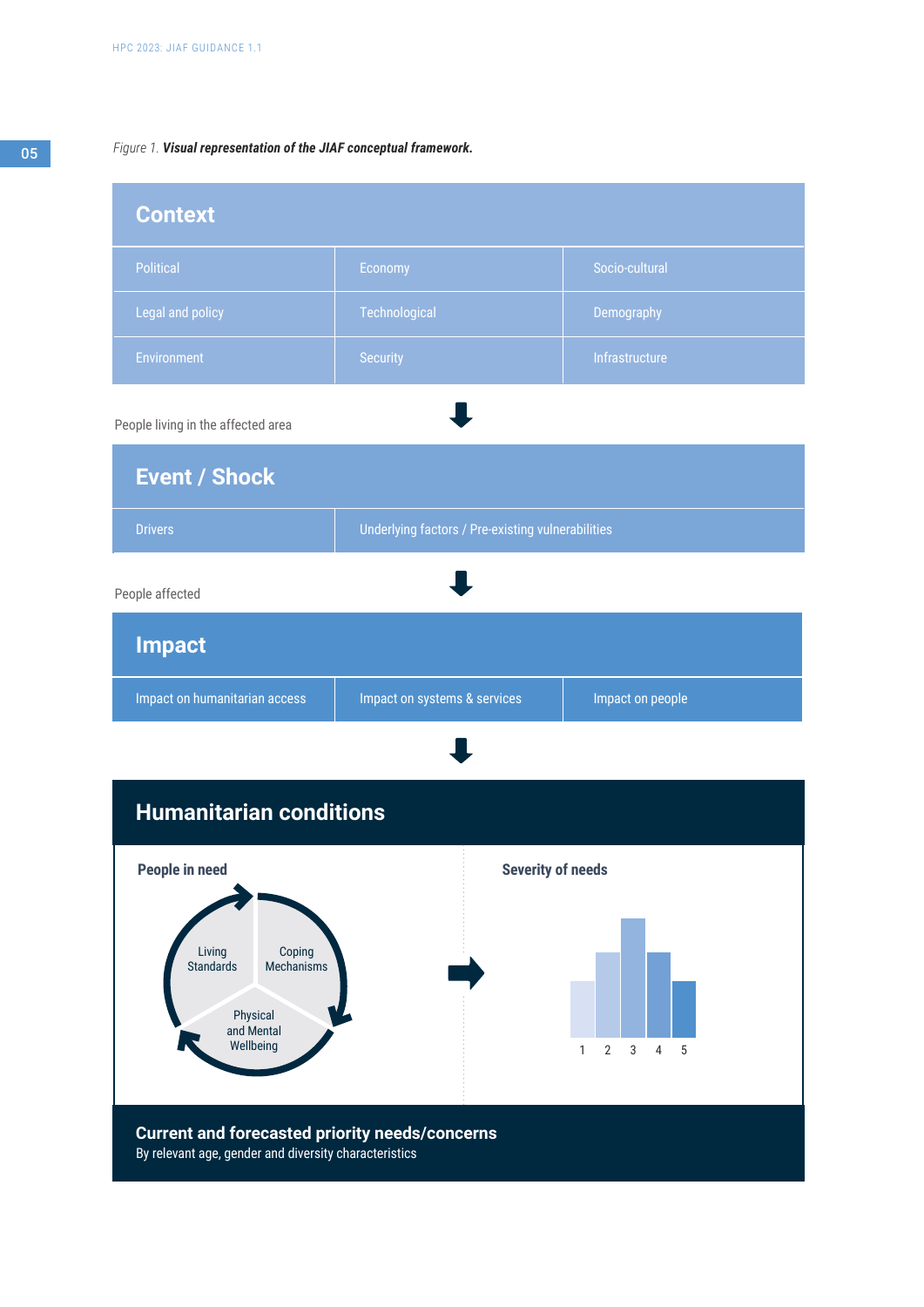# <sup>06</sup> **1.2.1 Severity of Needs**

The severity level classification is conducted using the data collected and analysed from the JIAF Humanitarian Conditions pillar.

#### *Figure 2. Simplified JIAF Severity Scale*



At country level, the Analysis Team selects sectoral and cross-sectoral indicators for inclusion in the JIAF severity model to gather evidence of Humanitarian Conditions.

The **JIAF** indicator reference table compiles a key set of indicators put forward by each Global Cluster/ Area of Responsibility (AoR). In Step 1.5, the Analysis Team reviews these indicators and defines sources for each Humanitarian Conditions pillars, to adapt the context as needed, using the severity scale definitions provided. The data to measure these indicators can be collected through a range of sources, including multi-sector needs assessments, sector-specific or thematic surveys, cluster information management systems, government statistics agencies, among others. The Independent Review will examine the JIAF indicator reference table to ensure greater relevance and adaptability at field level.

In particular, the selection of **critical indicators** (see details in Step 2.1.6, and the template to document the selection)<sup>3</sup> is an important step in developing a JIAF severity model that can appropriately capture and classify high severity levels. Critical indicators correspond most directly to time-critical, lifethreatening consequences, and as such, the JIAF

Analysis Team must ensure that these indicators at the highest severity levels (e.g., severity 5) equate to 'imminent death'. Indicators from well-established analysis methodologies whose severity indices relate to 'imminent death' in the highest categories should therefore be given precedence in the selection of critical indicators. The chief example of this is the Integrated Phase Classification (IPC) for Acute Food Insecurity (AFI) or Acute Malnutrition (AMN) and Cadre Harmonise (CH) whose severity classifications should be treated as critical indicators.

# **1.2.2**

# **Magnitude of Needs**

The aggregation method used to produce the severity analysis and subsequently the PiN will depend on the indicators to be analysed for the JIAF, and the type of data sources where those indicators are available. In 2020, two aggregation methods were developed to support the application of the JIAF to 2021 HPC joint analysis, based on two types of data availability scenarios:

- **Data Scenario A: Household level indicators** are available, and they are all contained in a single household level indicator dataset. Household indicators are therefore "linked."
- **Data Scenario B: Household level indicators** or area-level indicators are available, but only through multiple household or arealevel indicator datasets; or alternatively, only area-level datasets are available. Household indicators are therefore "unlinked."

Moreover, in either scenario, the household level data can and should be complemented by any number of relevant area-level datasets, as long as the geographical location of households and the area indicator can be matched. However, for scenario A, the process of linking area-level information to the household dataset requires further consideration and review, to ensure area-level classifications do not inadvertently result in an over- or under-estimating of needs.<sup>4</sup>

<sup>3</sup> Templates to document the selection of indicators

4 More details on the pros and cons of both scenarios are available in section 2.2.4.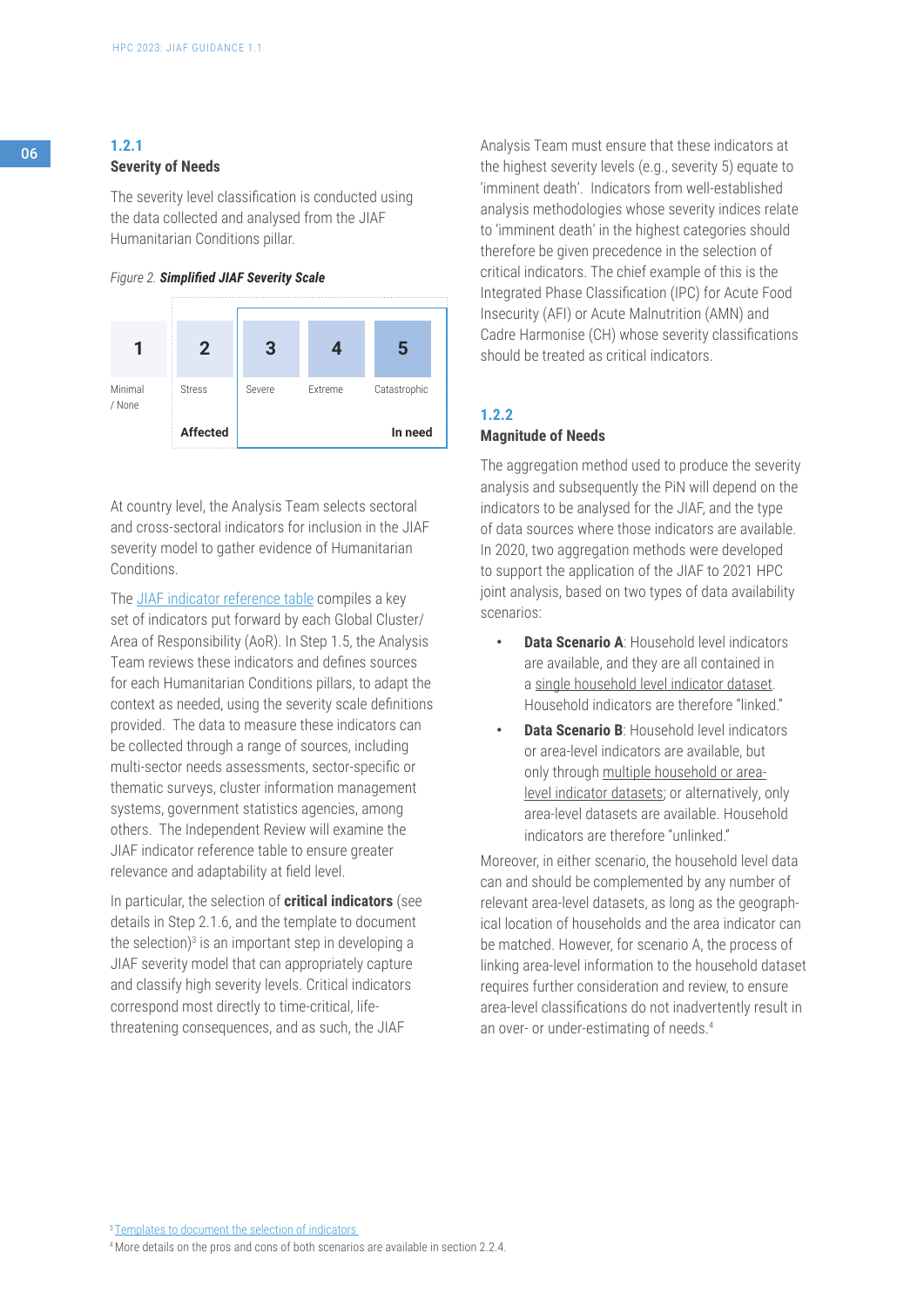

In order to implement the **Data Scenario A** aggregation method, the available household level data will likely be collected using either:

- A single household level assessment covering all geographical areas (e.g., multi sector coordinated assessments); or
- Multiple household level assessments covering different geographical areas but using the same questions (i.e., harmonized household level assessments). Through this scenario, it is possible to identify households facing more than one sectoral need simultaneously, and to unpack the analysis further to understand which sectors may be driving overall humanitarian needs within a crisis. Perhaps most critically, aggregation through Data Scenario A ensures that households are not counted multiple times in the calculation of the overall PiN figure for the crisis.

Alternatively, in **Data Scenario B**, either household level information is not available for all selected indicators (only area-level information), or different households have been interviewed across different assessments, and it would be impossible to discern if the same households were included in multiple assessments – this would be the case, for example, if the JIAF analysis team was consolidating household data from a Knowledge Attitude and Practices (KAP) survey conducted by WaSH actors, an education assessment by education actors, a shelter damage assessment by shelter actors, etc. In this scenario, it is challenging to distinguish if the same people are facing issues in the three sectors or if they are simply different people with different issues. The household level indicators are thus "unlinked" and the percentage of the population in the data that have co-occurring needs is unknown. To address this shortcoming, an aggregation method was identified for Data Scenario B.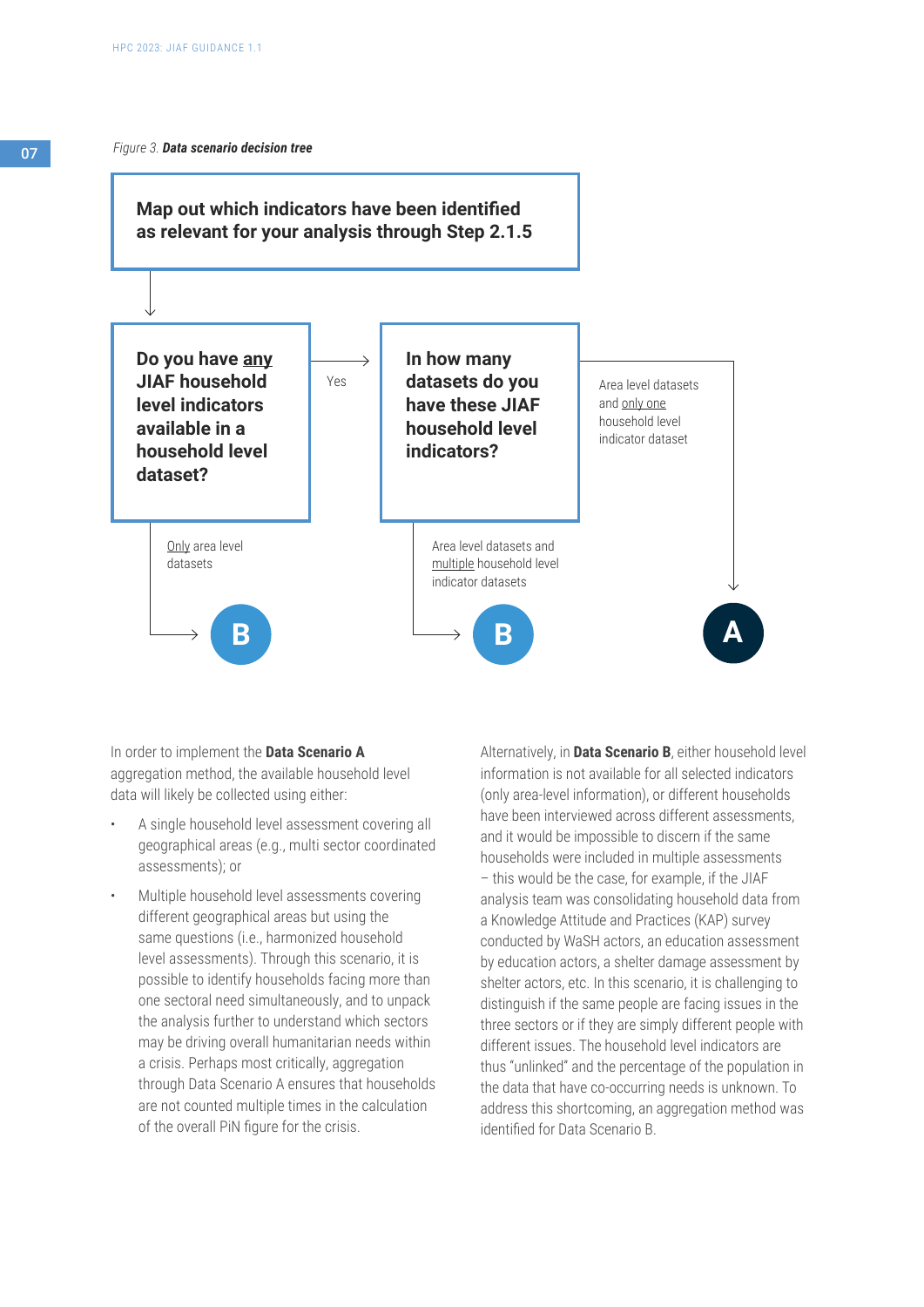**08** The objective of the JIAF is to arrive at an overall estimate of the intersectoral severity of needs and the number of people in need of humanitarian assistance. Single, or sector-based PiN estimates are secondary in the JIAF by design. But in planning processes such as the Humanitarian Programme Cycle, both are required and important, and the relationship between them must be clear. In this context, a sector's PiN and severity figures should always be estimated as per the sector's validated / preferred methods; though the JIAF approach to analysis of context, shocks and impact can serve as a common logical reference.

# **1.2.3**

#### **Methodology limitations**

As development of the JIAF is ongoing and the approach is implemented in the field, the final structure, concepts, methods, and tools are likely to evolve and be refined further.

# **Key documents**

| <b>Title</b>                           | What                                                                                                                                                                                      | <b>Length / Reading time</b> |
|----------------------------------------|-------------------------------------------------------------------------------------------------------------------------------------------------------------------------------------------|------------------------------|
| 2022 JIAF Indicator<br>Reference table | A set of key indicators, with proposed thresholds put<br>forward at global level. These can be adapted to local<br>contexts as needed, using the severity scale definitions<br>on Annex 7 | n/a                          |

# **Additional resources**

| <b>Title</b>                                                        | What                                                                                                                                                                                                 | <b>Length / Reading time</b> |
|---------------------------------------------------------------------|------------------------------------------------------------------------------------------------------------------------------------------------------------------------------------------------------|------------------------------|
| <b>Analytical Framework</b><br><b>Review report</b>                 | The JIAF was developed based on a meta review<br>of analytical frameworks (2017) and its structure/<br>sequential logic aligns with several commonly used<br>frameworks in the humanitarian systems. | 120 pages / 240 min          |
| <b>Aggregation Methods</b><br>for the JIAF $-$ Final<br>Review 2020 | Presentation on how the aggregation methods for the<br>JIAF were developed.                                                                                                                          | 30 slides / 60 min           |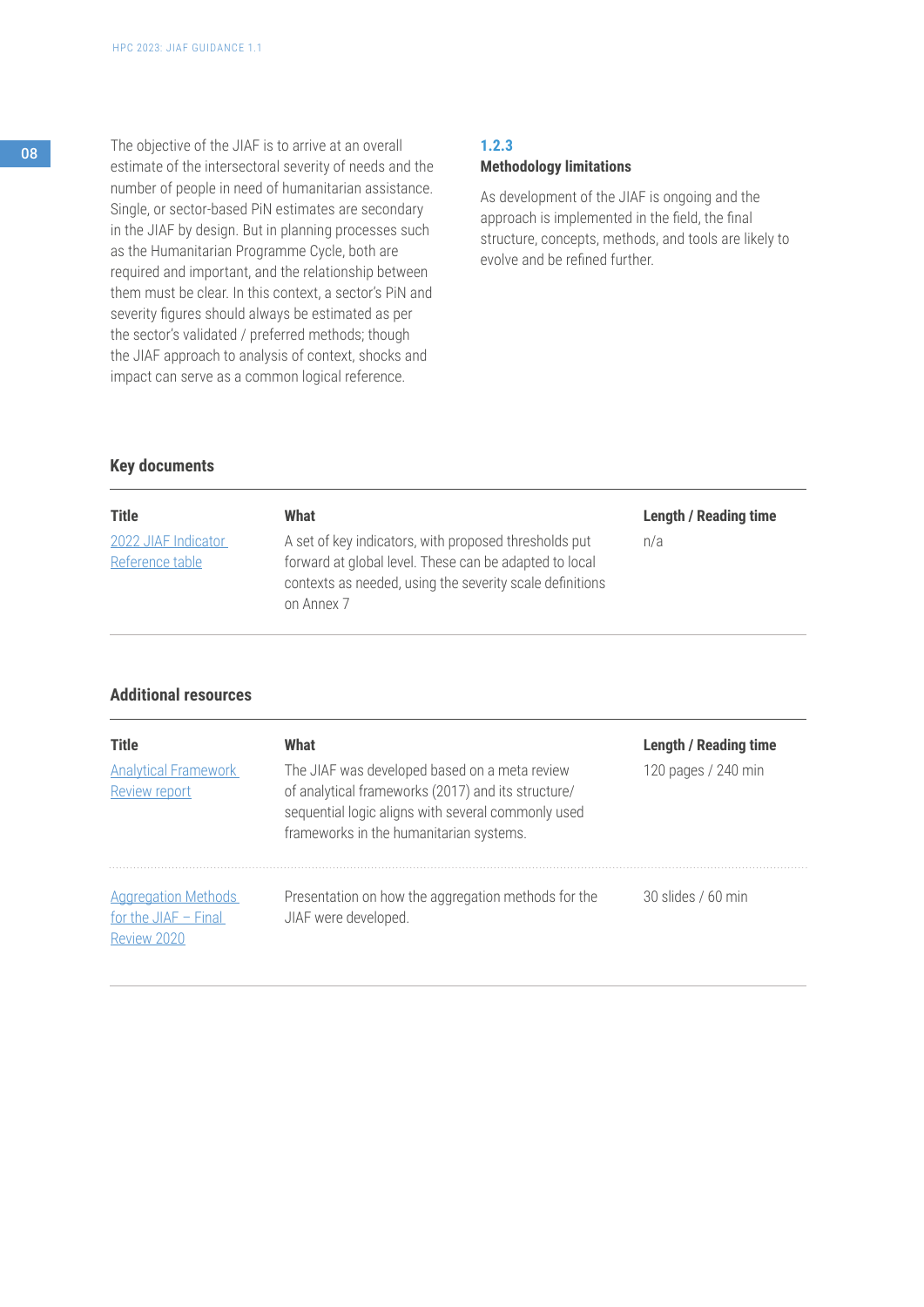# <sup>09</sup> **2. JIAF Step by Step**

While the JIAF is a data-driven process, it still requires coordinated, multi-stakeholder collaboration to collect, interpret the data and reach a technical consensus on the final analytical outputs. **There are five key steps** in implementing the recommended joint analysis process, as outlined in Figure 4. Within each of these five key steps, the process can be further broken down into additional activities.

# *Figure 4. Steps of the JIAF process*

| #             | <b>STEP AND OUTPUT</b>                                                                                                                   | <b>ACTIVITIES</b>                                                                                                                                                                                                                                                                                                                                                                                                                                                                                                                                                                                                    |
|---------------|------------------------------------------------------------------------------------------------------------------------------------------|----------------------------------------------------------------------------------------------------------------------------------------------------------------------------------------------------------------------------------------------------------------------------------------------------------------------------------------------------------------------------------------------------------------------------------------------------------------------------------------------------------------------------------------------------------------------------------------------------------------------|
| Step 1        | Plan and design a joint<br>intersectoral analysis<br><b>process</b><br><b>Output</b><br>Reviewed Analysis Framework<br>and JIAF Workplan | 1.1 Form the Analysis team<br>1.2 Set and agree on timeframe, roles, and responsibilities<br><b>1.3</b> Review guidance and templates<br>1.4 Set the scope of JIAF analysis: initial dive into the first 3 pillars (Context, Risk, Impact)<br>1.5 Review indicators and define sources for Humanitarian Conditions pillar<br>1.6 Identify 'critical' indicators Humanitarian Conditions pillar<br>1.7 Present for endorsement to the HCT/ICCG as the scope of the HNO                                                                                                                                                |
| <b>Step 2</b> | <b>Collate and collect data</b><br><b>Output</b><br>Initial intersectoral analysis<br>narrative                                          | 2.1 Secondary data review<br><b>2.2</b> Primary data collection<br>2.3 Start to tell the intersectoral story<br>2.4 Identify data scenario for the Humanitarian Conditions aggregation                                                                                                                                                                                                                                                                                                                                                                                                                               |
| Step 3        | <b>Consolidate JIAF data</b><br><b>Output</b><br>Preliminary PiN based on<br>quantitative data aggregation                               | <b>3.1</b> Consolidate JIAF data<br>3.2 Initial estimates of the total number of people falling under each severity phase:<br>the Preliminary PiN<br>Produce Preliminary PiN based on data aggregation scenario A (Annex 1)<br>$\bullet$<br>Produce Preliminary PiN based on data aggregation scenario B (Annex 2)                                                                                                                                                                                                                                                                                                   |
| <b>Step 4</b> | <b>Conduct JIAF analysis</b><br><b>Output</b><br>Refined Joint Intersectoral analysis,<br>Reviewed Intersectoral PiN, and<br>projections | 4.1 Review the narrative developed in exploring the linkages between the pillars, the<br>description of people's Humanitarian Conditions and factors associated (Step 2.2.3)<br>and estimated, initial calculations of people in need ("Preliminary PiN") and severity<br>phase estimation (Step 2.3.2)<br>Joint Analysis starting from Scenario A (including final intersectoral PiN<br>٠<br>calculation<br>Joint Analysis starting from Scenario B (including final intersectoral PiN<br>calculation<br>4.2 Describe key issues, characteristics, and contributing factors of people in need, by<br>severity phase |
| <b>Step 5</b> | <b>Validate analysis</b><br><b>Output</b><br>JIAF ready to be transformed<br>into HNO                                                    | 5.1 JIAF team aggregates all analysis results<br>5.2 Validate main conclusions in a workshop<br>5.3 Submit final outputs to ICCG/HCT for final validation and endorsement                                                                                                                                                                                                                                                                                                                                                                                                                                            |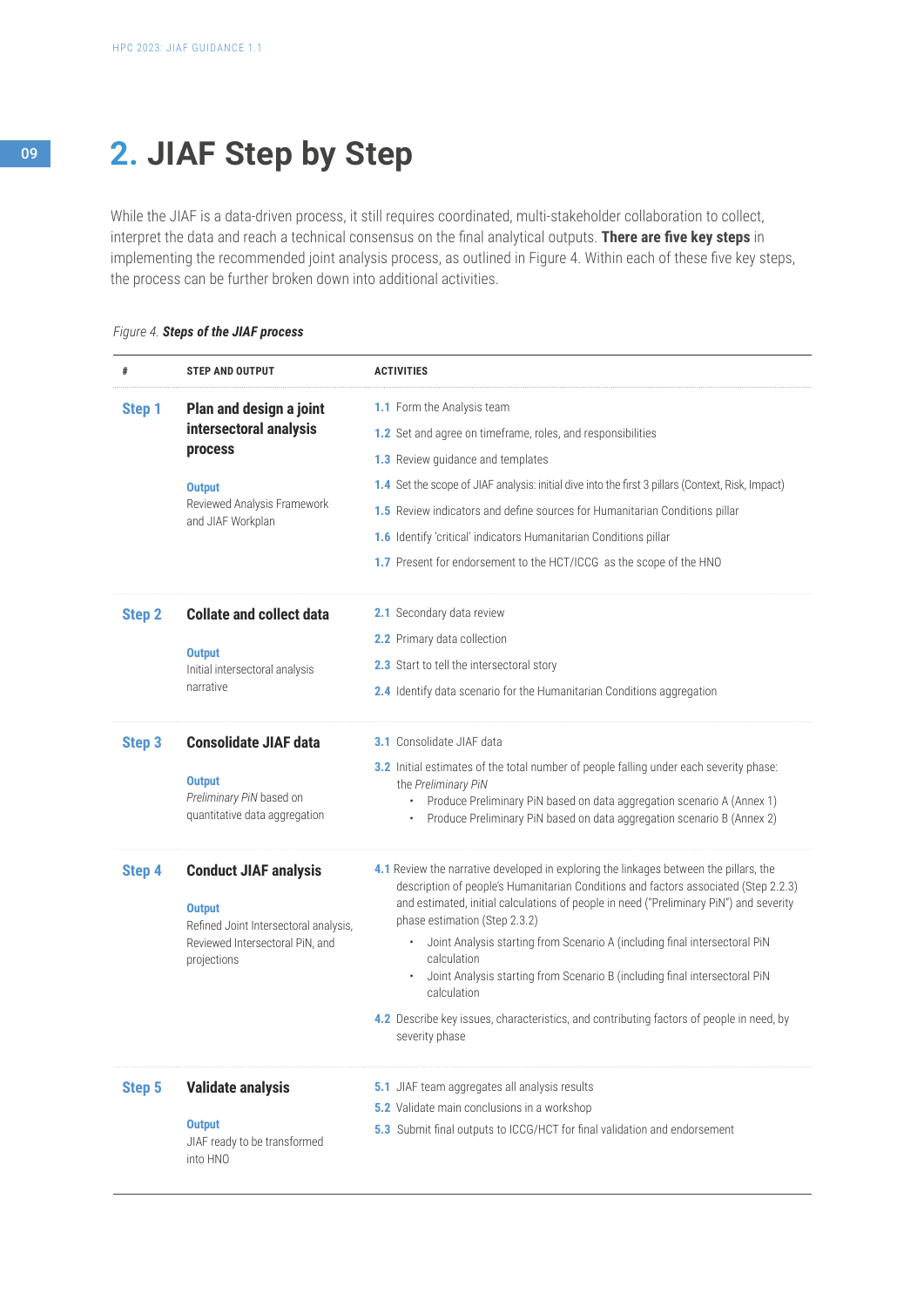# 10 **Ensuring the inclusion and active participation of local actors in the JIAF process**

**The inclusion of local and national actors is necessary for accountability and fundamental to the JIAF's ability to accurately portray the intersectoral needs of the affected population.**

Local actors are always the first responders and hold a wealth of information and expertise that must be included in large analytical exercises such as the JIAF. Additionally, the inclusion of local actors supports the localization of the humanitarian response.

The purple boxes in this Step-by-Step provide simple guidance on when to involve local actors and how to ensure an inclusive environment to enable their active participation.<sup>6</sup>

While full achievement of the points below may not be possible in the first year, the humanitarian community should continue to increase local actors' participation over time.

#### **How to ensure an inclusive JIAF process:**

It is important to note that active participation goes beyond 'inviting' relevant actors to the steps above. To allow for genuine participation of local actors the JIAF team should consider all the below:

- **1. Clear role definition:** It is important for local and international actors to understand what the JIAF is and what their role is in the JIAF process. Local actors should be empowered to speak up in JIAF meetings and their investment in the process should result in meaningful influence on the outcomes of the JIAF process.
- **2. Strengthening technical capacity:** Where necessary, technical capacity strengthening should be provided to enable full and meaningful participation in the various pillars of the JIAF process. JIAF training should ensure that local actors are among their target audiences (please note section below on costs to ensure participation of local actors in trainings/meetings).
- **3. Language:** It is fundamental that language is not a barrier to participation in the JIAF process. If communication is not in local languages, ensure translation and interpretation costs are factored into the JIAF process and should be ensured for all necessary documents/meetings/ communication. Language used should be as inclusive as possible, i.e., refrain from using acronyms, idioms and other terms which may not be universally understood. If needed, provide a simplified guide<sup>7</sup> on JIAF that to improve the level of understanding.
- **4. Communication channels:** Consult with local actors to establish preferred communication channels and ways to access information (e.g., WhatsApp, email, skype etc.). Important information e.g., timings, location etc., should be sent through several channels and with proper notice time to ensure wider reach (i.e., not just emails or Teams).

**Costs incurred:** It is important to note that the costs of participation in JIAF that are faced by local actors can be a key barrier e.g., cost of travel to meetings, overnight stays, internet access (in the case if online meetings) etc. The JIAF should consider the potential costs for local actor involvement where possible subsidize or fully cover participation costs.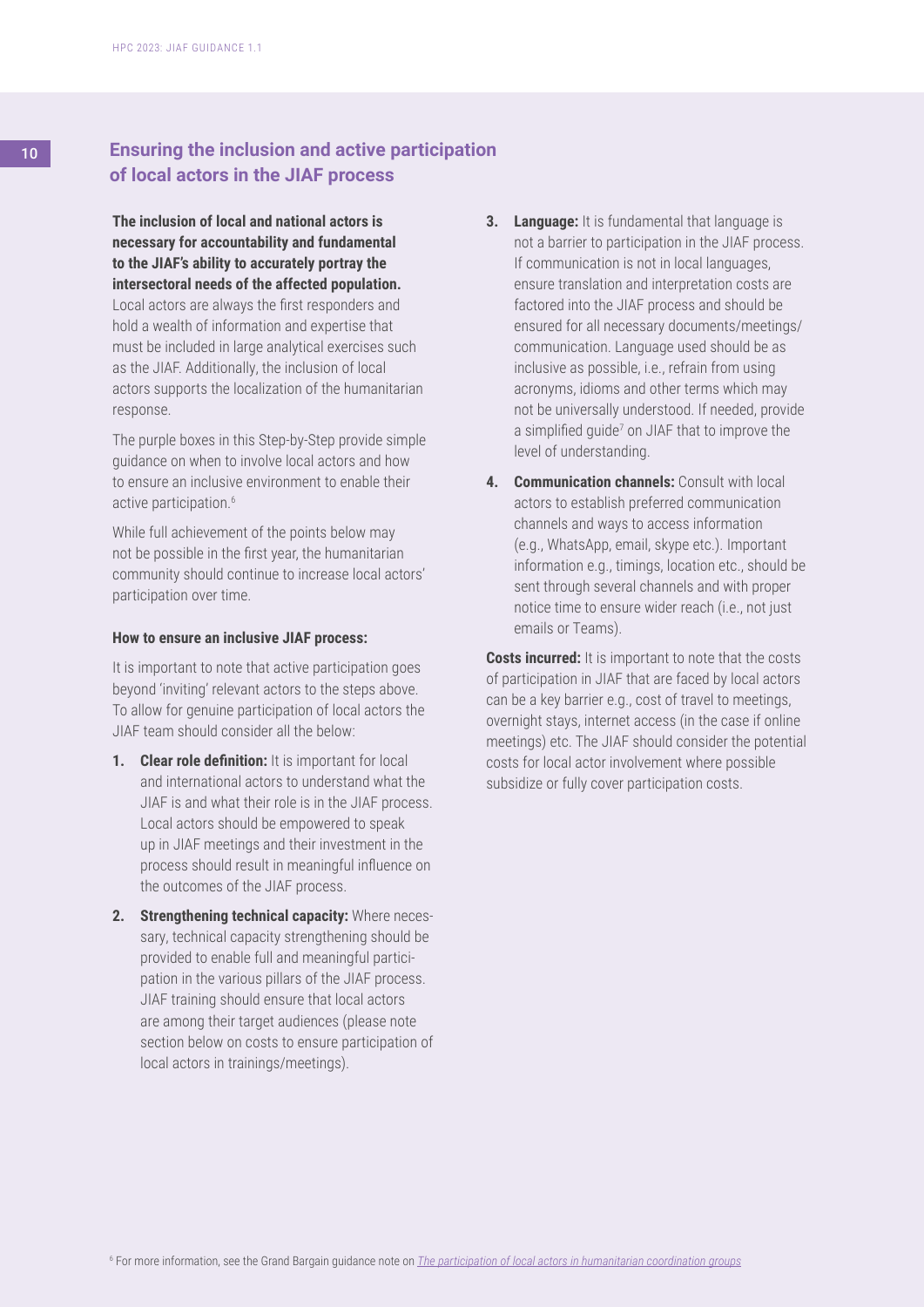# **Plan and design a joint intersectoral analysis process**

JIAF is a participatory and inclusive process. To generate buy-in, the collaboration and effective participation of all relevant stakeholders<sup>8</sup> should be sought, documented and facilitated. The first step is to create an Analysis Team that will conduct and coordinate the analysis on behalf of the humanitarian stakeholders, under the strategic leadership of the HCT. The Analysis Team will have to review existing guidance and templates, agree on and align the scope of the analysis and production timelines with the overall planning process (such as the HPC) discussed at HCT/ICCG levels, and review which of JIAF indicators are applicable in the given context.<sup>9</sup>

# **2.1.1**

# **Form the Analysis Team**

Intersectoral analysis is better conducted in group settings, and the JIAF should ideally be planned for and carried out through partnerships with governments (where feasible), humanitarian actors, national civil society organisations (CSOs), and with participation of diverse representatives of the affected population (e.g., ethnicity, religion, socio economic, gender, age, disability, migration status etc.).

One practical approach could be to appoint the team through existing coordination structures (for HNOs the joint analysis is an HCT/ICCG led process). The appointed team should multi-sectoral and gender-balanced team and include a lead analyst. The Analysis Team will conduct the intersectoral analysis on behalf of the humanitarian coordination structure, submit results to the HCT/ICCG and where relevant discuss with a wider audience (government, representatives of the affected communities, clusters, etc.) and liaise with subject matter and contextual/ cultural experts as required. At country-level the Analysis Team can be formed from an existing Assessment & Analysis Working Group, or formalised as a "workstream" or "task team" of a standard A&AWG, reporting to the ICCG.

The lead analyst will first ensure all Analysis Team members are familiar with the JIAF objectives,

approach, framework and expected outputs. He/she should make sure the required range of technical knowledge and expertise is available in the team to conduct quality analysis, including:

- Technical skills (quantitative and qualitative analysis, Excel, Geographic Information System (GIS), graphic design, etc.).
- Sectoral expertise (team members should be drawn from clusters and Area of Responsibility leads (AoRs) and act as a liaison to their members to gather additional data and expertise if required).
- Cross-sectoral expertise (cash and voucher, Accountability to Affected People (AAP), disability, gender, etc.)
- Contextual and cultural expertise (at least one member of the team should know the context and situation on the ground well. The knowledge and expertise of local actors is particularly valuable).

# **Invite local actors to be part of analysis team**

Local actors should be invited to be part of the JIAF analysis team either as local data scientists/analysts and/or persons with 'contextual and cultural expertise' which is vital for analysis process. Use existing networks such as the clusters, AoRs, OCHA and National NGOs (NN-GOs) /International NGOs (INGOs) to identify potential local actors who could be considered.

# **2.1.2**

# **Set and agree on timeframe, roles and responsibilities**

To successfully deliver results, a well communicated work plan<sup>10</sup> should be developed detailing:

• Clear milestones including timing, tasks, responsibilities and participation, e.g., timeframe to collect/collate data, preliminary results, validation workshop, final results, etc.

8 Country Clusters/Sectors, Inter Cluster Coordination Group (ICCG), Inter Sector Working Groups (ISWG), Cash Working Groups (CWG), Cluster Lead Agencies (CLAs), Cluster partners, NGOs, Academic institutions, Civil Society Organizations (CSOs), Organizations of Persons with Disabilities (OPDs), UN agencies, HC/HCT, National Government, Donors, Private Sector, Technical Agencies, etc.

9 The HPC Step by Step guide provide an overview of roles and responsibilities, how HNO and HRP link and the main steps to develop them.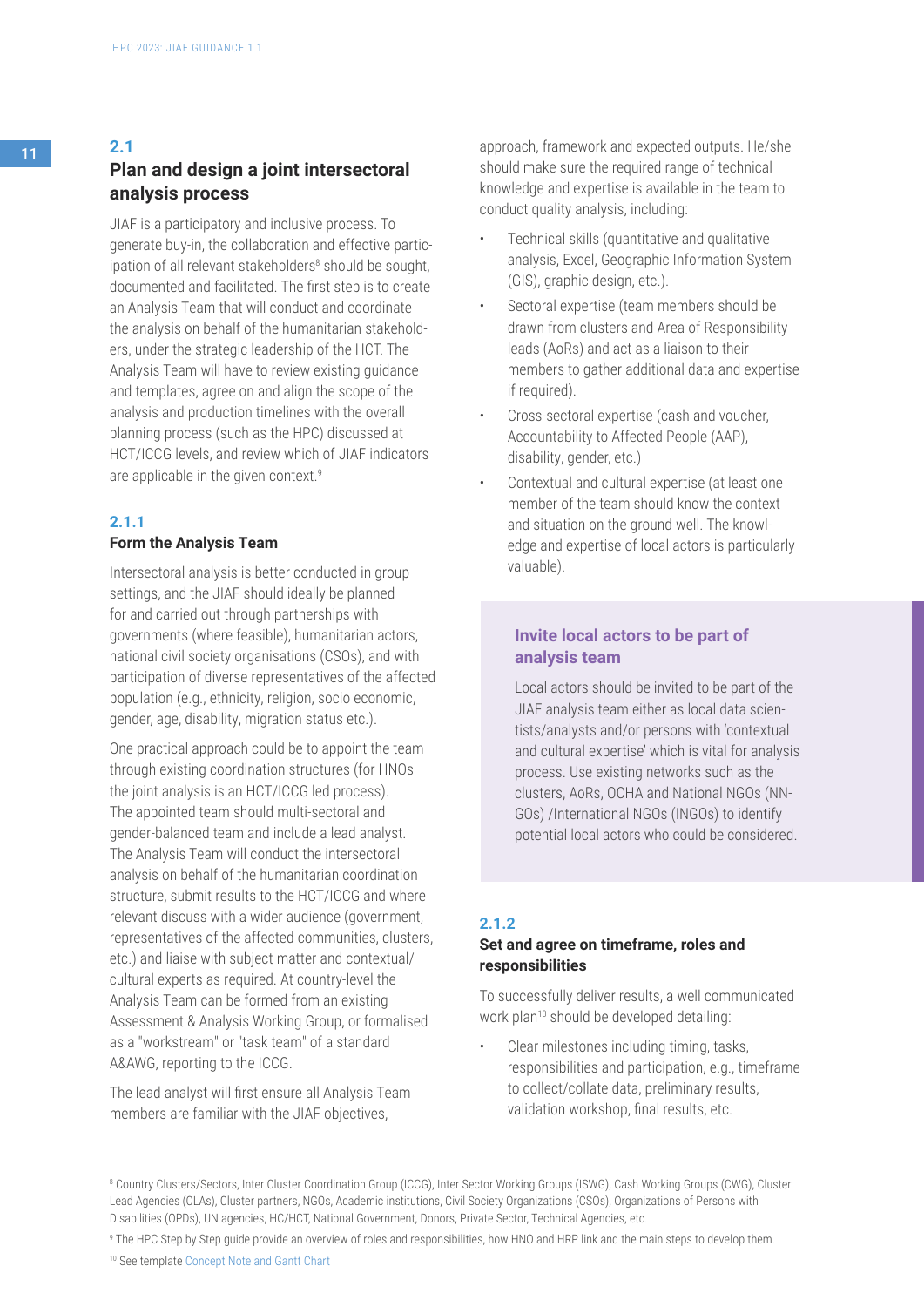**12** • Who will facilitate the process and consolidate the data, who will participate in the joint analysis, including, where feasible, the affected population itself.

> The Analysis Team should plan in advance for external consultations and results validation workshops. The Lead Analyst is responsible to keep track and record stakeholders' participation and contributions at different stages of the process, using a list of participants as evidence, as well as a record of decisions made, for example.

### **2.1.3**

### **Review guidance and templates**

The Analysis Team should visit the [HPC resource](https://assessments.hpc.tools/knowledge-management)  [repository](https://assessments.hpc.tools/knowledge-management) to check if any substantive changes to the HPC templates were made that would influence the type of information/indicators that needs to be collected and analysed.

To increase the understanding and appropriate use of the JIAF as well as buy-in to the results, the analysis team should familiarise themselves with the pre-recorded trainings available<sup>10</sup> on the main JIAF concepts, terminology, definitions and overall approach.

In preparation of the joint analysis, the Analysis Team will share the objectives, tools, analytical standards and procedures that will be applied throughout the process.

#### **2.1.4**

# **Set the scope of JIAF analysis (first dive into the first 3 pillars: Context, Risk, Impact)**

To set the scope of the analysis, the team will consider the JIAF pillars of Context, Shock and Impact in order to begin developing the 'Humanitarian Profile' of the crisis. In this step, the Analysis Team reach consensus on the overarching characteristics and key measures of the crisis, and how the population is affected, where and why.

The Analysis team should reach a conclusion on the most effective means of organising the analysis of intersectoral needs to follow (units of analysis, key themes to focus on, etc.). At this stage the Analysis Team should also consider how to ensure that sectoral scope considerations are made explicit and considered in the intersectoral scoping exercise.

This will reduce instances where discrepancies arise between sectoral and intersectoral PiN.

This step is better achieved in a workshop setting – see side box for sequencing – and the output report (step 5 in next page's blue box) can be use as the substance for drafting the HNO.

# **Setting the scope of JIAF analysis**

The JIAF analysis team should ensure that local actors are invited, along with sector coordinators and experts, to define the scope of JIAF analysis and decide the most effective means of organising the analysis of intersectoral needs to follow (units of analysis, key themes to focus on, etc.). To ensure genuine participation of local actors in this workshop please see points above on capacity building, clear definition of role etc.

Based on an in-depth review of available secondary data, the Analysis Team sets the scope and parameters for the JIAF based on identified and agreed geographical areas, population groups (including groups with specific needs), and crosssector thematic issues to ensure an intersectoral approach. The analysis of the crisis context, key shocks/events and impacts is based on available knowledge of the humanitarian situation and builds upon previous analyses. It aims at describing:

- The context or environment in which humanitarian actors operate (policies and legal framework, security profile, socio-cultural and demographics characteristics, infrastructure, etc.).
- The exposure of the population to different shocks and risks which define the humanitarian crisis in the given country (including conflict/ violence, human rights violations, natural hazards, disease outbreaks, etc.).
- Impact of the crisis on affected population (including displacement / mobility), systems and services and humanitarian access.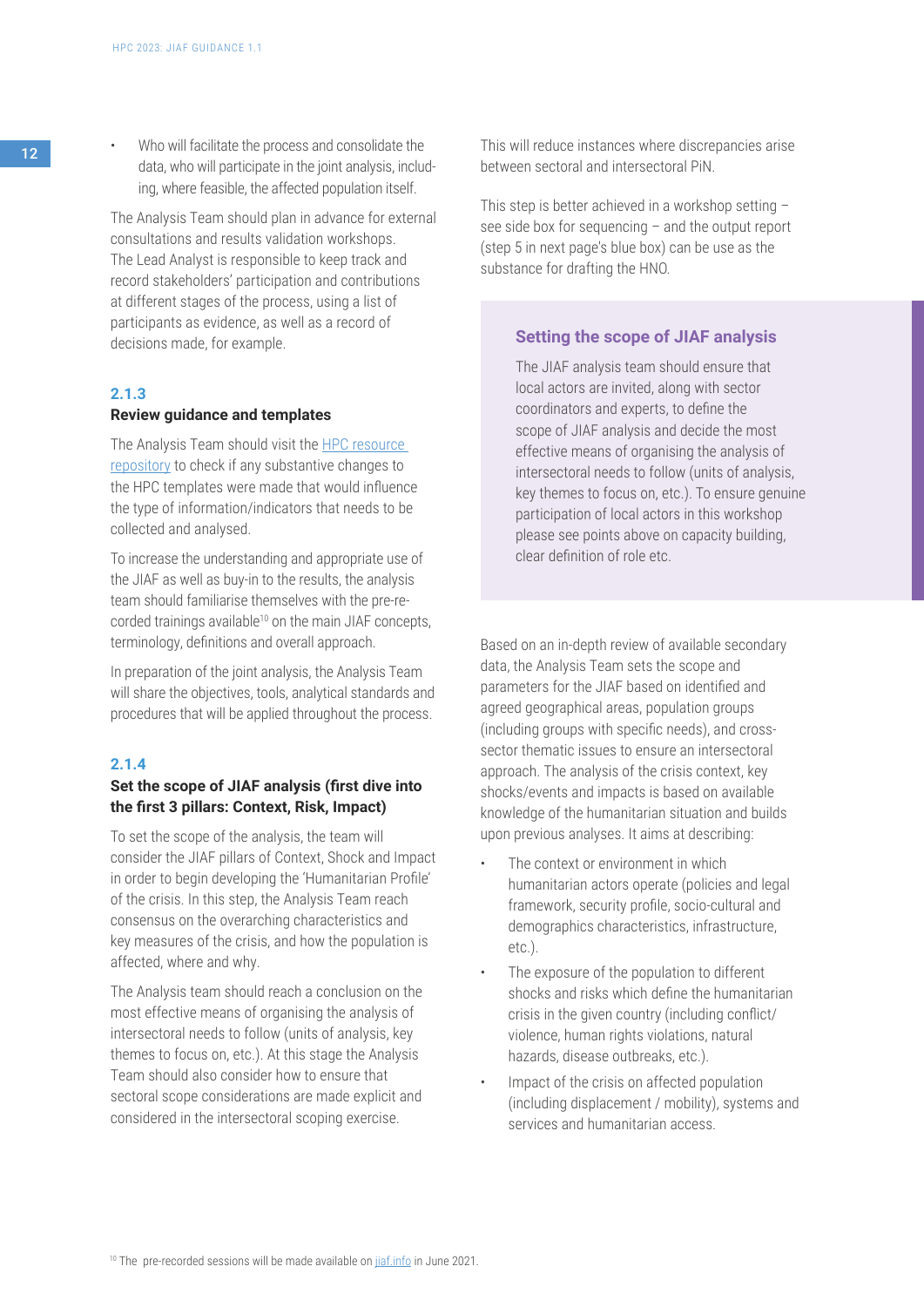# **Workshop on setting the scope of the JIAF Analysis / HPC 2023**

#### **Step 1**

**Identify and consolidate available information (qualitative and quantitative) on the first three pillars (context, shocks, impact and vulnerabilities)**  including available indicators that can be aggregated or disaggregated to the selected geographical unit of analysis ensuring they are comparable between each other. A suggested set of indicators have been compiled based in consultation with sectoral experts for use in the JIAF. 2022 JIAF Indicator Reference table can be found here.

### **Step 2**

**Review and analysis of indicators.** Clusters and AoR will guide the analysis of quantitative context-shockimpact indicators based on their sectoral expertise, as well as methodological considerations. This can be done in a simple manner by ranking / classifying indicators values most appropriate for each context. See Annex 3 for further guidance on options for indicators analysis.

#### **Step 3**

**Joint interpretation.** Consensus on the geographical areas affected by the crisis should be facilitated by the Analysis Team bringing together sector coordinators and experts. Analysis and interpretation of the consolidated information should be done one by one for each of the geographical units of analysis. Once agreement is reached, the discussion can move to the next area. In case of difficulties for reaching such consensus, it is preferable to include the specific area in an effort to capture all needs and determine through the JIAF exercise the level of severity.

### **Step 4**

**Identify and profile affected population groups.** Identify affected groups in affected areas and establishing figures of the number of people affected using as reference the 2016 IASC Humanitarian [profile Support Guidance.](https://www.humanitarianresponse.info/en/programme-cycle/space/document/humanitarian-profile-support-guidance) The figures should be disaggregated by key demographic and vulnerability

characteristics related to the context, as a minimum by gender, age groups (children, youth, adult, older persons) and disability. Where possible, the Analysis Team should further break down children into the age groups used by the different sectors (0-6 months, 6 months-2 years, 3-5 years, 6-11 years, 12-17 years), as well as groups that require particular attention in each context (e.g., widows, children-at risk, minorities, pastoralists, among others).

#### **Step 5**

**The common understanding and agreements reached during this process should be formalized in a narrative format** that describes how context, shocks and impact results are linked focusing on the most vulnerable groups and locations. The narrative should explain the causal factors and linkages between these JIAF pillars and be organized by vulnerable groups and affected areas.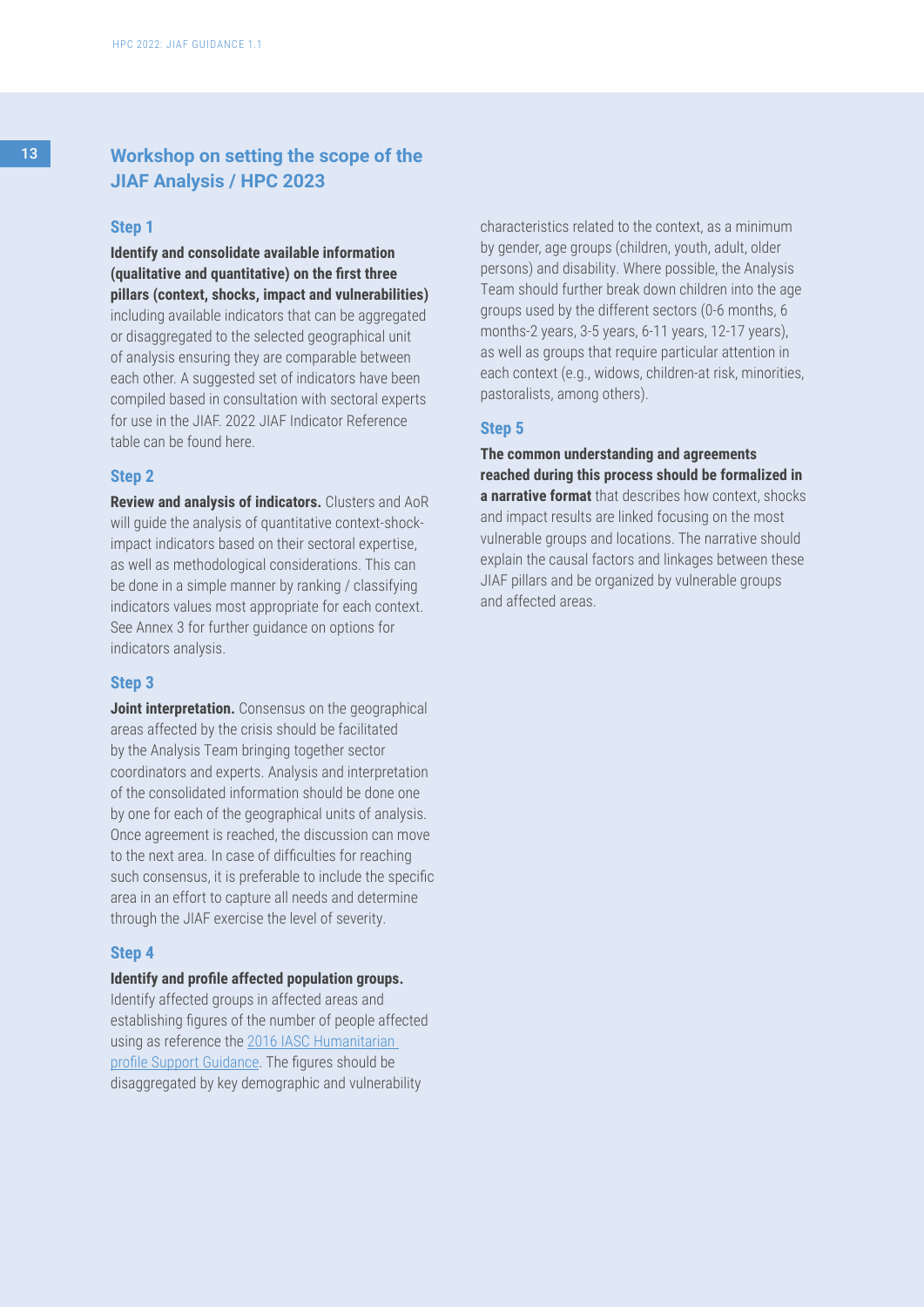- 14 **•** Key vulnerability characteristics (including based on age, gender and disability and other contextually relevant characteristics).
	- The linkages and causal factors between all of above pillars.

The main analytical outputs are agreed-upon affected geographic areas, population groups (both affected groups and groups with specific needs), and levels of disaggregation. This should be accompanied by:

- A brief rationale for focusing on these geographical locations and specific groups, e.g., based on changes that have occurred, achievements and gaps in response. This can be complemented with a ranking of affected geographic areas.
- Clarification that the analysis may or may not cover the whole country and every population group, depending on what the priorities are for programming decisions, and what changes have occurred in the context compared to previous analyses.
- Acknowledgement where barriers to humanitarian access will limit the depth of the analysis and recommended strategies to overcome information gaps.
- Agreement on units of analysis and disaggregation

### **Data collection and protocols**

It is important that clusters and other stakeholders/ partners align their data collection, organization and analysis efforts with the agreed-upon units and disaggregation levels, and that divergences are explained and documented. Main units of analysis generally use are listed below.

- Affected geographical area: provinces, districts, sub-districts, municipalities, villages, settlements, etc.
- Affected groups: Internally Displaced Persons (IDPs), host communities, refugees, migrants and non-displaced affected populations. The country humanitarian profile will help determine which affected groups should be considered.
- Time: pre-crisis, in-crisis, in the future;
- Demographic groups: sex, age (disaggregated by relevant year intervals);11
- Groups with specific vulnerabilities, e.g.<sup>12</sup> pregnant and lactating women etc.
- Specific contextual or vulnerability categories: rural vs urban, coastal vs inland, specific ethnic/ minority groups

Disaggregation offers greater analytical opportunities; however, the number of disaggregations has an impact on the number of analyses that need to be conducted and the amount of data required to populate the JIAF. The Analysis Team, the main information providers and coordination bodies need to agree on practical disaggregation levels, balancing the imperative to distinguish the severity of Humanitarian Conditions by affected groups, geographical areas and other important units, the level at which data is the most commonly available and the pragmatic considerations of quality, speed and cost.

#### **2.1.5**

# **Review indicators and define sources for Humanitarian Conditions pillar**

Once the exact units of analysis and disaggregation levels have been identified and agreed upon, the Analysis Team can start consulting with the relevant cluster/AoR and main data providers to review and identify which indicators will be used to populate this JIAF. Moreover, if a specific JIAF household level indicator has multiple sources [e.g., Multi Sector Needs Assessment (MSNA)] and sector-specific assessment), the concerned sector should be able to decide which source should be used for that indicator (based on reliability, etc.).

JIAF provides a working list of core indicators for the Humanitarian Conditions pillar,<sup>13</sup> each accompanied by thresholds recommended by global clusters/AoRs and categorized by sub-pillar. Not all indicators and thresholds presented in the current list have been tested and context adaptation may be possible, through discussions with corresponding Cluster/AoR lead prior to their application to the JIAF analysis.14

<sup>11</sup> Disaggregation by female and male and a disaggregation for children (ages 0-17 years inclusive) and adults (over 18 years) should always be included. For Nutrition, it is further recommended to disaggregate according to children aged 0-23 months and 24-59 months. For education, the following is recommended: 3-5, 6-12 and 13-17 and 15-24 years.

<sup>&</sup>lt;sup>12</sup> It is recommended to use the [Washington Group Short Set of Questions on Disability](http://www.washingtongroup-disability.com/wp-content/uploads/2016/01/The-Washington-Group-Short-Set-of-Questions-on-Disability.pdf) for data collection on disability status.

<sup>13</sup> [HPC 2022 Indicator Reference Table.](https://docs.google.com/spreadsheets/d/1M8Nn8cI0o-l2hbgQ9zXl5Dib8nmh3r-bQSbWtLwhXV8/edit#gid=0)

<sup>&</sup>lt;sup>14</sup> Changes must be documented and communicated to the global cluster IMO for learning and further improvements purposes, using these [templates](https://kmp.hpc.tools/km/2022-template-documenting-selection-indicators-and-information-gaps).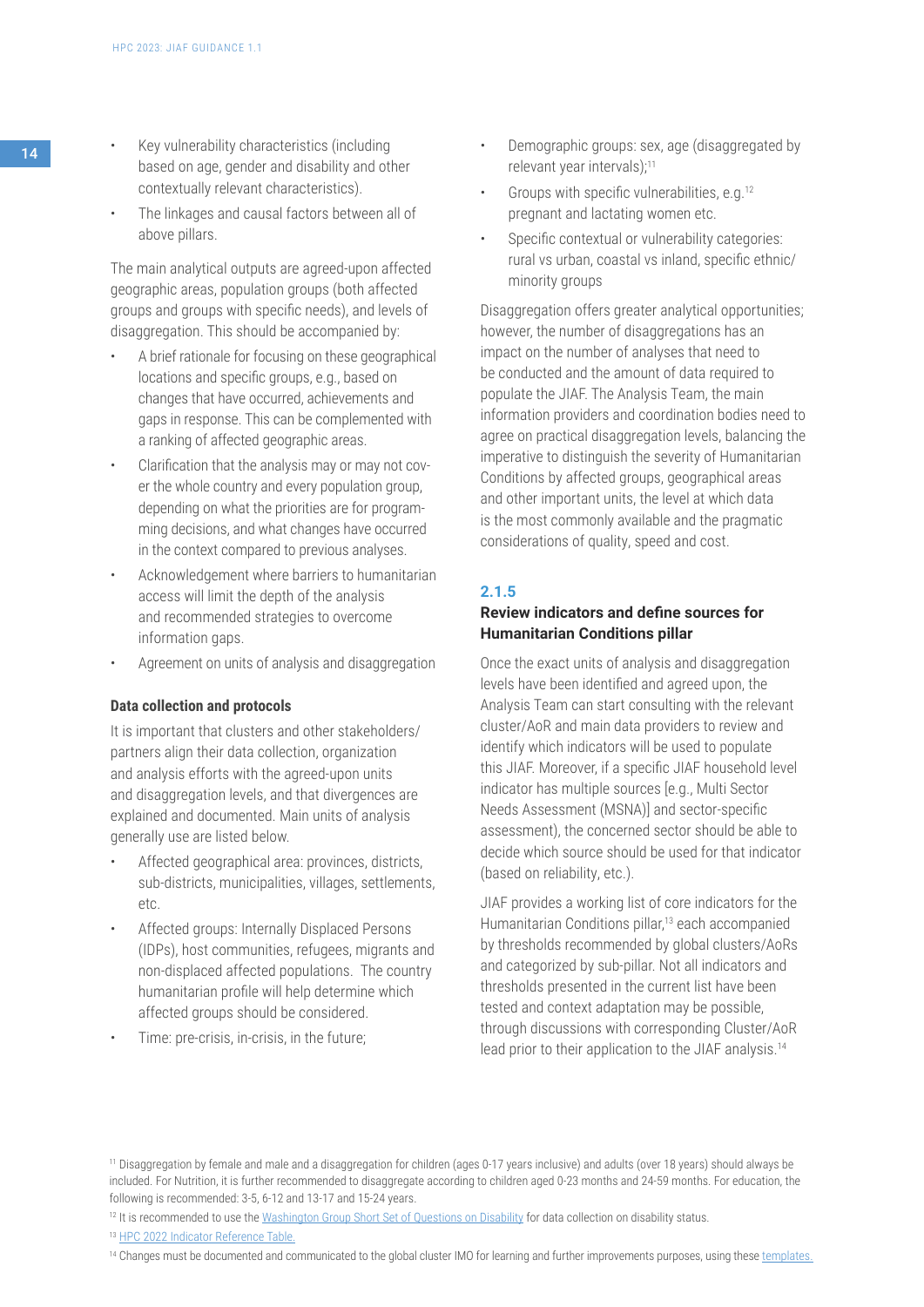- The JIAF lead analyst should facilitate a discussion with cluster leads and main humanitarian stakeholders to establish a list of basic goods/commodities and services adapted to the context. This will allow clear identification of eligible indicators under the Humanitarian Conditions pillar compared to the Impact pillar. For example, if the list of basic needs includes "Information", then indicators about access to information or risk education could be included under the living standard sub-pillar dedicated to measuring the ability to meet basic needs. If the list does not include "Complaints and Feedback Mechanisms", then those indicators will be placed under the Impact on services sub-pillar.
- Once the list of basic needs is established, the Analysis Team will request Cluster/AoR to identify their candidate indicators for the JIAF. The following core principles should be respected when submitting Humanitarian Conditions indicators:
	- **• Validity**: A clear relationship between the indicator and what is being measured exists.
	- **• Unit of analysis**: JIAF indicators can be either at household or area-level.
	- **• Transparency**: Each indicator has a robust and accepted methodology/instrument attached.
	- **• Severity thresholds**: each indicator has severity thresholds preferably organized along a 5-point scale and at a minimum a 3-point scale, aligned with JIAF severity phase definitions and humanitarian population figures, e.g., severity class 1 means not affected; class 2 means being affected but not in need; and severity classes 3-5 signify increasing levels of need. Binary indicators (yes/no) are not recommended for the Humanitarian Conditions pillar as they cannot be used for severity calculation as defined at this time.
- **Simplicity:** indicator is easy to understand and self-explanatory.
- **Uniqueness:** indicators should be used only once in estimating severity of Humanitarian Conditions. This is to avoid redundancy and over weighting a particular indicator.
- **Disaggregation**: data by sex, age categories, disability status as much as feasible

# **Discouraged practices**

# **Based on a review of the use of indicators in previous HNOs, the following is not recommended**:

- A sector PiN should not be used as a measure of severity in the Humanitarian Conditions pillar. Sector PiN, when already calculated, will be used at a later stage as part of the review and finalization of JIAF and sector findings.
- Response indicators, e.g., % of the population who have received (or not received) assistance, should not be included in the JIAF as they are not needs-related indicators. They can be used separately to calculate gaps in response and inform the projection of needs.
- Risk indicators, e.g., number of people living in flood prone areas should be used only to support JIAF risk analysis (see section 2.4.5).

Once the submitted indicators have been reviewed, contextualized and established for all pillars, the Analysis Team should ensure that each indicator has an owner and a source (government or local authorities, agencies, clusters/sectors, research institute, etc.). The Analysis Team should liaise with the respective clusters/AoR or with the main data providers to see how data can be obtained. In some cases of information gaps that cannot be filled otherwise, expert judgement elicitation sessions can be organized to obtain the best estimates (see 2.2.3), based on available secondary data.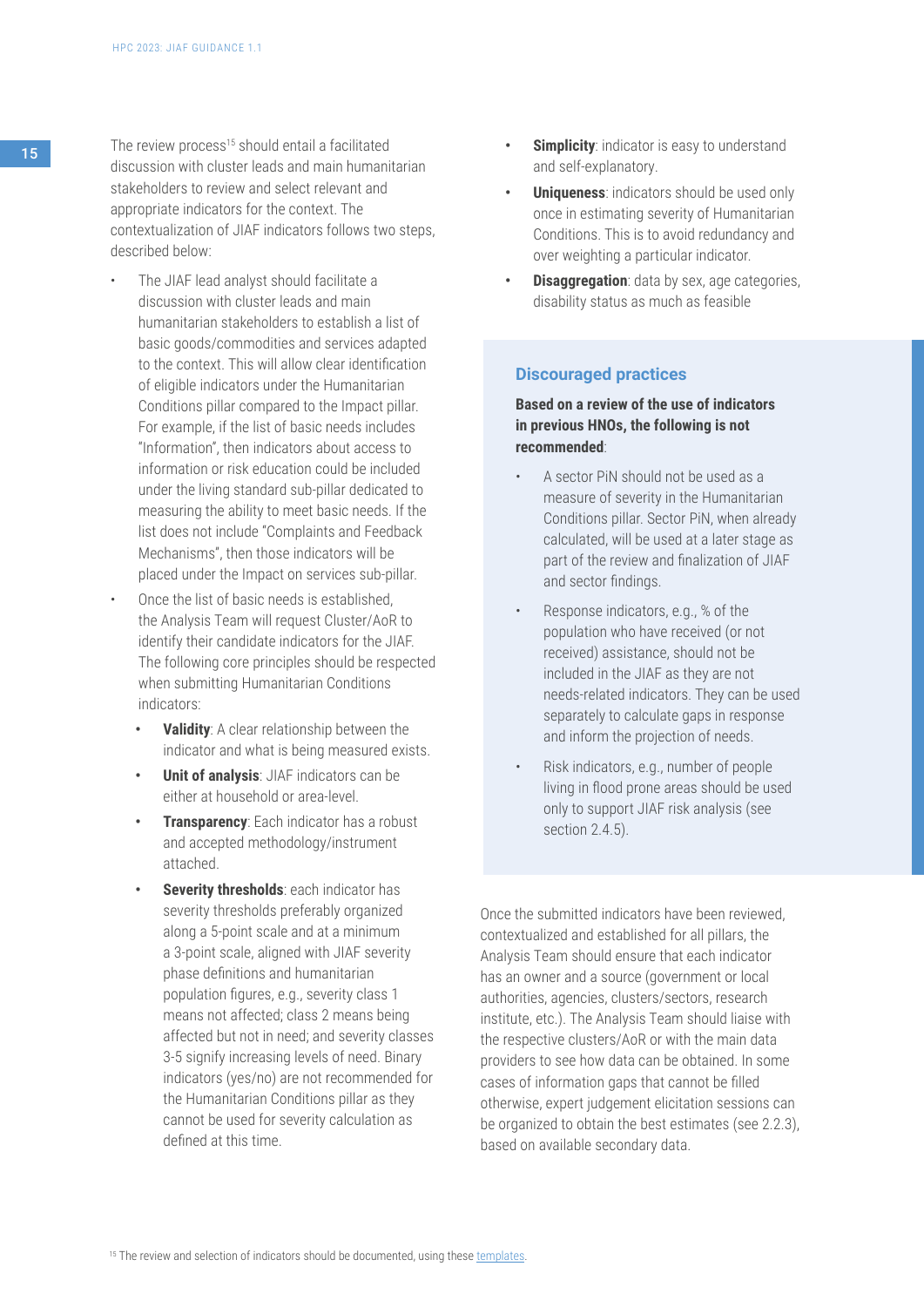# <sup>16</sup> **2.1.6 Identify 'critical' indicators and define sources for Humanitarian Conditions pillar indicators**

Identifying critical indicators will be important when it comes to aggregation and overall severity classification.

#### **Definition:**

Critical indicators are those that correspond most directly to time-critical life-threatening consequences, as seen in the JIAF Severity Scale.16 Critical indicators require a threshold for severity 5 measurement to equate to imminent death, indicating if people are not assisted as soon as possible, they will die. These indicators should also have well-established assessment methodologies and should have been collected within a reasonable timeframe.

### **Use within the JIAF:**

Critical indicators should be used when aggregation results are scrutinized by subject matter experts, to ensure that these indicators are compared against aggregated results and if appropriate, lead to an override by the critical indicator(s) for the final severity score.

Given this intended use of critical indicators, indicators from well-established assessment methodologies whose severity indices relate to 'imminent death' in the highest categories should be selected as critical indicators. One example of this is the Integrated Phase Classification (IPC) [and Cadre Harmonisé (CH)] whose severity classifications should always be treated as critical indicators. Some examples are provided in the table below.

Finally, in addition to determining overall severity, critical indicators can also be used in the next layer of expert analysis to provide more disaggregated findings on top of the severity class of the 25% most in need and identify pockets of severe need within areas (especially for scenario B). See instructions for Step 6 of the scenario B aggregation under Annex 2.

# **Critical Indicators**

**While critical indicators can be used as "single source" to derive the intersectoral severity level for any given area (in both scenario A and B), the same is not true for the definition of the intersectoral PiN.** In fact, PiN would be defined based on expert judgement, taking into account not only the critical indicators, but a wider array of sectoral indicators. As a result, the intersectoral PiN should not be lower than the value of critical indicators in any given area but could be higher.

In some situations in 2020, the JIAF analysis used the maximum PiN across critical indicators to determine the overall PiN in lieu of expert judgement. While it is highly recommended to ensure expert judgement takes place and avoid using this method, if such a situation were to arise again, the calculation should never be limited to critical indicators only.

<sup>&</sup>lt;sup>16</sup> In the longer term, the JIAF will seek to adopt a 'universal' severity scaling, where each indicator in the reference table is aligned with the JIAF scale, but this will take more time and study to be fully executed. The identification of Critical Indicators is a temporary solution as the JIAF develops towards this goal.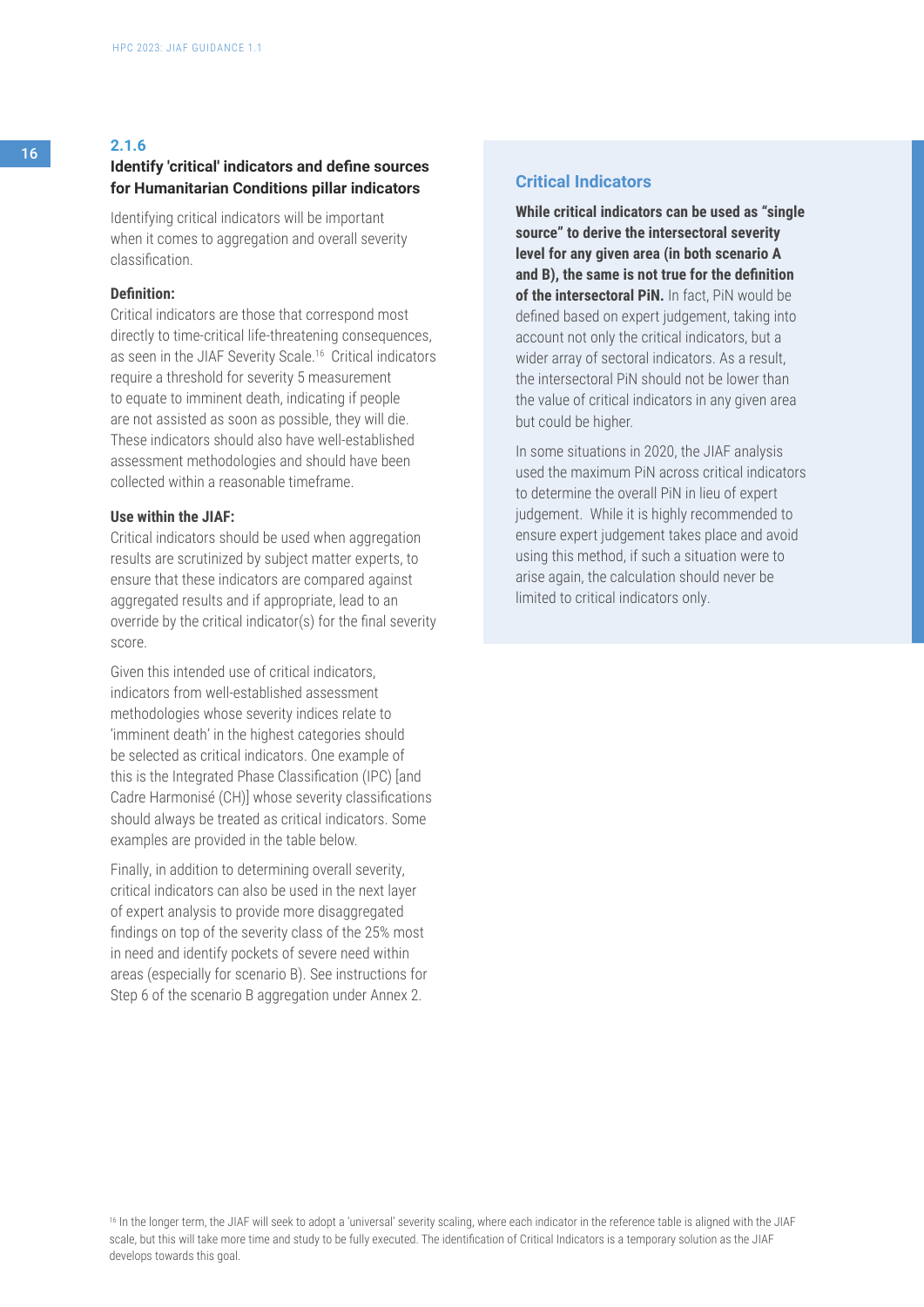# **Examples**

The following table provides a list of examples of critical indicators, as identified at global level. However, it is important to note that these are examples meant for reference only, and different critical indicators can be identified as relevant in a given context. The purpose of this table is not to provide a prescriptive list of indicators that can be used as 'critical' indicators but rather to illustrate how these indicators should be identified to align with the definition provided above. As the definition as well as these examples illustrate, it can therefore be possible that in a given context there are either no critical indicators at all, or there are only 1-2 critical indicators to be considered for the intersectoral analysis.

| <b>SECTOR</b>                                                       | <b>INDICATOR</b>                                                                                                                                                                                                                                                                                                                                                                                                                                                                                                                                             | <b>GLOBAL THRESHOLDS</b><br><b>FOR SEVERITY 517</b>                                                                        | <b>COMMENT</b>                                                                                                                      |
|---------------------------------------------------------------------|--------------------------------------------------------------------------------------------------------------------------------------------------------------------------------------------------------------------------------------------------------------------------------------------------------------------------------------------------------------------------------------------------------------------------------------------------------------------------------------------------------------------------------------------------------------|----------------------------------------------------------------------------------------------------------------------------|-------------------------------------------------------------------------------------------------------------------------------------|
| <b>Food Security</b>                                                | IPC - AFI / CH                                                                                                                                                                                                                                                                                                                                                                                                                                                                                                                                               | Phase 5                                                                                                                    | Not Available                                                                                                                       |
| <b>Nutrition</b>                                                    | IPC AMN results/GAM prevalence for<br>children U5                                                                                                                                                                                                                                                                                                                                                                                                                                                                                                            | $\geq$ 30% for GAM based<br>on WHZ<br>≥15% for GAM based on<br>MUAC <sup>18</sup>                                          | Based on weight-for-<br>height takes priority.<br>Only if not available,<br>then based on MUAC<br>(mid-upper arm<br>circumference). |
| <b>WASH</b>                                                         | % of HHs having access to water sources<br>of sufficient quality and availability                                                                                                                                                                                                                                                                                                                                                                                                                                                                            | Not enough water for<br>drinking OR Less than<br>$3$ $I/d/p$<br>Water comes directly<br>from rivers, lakes,<br>ponds, etc. | Not Available                                                                                                                       |
| <b>Protection /</b><br><b>Child Protection/</b><br><b>Education</b> | # of civilian population (including<br>children) killed, injured or missing by<br>violence, conflict or natural hazards<br>NB: If above indicator not available,<br>following Education indicator could<br>also apply (If this indicator is used, the<br>threshold should be set as appropriate to<br>reflect physical assault with fatal injury):<br>"% of children who have suffered attacks<br>in or on their way to school in the last XX<br>months / % of teachers who have suffered<br>attacks in or on their way to school in the<br>last XX months)" | 50% or higher of the<br>total $\#^{19}$                                                                                    | Not Available                                                                                                                       |

<sup>18</sup> Reference: IPC Global Partners (2019) [Integrated Food Security Phase Classification Technical Manual Version 3.0](http://www.ipcinfo.org/fileadmin/user_upload/ipcinfo/manual/IPC_Technical_Manual_3_Final.pdf).

<sup>19</sup> Proposed thresholds are indicative, can be adjusted to context if needed.

<sup>&</sup>lt;sup>17</sup> This column has been added to demonstrate how each of these example indicators align with the definition for critical indicator above, and the requirement for having a severity 5 threshold that equates to imminent death. This does not mean that only a critical indicator with a score of 5 can be used to determine the overall severity; any given score for a critical indicator can be used for this purpose if this is found to be higher than the aggregated severity score from the other indicators.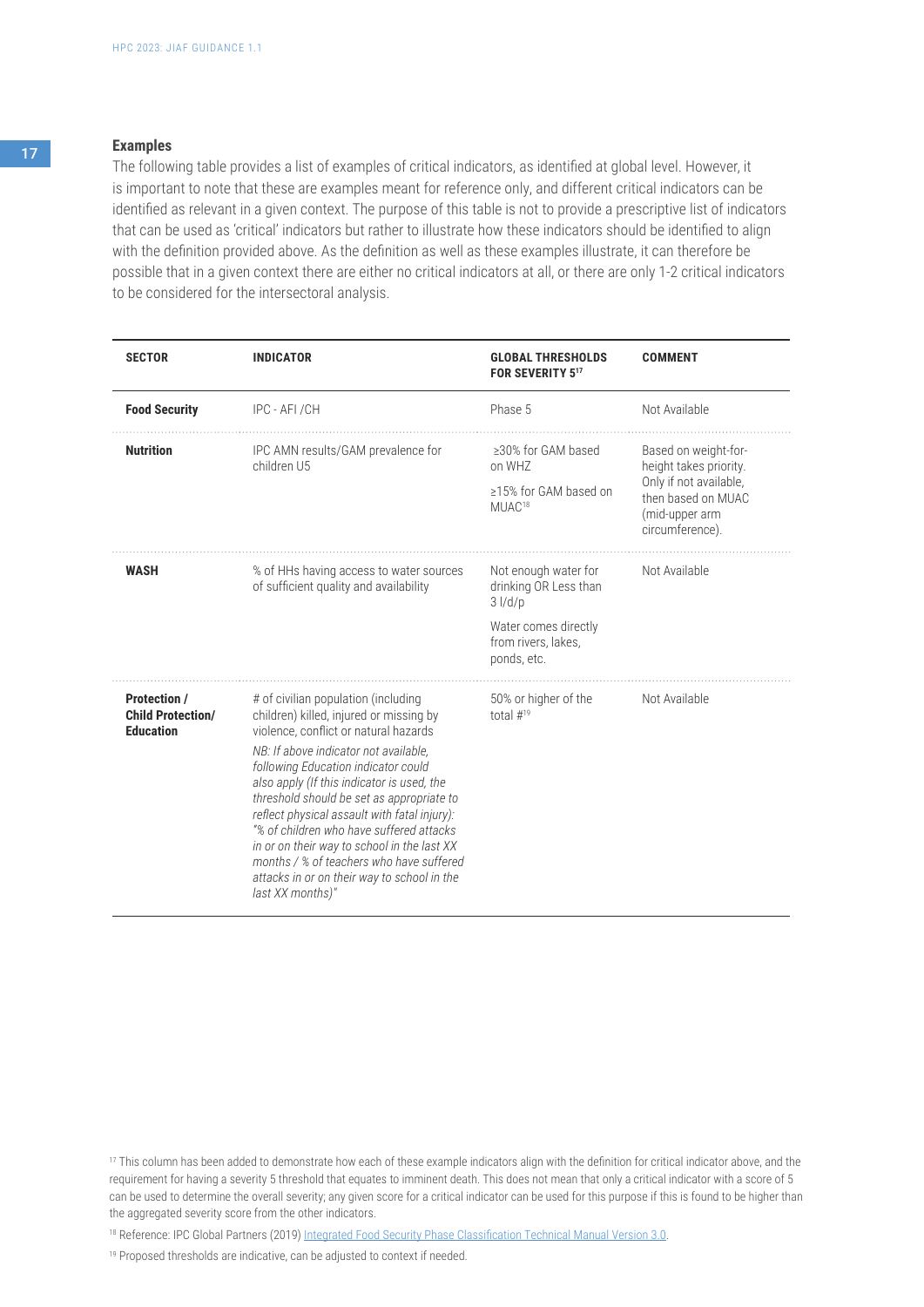# **Present for endorsement to the HCT/ICCG as the premise for setting the scope of the HNO**

The common understanding and agreements reached during this first step of the JIAF Analysis should be formalized in a narrative format that describes how context, shocks and impact results are linked focusing on the most vulnerable groups and locations. The narrative should explain the causal factors and linkages between these JIAF pillars and be organized by vulnerable groups and affected areas. The choice of indicators and their sources should also be documented and included.

This initial analysis should be presented for endorsement to the HCT/ICCG as the premise for setting the scope of the HNO and HPC.

Once the scope of the analysis has been agreed and validated (Step 1), the next step is to collate and collect information in line with the plan (Step 2).

# **Supporting tools**

| <b>Title</b><br>Note for launching<br>in-country JIAF and<br><b>JIAF Workplan</b> | What<br>Template to be adapted at country level to succinctly<br>present JIAF, objectives, milestones, timeline, roles and<br>responsibilities | <b>Length / Reading time</b><br>Note: 2 pages<br>Excel: 1 Gantt chart |
|-----------------------------------------------------------------------------------|------------------------------------------------------------------------------------------------------------------------------------------------|-----------------------------------------------------------------------|
| Template for<br>documenting selection<br>of indicators and<br>information gaps    | Template for documenting selection of indicators and<br>information gaps                                                                       |                                                                       |
| Afghanistan 2021<br><b>HNO Workshop</b><br><b>Outcome Note</b>                    | Narrative of HNO scope-setting workshop results and<br>agreements                                                                              | 6 pages / 10 minutes                                                  |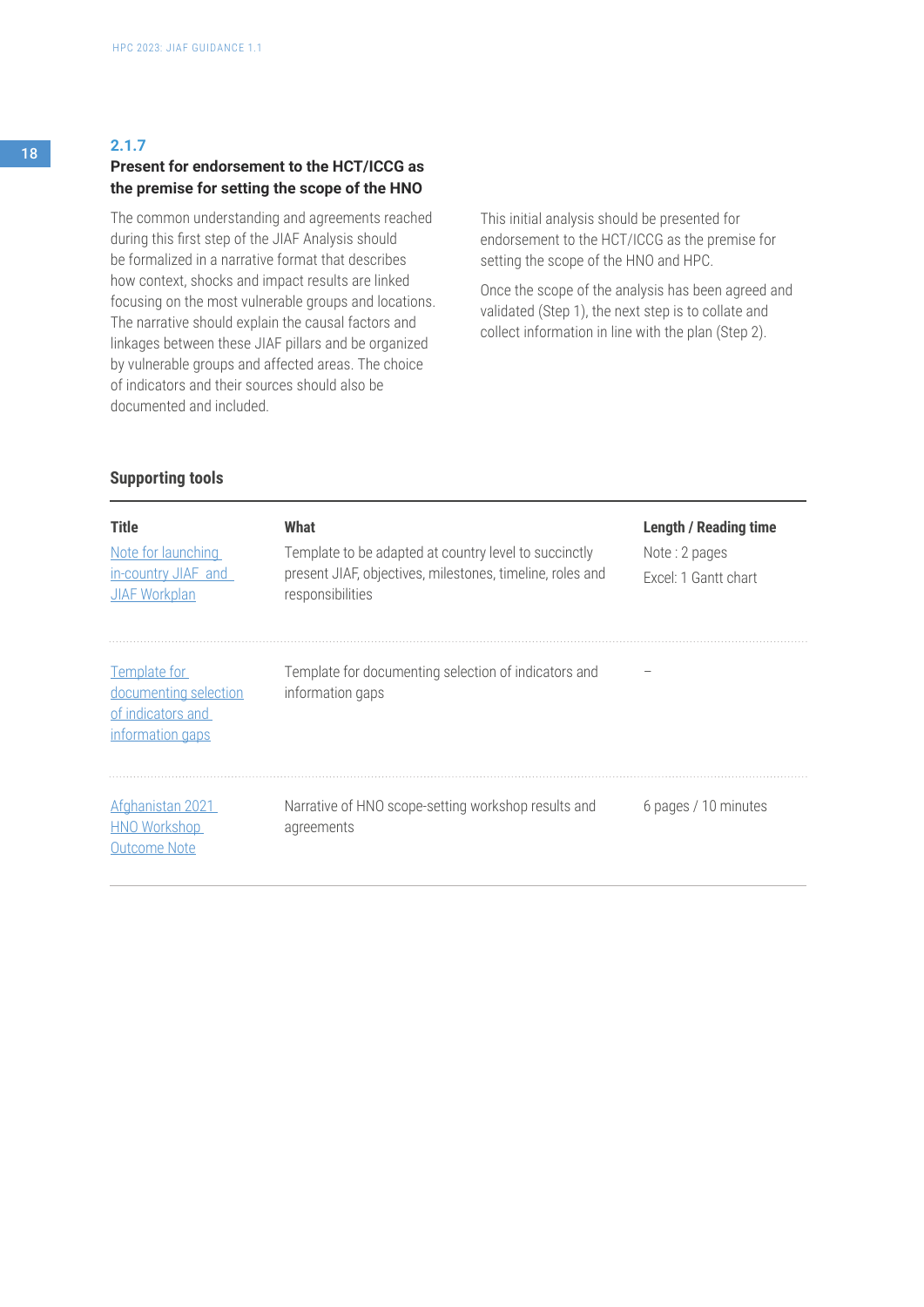# <sup>19</sup> **2.2 Collate and collect data**

At a minimum, the JIAF should be based on a thorough secondary data review. It is however unlikely that secondary data alone will be sufficient to execute the JIAF to its fullest potential. Coordinated approaches (joint or harmonized) to data collection will be required to ensure sufficient and timely data is available to conduct the JIAF analysis, e.g., Cluster/ AoR assessments to include JIAF indicators, leveraging the use of Multi Sector Needs Assessments (e.g., MSNAs), harmonizing data collection forms or sampling from different stakeholders, etc.

Most of the data in the Context and Shock pillars of the JIAF can be collated using secondary data review. Gathering data for the Impact and Humanitarian Conditions pillars generally requires more careful field assessment planning and coordination.

Before to start gathering data, the Analysis Team should circulate a [JIAF dataset template](https://kmp.hpc.tools/km/2022-jiaf-aggregation-scenario-template-and-example) or a [JIAF](https://kmp.hpc.tools/km/2022-jiaf-aggregation-scenario-template-and-example)  [data collection template](https://kmp.hpc.tools/km/2022-jiaf-aggregation-scenario-template-and-example) to all JIAF main data contributors to clearly communicate how data will be organized and structured.

#### **2.2.1**

#### **Secondary Data Review**

The Secondary Data Review (SDR) process entails collating data or information relevant to JIAF pillars and sub-pillars in a systematic and structured manner. It generally comprises findings and information from sectoral statistics and reports, nationwide economic or demographic surveys, published research, web content, videos, humanitarian products, recordings or media reports. It can be either qualitative (videos, news report) or quantitative information [Standardized Monitoring and Assessment of Relief and Transitions (SMART), Multiple Indicator Cluster Survey (MICS) or Demographic and Health Survey (DHS) datasets, International Organization for Migration's (IOM) Displacement Tracking Matrix (DTM) dataset, Armed Conflict Location & Event Data (ACLED)] data, etc.). Collecting secondary data generally involves:

**• Planning**: setting up a team or identifying focal points in each Cluster/AoR in charge of the secondary data review, developing a tagging guidance (analysis framework, definitions, examples, assessment registry, etc.), developing information sharing and confidentiality protocols [Memorandum of Understanding (MoUs), storage, archiving, etc.], defining outputs requirements (report template, dataset, sourcing, etc.).

- **• Collating secondary data**: locating, screening for relevance and gathering data.
- **• Structuring data**: coding/tagging and storing secondary data into a common structured repository [spreadsheet or [Data Entry and](https://www.thedeep.io/)  [Exploration Platform \(DEEP\)\]](https://www.thedeep.io/). All information should be coded and tagged based on relevant units of analysis agreed upon. In addition, all assessment reports should be entered in the assessment registry.

# **Secondary review/provision of data for JIAF**

Proactively reach out – through existing networks e.g., the clusters, OCHA and NGO/ INGOs - to local actors and ask for available data/needs assessment/reports which could be fed into the JIAF analysis. Ensure to capture available qualitative and quantitative data and especially data on the needs of more marginalized groups where data availability is often poor.

Ideally, secondary data review should be conducted on a regular basis. In the contrary case, the most recent data available across Clusters/AoRs should be used to conduct JIAF appropriately (if possible, 9-12 months of data will be required to capture seasonal variations and trends, e.g., if JIAF is conducted in September for the HNO, secondary data from January to September would have to be collated at a minimum). In consideration of the circumstances field operations are experiencing this year due to the COVID-19 pandemic (i.e., significant challenges / limitation to primary data collection) the JIAF team should focus on the most recent data available across Clusters/AoRs.

A team of several people (e.g., one person per cluster/ AoR) is usually required to process a significant amount of secondary data. Capacity building and training is required on how to appropriately tag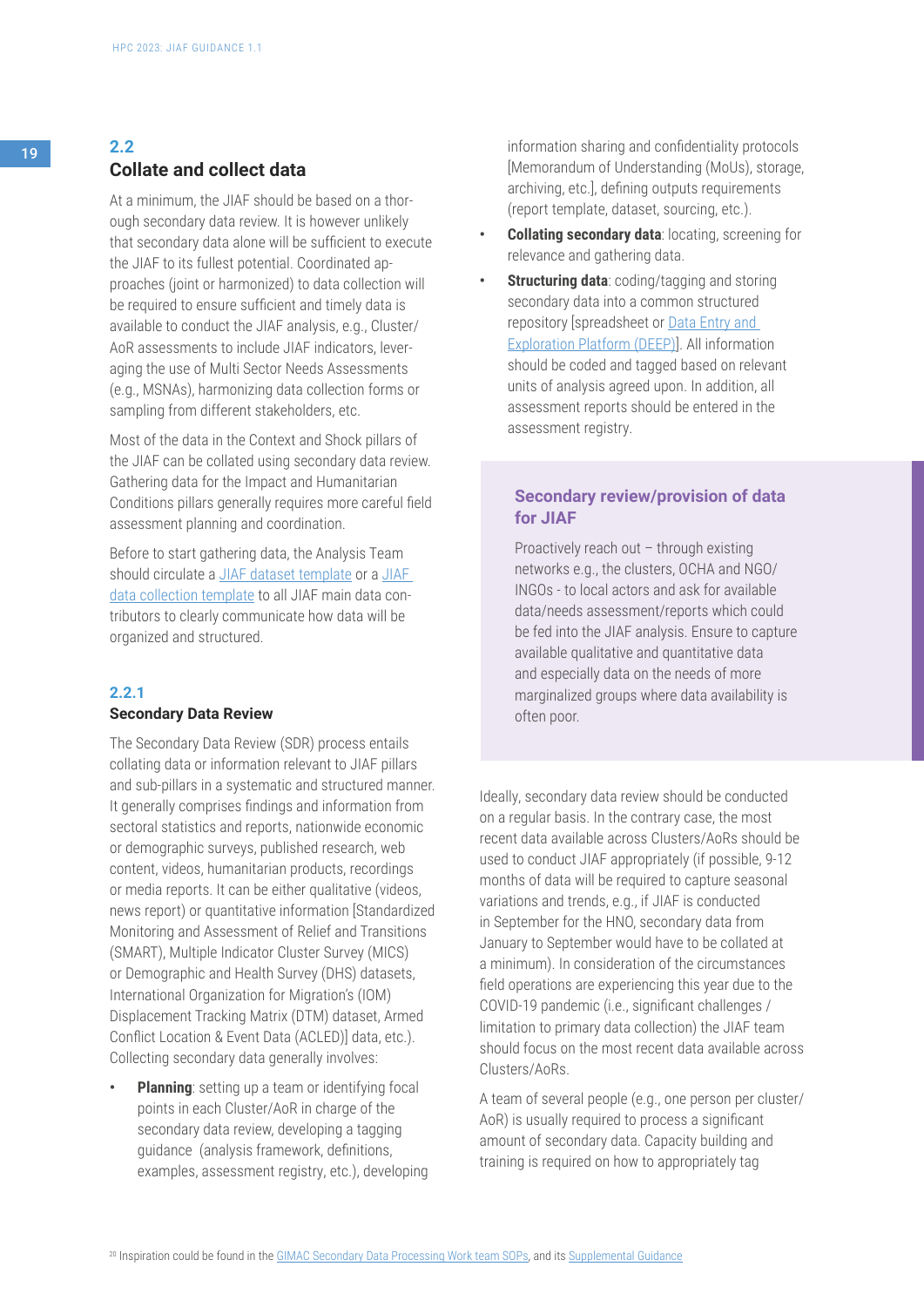**20** information using the JIAF framework, and quality control is required to ensure consistency and accuracy of tagging. In the case information is sensitive, data anonymization, information sharing and confidentiality protocols should be developed to facilitate information exchange and restrict access to the information.

# **Key documents**

| <b>Title</b><br><b>JIAF Scenario A</b><br><b>Aggregation Example</b>                           | What<br>Excel demo worksheet showing the aggregation steps<br>for Scenario A and Scenario B                                                                       | <b>Length / Reading time</b> |
|------------------------------------------------------------------------------------------------|-------------------------------------------------------------------------------------------------------------------------------------------------------------------|------------------------------|
| <b>JIAF Scenario B</b><br><b>Aggregation Template</b>                                          | This tool provides a template and guide for the<br>aggregation stage of JIAF analysis. It should be read<br>together with the JIAF Guidance, specifically Annex 2 |                              |
| <b>JIAF Scenario B Data</b><br><b>Collection Template</b>                                      | Template to collect data from Clusters for Data Scenario<br>B aggregation                                                                                         |                              |
| <b>IASC Operational</b><br>Guidance on Data<br>Responsibility in<br><b>Humanitarian Action</b> | Instructions on safe, ethical and effective management<br>of personal and non-personal data for operational<br>response                                           | 37 pages / 60 minutes        |
| <b>Field Guide to Data</b><br>Sharing                                                          | Guide to facilitate the sharing of information amongst<br>organizations (OCHA, Global Food Security Cluster)                                                      | 15 pages / 20 minutes        |

# **Supporting tools**

| <b>Title</b>       | What                             | <b>Length / Reading time</b> |
|--------------------|----------------------------------|------------------------------|
| Humanitarian Data  | Example of Data Sharing Protocol | 12 pages / 25 minutes        |
| Sharing Protocol - |                                  |                              |
| <b>Afghanistan</b> |                                  |                              |
| (October 2020)     |                                  |                              |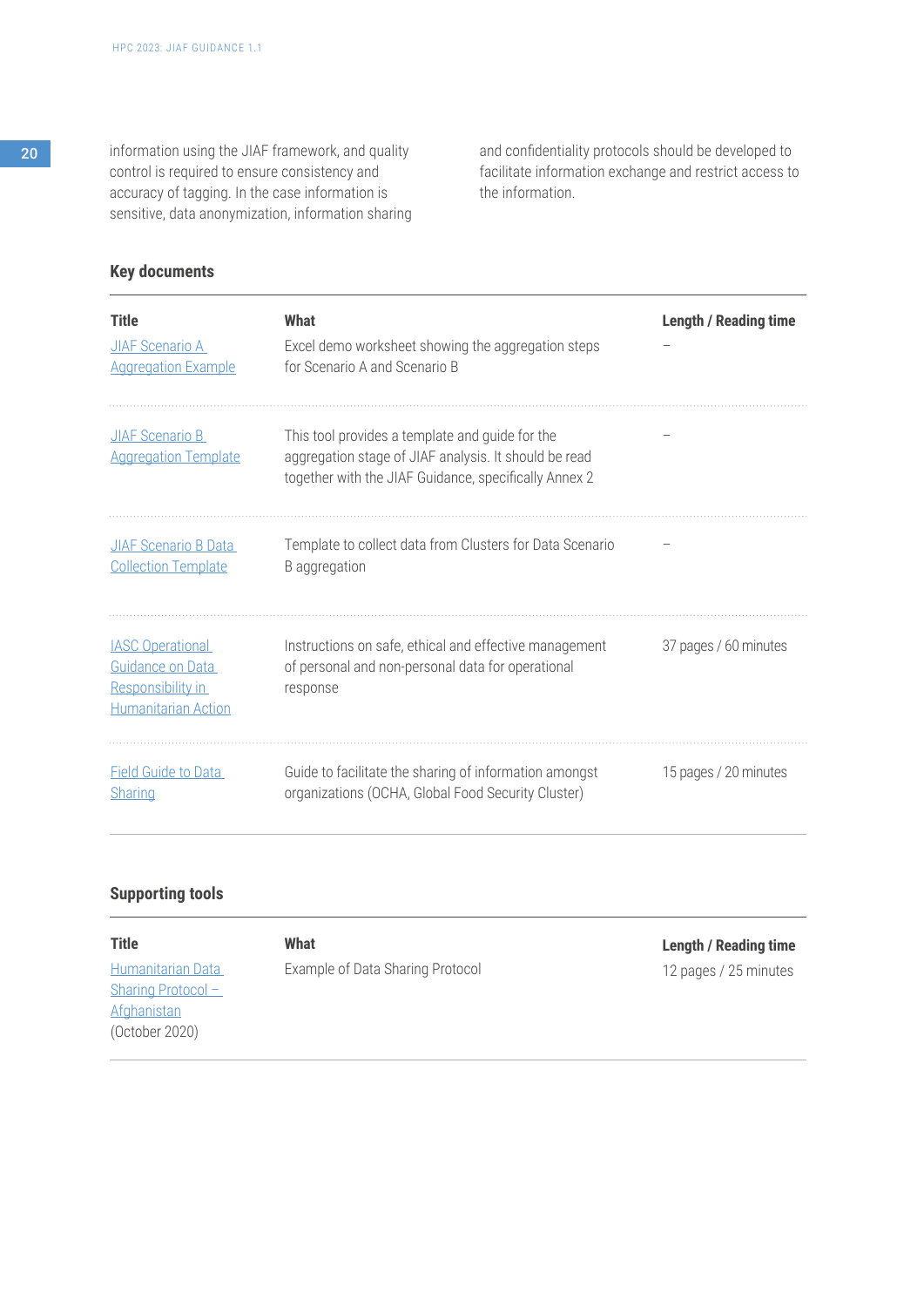# <sup>21</sup> **2.2.2 Primary Data Collection**

If the Secondary Data Analysis has revealed gaps in information that jeopardize the quality of the Joint Intersectoral Analysis process, the Analysis team and the HCT/ICCG may opt to conduct a primary data collection exercise. This data collection can be either conducted by each cluster / AoR with information gaps, or done as a single exercise coordinated through an inter-agency Assessment and Analysis Working Group (or similar), which reports to the intercluster/ inter-sector coordination group (ICCG) for the endorsement of key outputs.

In the case of a single coordinated data collection exercise, two key documents need to be developed and endorsed prior to the exercise:

• A Data Analysis Plan that identifies exact research questions, indicators, and data acquisition methods. The latter includes the data collection tool (e.g., survey questionnaire) that will be used to inform the relevant indicators.

- A detailed Terms of Reference (ToR) that outlines the data collection methodology and an overview of how the Data Analysis Plan will be achieved. The ToR should also provide a clear overview of:
	- The division of roles and responsibilities, both in terms of who is responsible for as well as to be consulted at all key stages of the data collection exercise
	- Standard Operating Procedures (SOPs) for data cleaning
	- Known limitations with the methodology (e.g., coverage gaps) and what this means for interpretation of the findings.

Throughout the data collection, incoming data should be monitored on a regular basis in line with the cleaning SOPs outlined in the ToR. Once data collection is complete and the datasets have been cleaned and finalized, all datasets should be uploaded on the Humanitarian Data Exchange platform.

# **Supporting tools**

| <b>Title</b><br>Multisectoral Needs<br>Assessment: Terms of<br>Reference | What<br>Example from the Whole of Afghanistan 2021 (REACH)                                                                                                                                                                                                | <b>Length / Reading time</b><br>15 pages / 30 minutes |
|--------------------------------------------------------------------------|-----------------------------------------------------------------------------------------------------------------------------------------------------------------------------------------------------------------------------------------------------------|-------------------------------------------------------|
| <b>Multisectoral Needs</b><br>Assessment: Data<br><b>Analysis Plan</b>   | Example from the Whole of Afghanistan 2021 (REACH)<br>of Data Analysis plan, showing Research Question, Data<br>Collection Method per Indicator/Variable, Questionnaire<br>Question, expected format of Questionnaire Responses,<br>Data Collection Level |                                                       |
| Multisectoral Needs<br>Assessment: Dataset                               | Example from the Whole of Afghanistan 2021 (REACH)<br>- Multisectoral Needs Assessment dataset, showing<br>sampling frame, variables, dataset for c.13,000 HH.                                                                                            |                                                       |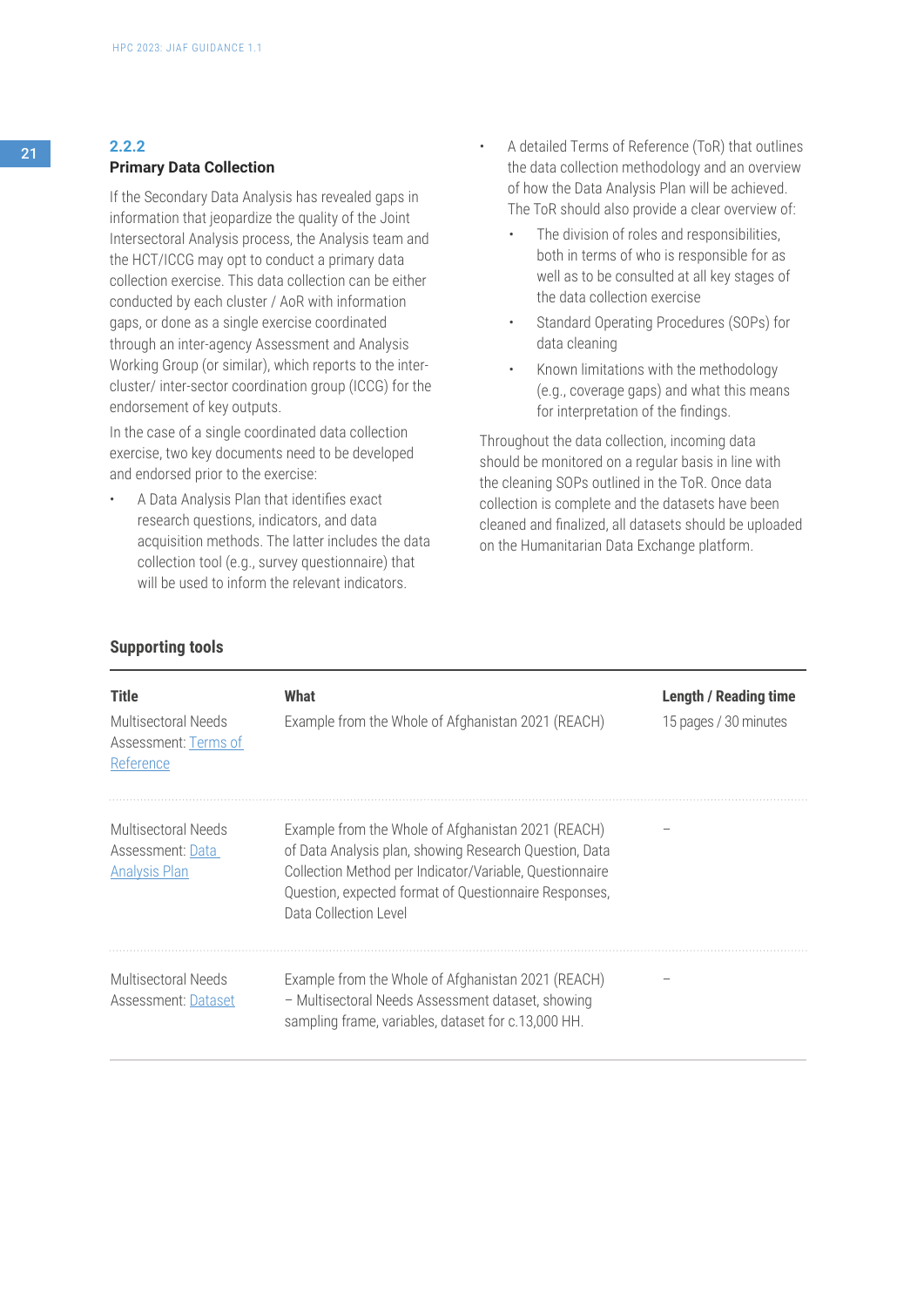# **Start to tell the intersectoral story: how context, shocks and impact result in Humanitarian Conditions**

Building upon all previous steps, the preliminary narrative developed during the analysis of the context, shocks and impact (see Step 1.4) should be expanded to unpack how context, shocks and impact result in Humanitarian Conditions, maintaining the focus on the most vulnerable groups and locations – using non-Humanitarian Conditions indicators from the JIAF Indicator Reference table, as well as the preliminary findings from the SDR and the Primary Data Collection. The narrative should explain the contributing factors and linkages between the JIAF pillars and identify which groups and sub-groups present different types of Humanitarian Conditions and why.

It should start identifying what the most critical problems are related to Physical and Mental Wellbeing

and livelihoods and how people are coping with these. The narrative should highlight both commonalities and factors that explain differences in the humanitarian conditions the analysed groups and areas are presenting. These factors may include vulnerability characteristics (e.g., age, gender, disability), exposure to contextual factors and capacities of local and national institutions to respond.

# **2.2.4**

# **Identifying the "data scenario" for the Humanitarian Conditions pillar aggregation**

Two scenarios (A and B) have been identified, for aggregation of indicators in the Humanitarian Conditions pillar, to obtain the intersectoral severity classification and the initial, estimated JIAF PiN calculations. The scenarios are determined based on the indicator data agreed on and required to implement the JIAF, in particular whether data is at household and/or area-level.

### **Data scenario decision tree**

*Follow the decision tree to identify the data scenario for each geographical area / affected group.*



*NB*: Neither Household data nor relevant area-level data must be discarded to facilitate use of data scenario A. If different JIAF household level *indicators for the same area / group are spread across multiple datasets (e.g., MSNA + WaSH Household (HH) assessment) then data scenario B should usually be used. Moreover, if a specific JIAF household level indicator has multiple sources (e.g., MSNA and sector-specific assessment), the concerned sector should be able to decide which source should be used for that indicator (based on reliability, etc.)*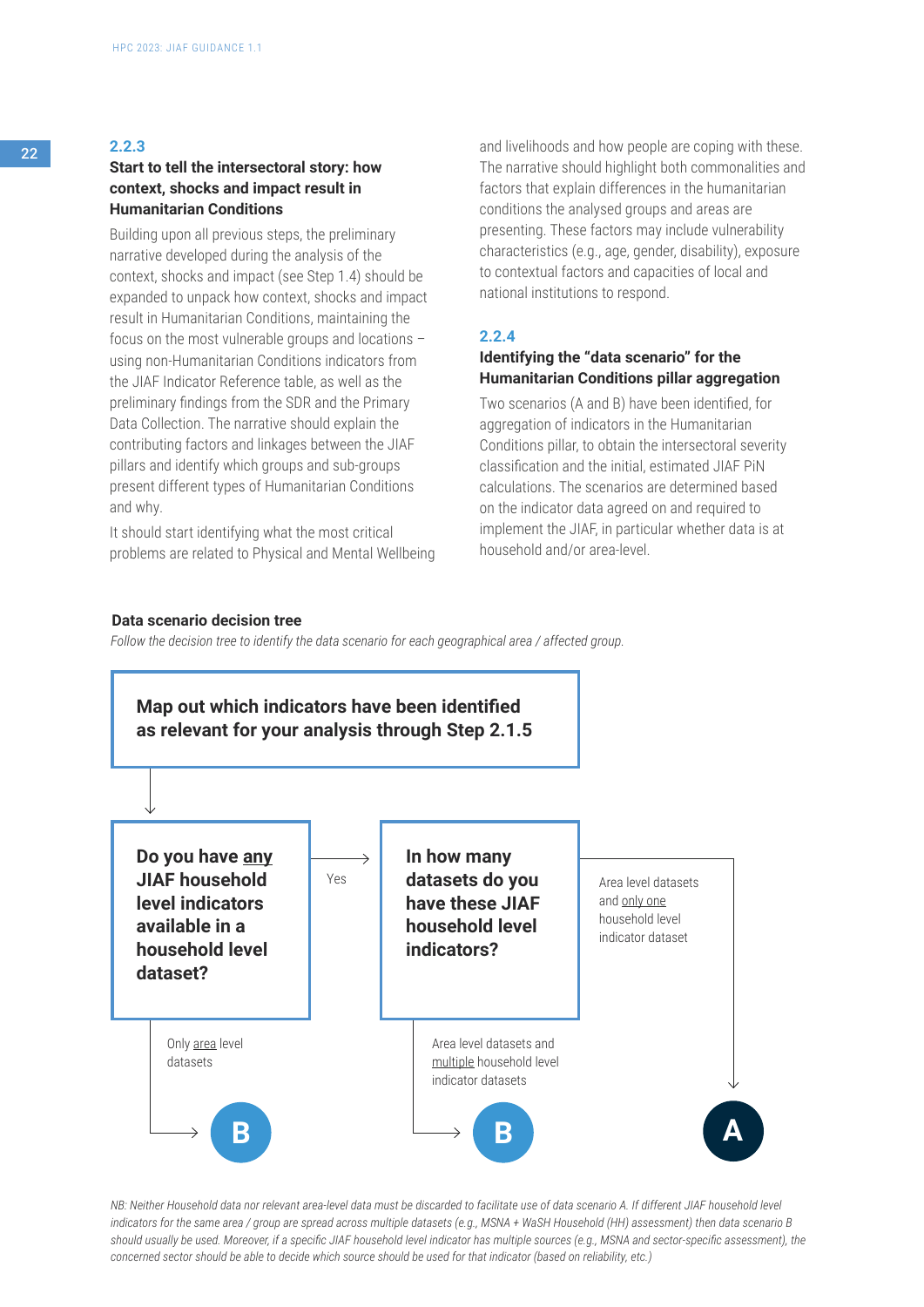23 A decision-tree is outlined above, summarizing how to identify the data scenario in a given crisis. A more detailed description of the scenario definitions follows further below, after which a summary comparative analysis of the two scenarios is outlined. It is important to note that the aggregation methods outlined in the Annexes of this guidance for both scenarios are based on simulated data.

# **Data Scenario A**

**Definition:** *Any JIAF household level indicators collected at household level for the Humanitarian Condition pillar for an area & population group, is contained in one household level dataset.21*

For Data Scenario A to be possible in a given crisis, the available JIAF household indicators must be contained in one dataset and any relevant area-level indicators must be easily linked to this householdlevel dataset (more guidance on the latter in Annex 1, step 2 for scenario A aggregation). If different household level indicators have been collected and are available for the same area and population group in multiple datasets - or if household level indicators are not available at all - then Data scenario B should be used. Neither household level data nor relevant area-level data should be discarded to facilitate use of Data scenario A.

The household indicator data that is available, may have been collected using a single household level assessment covering all geographical areas (e.g., multi sector coordinated assessments, such as a household level MSNA) - or multiple household level assessments covering different geographical areas but using the same questions (i.e., harmonized household level assessments). It is important to note that the household level dataset required to implement scenario A does not need to always come from an MSNA, nor the use of scenario A should be the driver to introduce MSNAs in any given country; i.e. it may be the case that no household level multisector assessments have been done at all but JIAF

household indicators are available from several sectoral assessments where different indicators were collected from the same household (and can thus be combined into a single household-level dataset).

Regardless of which type of household-level assessment was conducted, as long as the required household indicators are contained in one dataset, scenario A can be used.

In addition, any number of JIAF area-level indicators<sup>22</sup> that are available in a given crisis can also then be added to this household level data, as long as the geographical location of the assessed population is known (i.e. which area they are in). Since all indicators then refer to the same unit of analysis, i.e. the household level indicators are "linked", the cooccurrence/cumulation/interlinkages of needs can be easily derived, e.g. households that face deprivations in sanitation AND access to an improved water source AND have school aged children not attending school regularly. This linkage is a crucial advantage of scenario A, since the co-occurrence of needs can be determined within or between pillars and sub-pillars. The analysis of co-occurrences should feed the intersectoral analysis (Step 2.4).

However, there are key considerations to be kept in mind for this step of linking area-level information to the household dataset:

- This is not always easy to implement and could come with a risk of eventually over or under estimating needs (for e.g., if an area has been classified as IPC Phase 3, we cannot assume that there is not a single household in that area in a more severe situation). As such, if key area-level information is not easily linked to the household dataset, it is recommended to consider switching to scenario B.
- This "linking" can also only be done if the household data is stratified at the same geographical level as the area-level indicators (e.g., both at Admin 3 level). If not, scenario B would apply.

<sup>&</sup>lt;sup>21</sup> This includes area-level information that has been linked back to the household level datasets (see details on aggregation step later in the document. A common way to identify where a household is located is the recording of coordinates when the interview is conducted. However, in order to ensure that data protection standards are followed during handling of data, the exact coordinates may have been removed from the dataset made available for the JIAF analysis. This is ok, as long as the location of the household in terms of the overall area (e.g., District), exists in the dataset. This enables the creation of one household level dataset, including all available JIAF household level and area-level indicators "linked" to each household.

<sup>&</sup>lt;sup>22</sup> Note that this actually equates to magnitude-based indicators (so they may be collected at household level, but are analysed at area level). This could put us in a situation where there are two HH level datasets, but if all the degree-based indicators can be found in one of them, you would still be under scenario A.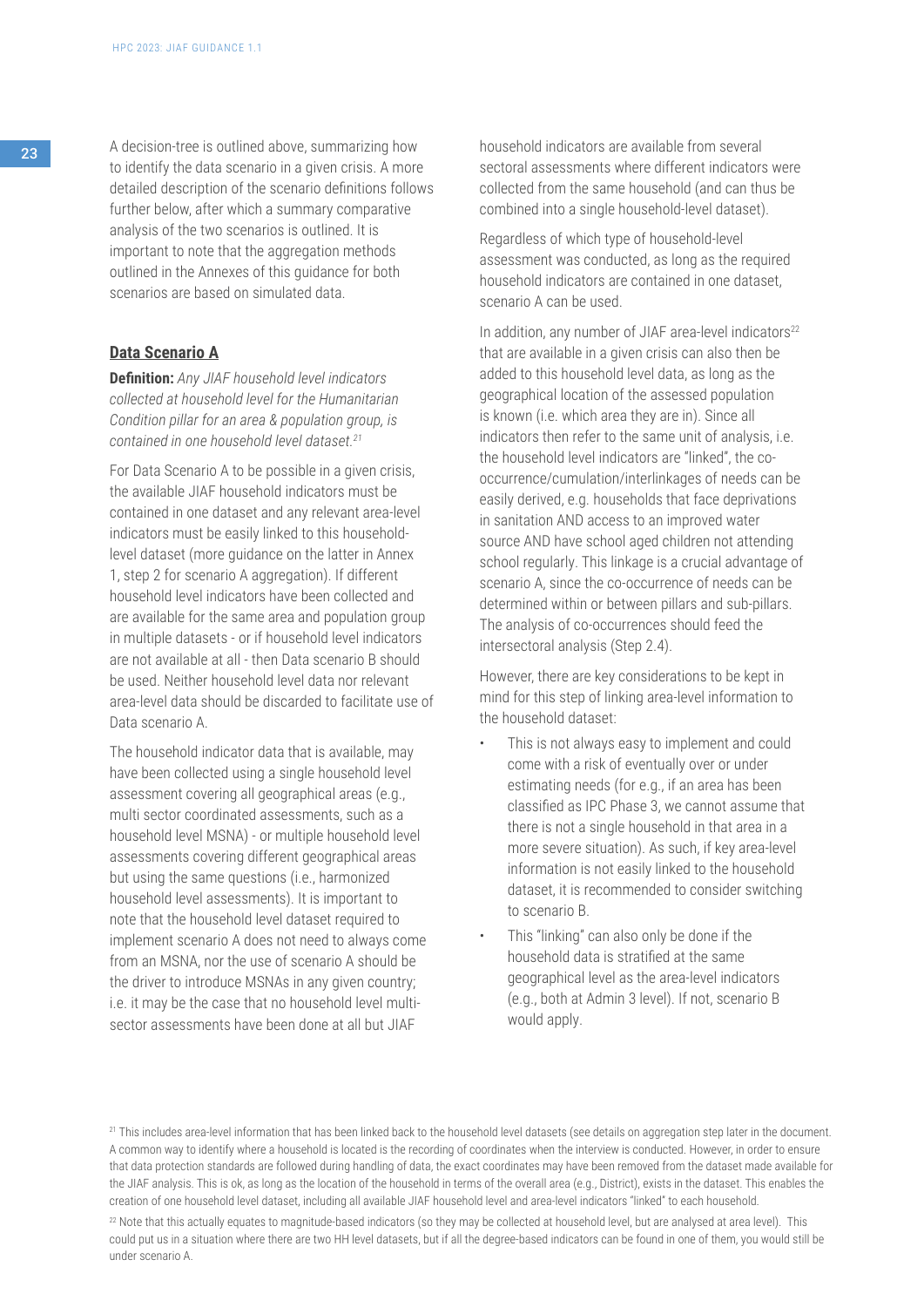#### *Figure 5. Scenario A output table example*

| <b>AREA</b>       | <b>POPULATION</b><br><b>GROUP</b> | <b>TOTAL</b><br><b>POPULATION</b> | <b>NUMBER OF PEOPLE IN EACH SEVERITY PHASE</b> |                |                     |        |          |
|-------------------|-----------------------------------|-----------------------------------|------------------------------------------------|----------------|---------------------|--------|----------|
|                   |                                   |                                   | 1                                              | $\overline{2}$ | 3                   | 4      | 5        |
| <b>District A</b> | <b>IDPs</b>                       | 10,000                            | 1,600                                          | 2,100          | 2,700               | 2,500  | 1,100    |
| <b>District A</b> | Residents                         | 50,000                            | 11,000                                         | 12,000         | 18,500              | 5,500  | 3,000    |
| <b>District B</b> | Returnees                         | 30,000                            | 9,600                                          | 11,400         | 6,000               | 2,100  | 900      |
| <b>District B</b> | Residents                         | 60,000                            | 25,800                                         | 28,200         | 4,200               | 1,800  | $\theta$ |
| <b>District B</b> | <b>IDPs</b>                       | 15,000                            | 1,650                                          | 2,550          | 3,450               | 4,200  | 3,150    |
|                   |                                   | Sub-total                         | 49,650                                         | 56,250         | 34,850              | 16,100 | 8,150    |
|                   |                                   |                                   |                                                |                | Total PiN $(3+4+5)$ |        | 59,100   |

The full aggregation method for scenario A is outlined in Annex 1, including how to build the aggregation dataset using multiple datasets and how to produce the aggregation and obtain the outputs.

An example of the preliminary output table obtained through the scenario A aggregation is shown above. The interpretation of the aggregated results is outlined in the joint analysis section 2.4 below, including how to develop the overall intersectoral PiN estimates, building on the aggregated results in the table.

*Please note that if Data scenario A is followed --> only refer to Data scenario A instructions throughout the rest of this document (so ignore any instructions relating to Data scenario B). Detailed instructions on how to produce the Data scenario A aggregation are outlined in Annex 1.*

# **Data Scenario B**

**Definition:** *There are either no JIAF household level indicators collected at household level for a given geographical area / group, or the available household indicators are spread across multiple household level datasets or JIAF indicators are primarily contained in area-level datasets.*

All situations other than that outlined under Data scenario A above, are classified as Data scenario B. This might be the case when data contributed to JIAF originate from different assessments and were not collected for the same units of analysis, e.g. food security indicators are provided by Food Security Assessment data at the household level or an updated IPC AFI/CH analysis is available, shelter indicators by the shelter cluster assessment at the shelter level and education indicators by an education survey at the facility or area-level. Since not the same people were assessed for shelter, food and education, it is challenging to distinguish if the same people are facing issues in the three sectors or if they are simply different people with different issues. In this scenario, there would be indicators from different data sources which are thus "unlinked" and the percentage of the population that have co-occurring needs is unknown.

Nevertheless, an aggregation approach has been identified for Data scenario B, which (to some extent) can estimate the co-occurrence of indicators. The full aggregation method for scenario B is outlined in Annex 2, including how to build the aggregation set using multiple datasets and how to produce the aggregation and obtain the outputs.

23 During testing on 10,000 simulated datasets with different types of distributions (uniform distributions, normal distributions and Poisson distributions), the Data Scenario B Aggregation /unlinked indicator approach yielded the same final result (overall area-level severity class) as Data Scenario A aggregation /linked indicator approach in 83% of the 10,000 comparisons. This indicates that the approach to some extent is able to estimate co-occurrence / linkage between indicators, although the final results that can be obtained are less detailed (see Step 4 below). For further detail on the aggregation method testing [please see here.](https://kmp.hpc.tools/km/testing-jiaf-aggregation-methods-final-review)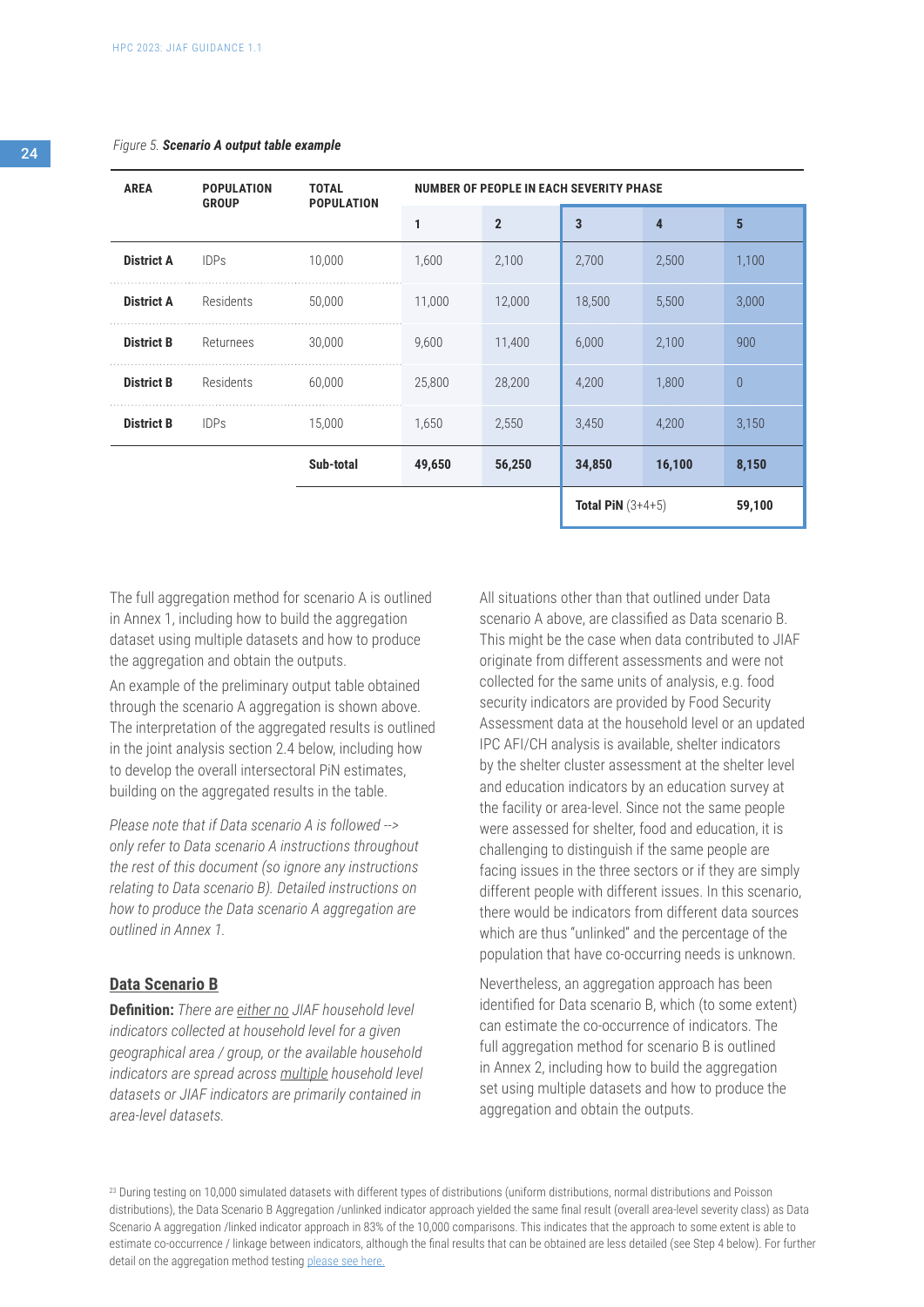#### *Figure 6. Scenario B output table example*

| <b>AREA</b>       | <b>POPULATION</b><br><b>GROUP</b> | <b>TOTAL</b><br><b>POPULATION</b> | <b>OVERALL</b><br><b>AREA</b><br><b>SEVERITY</b><br><b>PHASE</b> | <b>MINIMUM</b><br><b>POPULATION</b><br><b>IN THIS</b><br><b>SEVERITY</b><br><b>PHASE OR</b><br><b>HIGHER</b> | <b>INITIAL</b><br><b>JIAF PIN</b><br><b>ESTIMATE</b> | <b>MAXIMUM</b><br><b>PIN ACROSS</b><br><b>INDICATORS</b> | <b>HNO PIN</b><br><b>ESTIMATE</b><br>(PRODUCED<br><b>THROUGH</b><br><b>EXPERT</b><br><b>JUDGEMENT)</b> |
|-------------------|-----------------------------------|-----------------------------------|------------------------------------------------------------------|--------------------------------------------------------------------------------------------------------------|------------------------------------------------------|----------------------------------------------------------|--------------------------------------------------------------------------------------------------------|
| <b>District A</b> | <b>IDPs</b>                       | 10.000                            | 4                                                                | 2,500                                                                                                        | > 2,500                                              | 6.000                                                    | 6,800                                                                                                  |
| <b>District A</b> | Residents                         | 50.000                            | 3                                                                | 12,500                                                                                                       | $>= 12.500$                                          | 27.000                                                   | 27,600                                                                                                 |
| <b>District B</b> | Returnees                         | 30,000                            |                                                                  | 30,000                                                                                                       | < 7.500                                              | 8.000                                                    | 7,600                                                                                                  |
| <b>District B</b> | Residents                         | 60.000                            | $\overline{2}$                                                   | 15,000                                                                                                       | < 15,000                                             | 21.500                                                   | 21,000                                                                                                 |

An example of the final output table obtained through the scenario B aggregation is shown below. The interpretation of the aggregated results is outlined in the joint analysis section 2.4 below, including how to develop the overall intersectoral PiN estimates building on information shown in the final column on the right in the table below.

*Please note that if Data scenario B is followed only refer to Data scenario B instructions throughout the rest of this document (i.e., ignore any instructions relating to Data scenario A). Detailed instructions on how to produce Data scenario B aggregation are outlined in Annex 2.*

# **Regardless of which data scenario is being considered, it is important to note that whenever IPC/ CH24 analysis is available, the results should be used as input into the JIAF analysis.**

As noted in the JIAF Guidance issued in 2020, further development and testing is required to identify a robust methodology that allows a breakdown of population by severity phase 1-5 for scenario B, i.e. a methodology to enable production of the same output table as seen for scenario A above.

An Independent Review is being undertaken by an academic research institute to review the JIAF methodology and to further strengthen the JIAF approach.

Once all information has been collated and collected (Step 2) as per the plan agreed on in Step 1, the next step is to consolidate it (Step 3).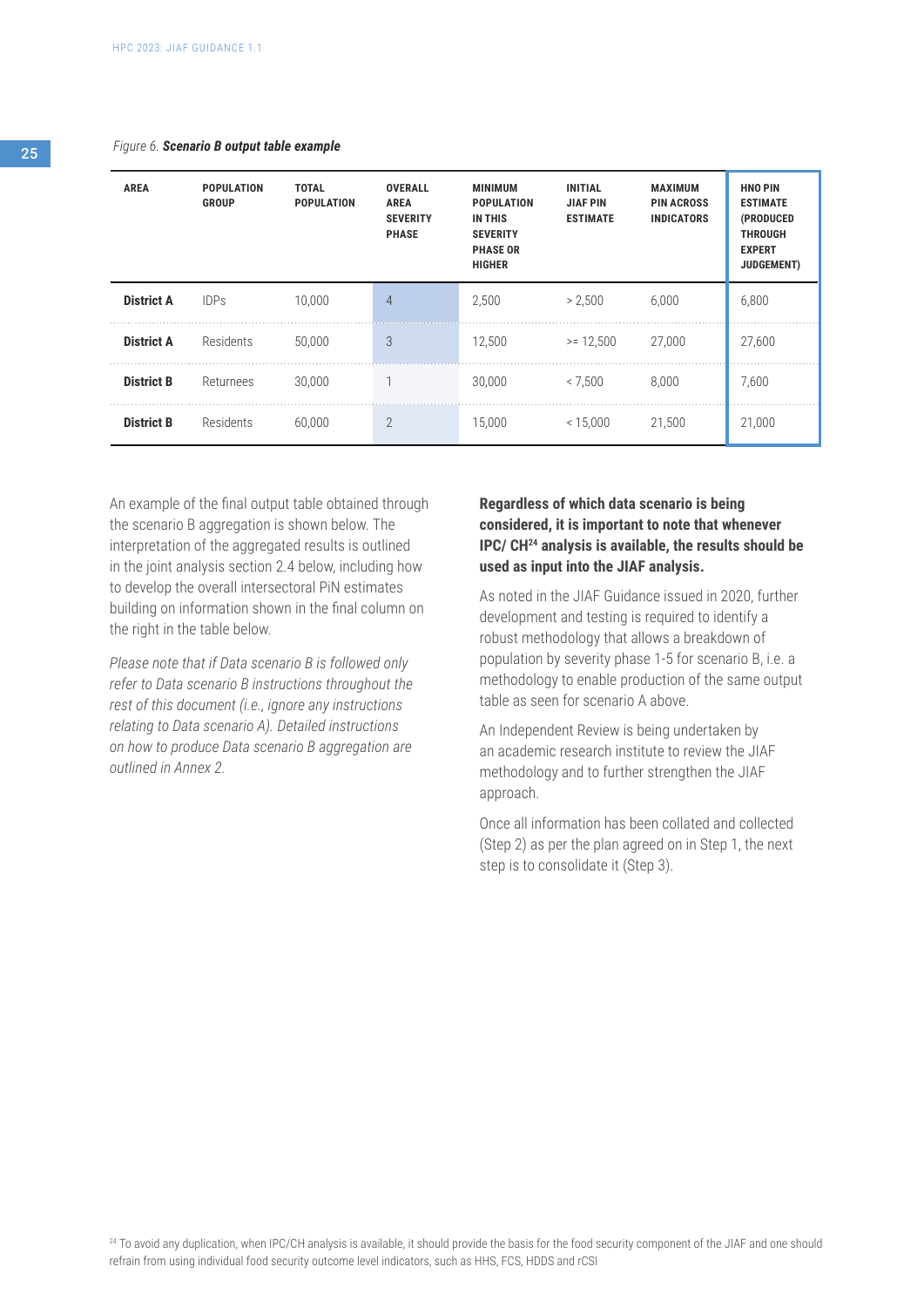### *Figure 7. Summary comparative overview of Scenarios A and B*

|                     | <b>SCENARIO A</b>                                                                                                                                                                                                                                                                                                                                                                                                                                                                                                                                                                                                                                                                                                                                                                                                                                                                                                                                                                                                                                                 | <b>SCENARIO B</b>                                                                                                                                                                                                                                                                                                                                                                                                                                                                                                                                                                                                                                                                                                          |
|---------------------|-------------------------------------------------------------------------------------------------------------------------------------------------------------------------------------------------------------------------------------------------------------------------------------------------------------------------------------------------------------------------------------------------------------------------------------------------------------------------------------------------------------------------------------------------------------------------------------------------------------------------------------------------------------------------------------------------------------------------------------------------------------------------------------------------------------------------------------------------------------------------------------------------------------------------------------------------------------------------------------------------------------------------------------------------------------------|----------------------------------------------------------------------------------------------------------------------------------------------------------------------------------------------------------------------------------------------------------------------------------------------------------------------------------------------------------------------------------------------------------------------------------------------------------------------------------------------------------------------------------------------------------------------------------------------------------------------------------------------------------------------------------------------------------------------------|
| <b>Requirements</b> | Household level data is available for all<br>selected JIAF indicators and contained in<br>one unique database AND relevant area-level<br>information can be easily linked into this<br>database <sup>25</sup>                                                                                                                                                                                                                                                                                                                                                                                                                                                                                                                                                                                                                                                                                                                                                                                                                                                     | No specific requirements<br>(Data for selected JIAF indicators is not con-<br>tained in one unique household-level database<br>but rather in one or more area-level datasets<br>and/ or multiple household-level datasets) <sup>26</sup>                                                                                                                                                                                                                                                                                                                                                                                                                                                                                   |
| <b>Pros</b>         | Aggregation steps easier to implement and<br>allows for a more precise initial PiN estima-<br>tion and a full breakdown of population by<br>severity phase<br>Linked indicators (i.e. possible to identify<br>households facing need in more than one<br>dimension/ indicator simultaneously, and to<br>unpack the analysis further to understand<br>which sectors may be driving overall humani-<br>tarian needs within a crisis)                                                                                                                                                                                                                                                                                                                                                                                                                                                                                                                                                                                                                                | Allows to use a variety of assessments and<br>information at both household and area-levels,<br>hence triangulation of results<br>By incorporating multiple datasets, leaves more<br>room for incorporation of sectoral expert judge-<br>ment and analysis which has a critical role in<br>the JIAF analysis and can compensate for weak<br>quantitative analysis.                                                                                                                                                                                                                                                                                                                                                         |
| Cons                | Limited triangulation because difficult to<br>incorporate additional area-level information<br>/ data from other sources, if area-level infor-<br>mation is not easily linked to the household<br>dataset <sup>27</sup><br>If relying only on a single household-lev-<br>el assessment (e.g. MSNA), scenario A<br>aggregation can lead to a weak or limited<br>quantitative analysis that does not match the<br>reality of the situation on the ground. This<br>is because MSNAs often require sectors to<br>only submit a limited number of indicators<br>per sector.<br>Meanwhile, sectors might rely on sector<br>specific assessment to inform their sectoral<br>Persons in Need (PiN) number. As such,<br>different data sources will be contributing to<br>discrepancy between the intersectoral PiN<br>and the sectoral PiN<br>HH-level data collection not suitable for all<br>indicators<br>Given the current COVID context, Data<br>scenario A may often not be possible, where<br>household level data has not been possible<br>to collect as required | Aggregation steps more difficult to implement<br>and does not allow for a full breakdown of<br>population by severity phase - expert judgement<br>is needed as following step<br>Without the completion of the expert judgement<br>step, comes with a risk of under-estimating PiN<br>as results are presented as "Minimum population<br>in this severity phase or higher (by applying a<br>rule of 25% of the population) <sup>28</sup><br>Lack of clear guidance on expert judgment,<br>which is an especially important component for<br>the aggregation under this scenario<br>Unlinked indicators (i.e. not possible to identify<br>households facing need in more than one indica-<br>tor/ dimension simultaneously) |
| <b>Outputs</b>      | Preliminary Intersectoral PiN<br>Initial breakdown of population by severity<br>phase                                                                                                                                                                                                                                                                                                                                                                                                                                                                                                                                                                                                                                                                                                                                                                                                                                                                                                                                                                             | Preliminary Intersectoral PiN (minimum or maxi-<br>mum estimates)<br>Initial estimate of severity phase per area                                                                                                                                                                                                                                                                                                                                                                                                                                                                                                                                                                                                           |

<sup>25</sup> This step of linking area-level information to the household dataset is not always easy to implement (e.g., data would need to be at the same admin level) and could come with a risk of eventually over or under estimating needs (for e.g., if an area has been classified as IPC Phase 3, we cannot assume that there is not a single household in that area in a more severe situation). As such, if key area-level information is not easily linked to the household dataset, it is recommended to consider switching to Data Scenario B

<sup>26</sup> This means even if there is an MSNA dataset available, if any other data needs to be included in the analysis (including both area-level datasets and other household-level datasets), scenario B would apply.

<sup>27</sup> Such triangulation is especially important if there are data quality concerns with the single data source being used

<sup>28</sup> The 25% rule has unintended consequences (leads to an assumption that an area with severity level 1 or 2 has no people in need when this is not the case, and heavily relies on expert judgement which is an area that remains very weak in the JIAF guidance)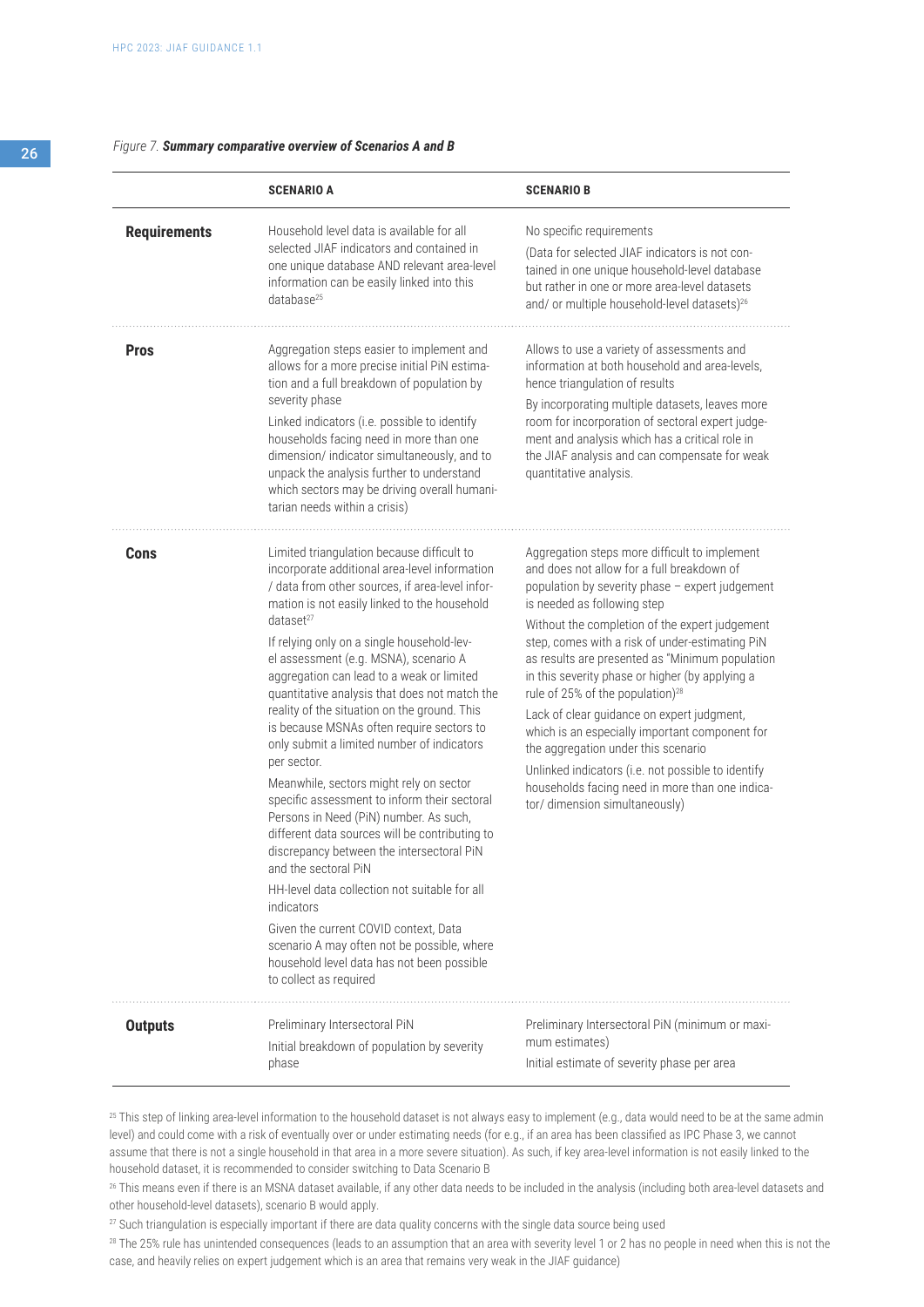# <sup>27</sup> **2.3 Consolidating JIAF data**

### **2.3.1**

# **Consolidating JIAF data for Humanitarian Conditions pillar**

All JIAF data should be consolidated into one spreadsheet, organized based on the JIAF framework.

OCHA should provide the Analysis Team with the Common Operational Dataset (CODs)29 considered by the JIAF, as well as the population figures and demographics in each of those areas.30 Displaced population data will originate from the Camp Coordination and Camp Management (CCCM) cluster for IDPs in camp/sites and from United Nations High Commission for Refugees (UNHCR) for refugees, both in regard to the overall population figure and the PiN.

The Analysis Team should check for completeness of the final dataset and redirect data collation/collection efforts in case of information gaps. Depending on its format and source, some values in the spreadsheet will have to be transformed to fit JIAF data format requirements. However, the original data should always be available for further checks or control.

All datasets are to be uploaded on the [Humanitarian](https://data.humdata.org/)  [Data Exchange](https://data.humdata.org/) platform.

# **2.3.2**

# **Severity Analysis and initial estimates of the total number of people falling under each severity phase: the "Preliminary PiN"**

Once all the data is consolidated into one single spreadsheet and in a tidy format, the Analysis Team should produce initial severity classification and initial calculations of the number of people in need ("Preliminary PiN") for each unit of analysis, based on the data available under the humanitarian conditions element.

Depending on the selected data scenario (A or B), a specific set of aggregation methods are recommended to produce initial estimations of the total number of people in need and the severity phase classification for each geographical area and group.31 Annex 1 and 2 provide detailed step-by-step instructions for how to implement the aggregation methods for data scenario A and B respectively. Section 2.2.4 outlines how to identify the data scenario in a given crisis.

Once all information has been consolidated, the next step is to conduct a joint intersectoral analysis (Step 4).

| Title<br>JIAF Scenario A<br><b>Aggregation Example</b>    | What<br>Excel demo worksheet showing the aggregation steps<br>for Scenario A and Scenario B                                                                       | Length / Reading time |
|-----------------------------------------------------------|-------------------------------------------------------------------------------------------------------------------------------------------------------------------|-----------------------|
| <b>JIAF Scenario B</b><br><b>Aggregation Template</b>     | This tool provides a template and quide for the<br>aggregation stage of JIAF analysis. It should be read<br>together with the JIAF Guidance, specifically Annex 2 |                       |
| <b>JIAF Scenario B Data</b><br><b>Collection Template</b> | Template to collect data from Clusters for Data Scenario<br>B aggregation                                                                                         |                       |

# **Key documents**

<sup>29</sup> [CODs](https://data.humdata.org/dashboards/cod) are an authoritative reference dataset of administrative boundaries and population statistics.

<sup>30</sup> UNHCR is the authoritative source for refugee population figures and confirms these with host Governments based on international refugee law.

<sup>31</sup> This set of aggregation methods were identified through testing on 10,000 simulated datasets, for further information about the testing [please see here.](https://www.dropbox.com/sh/o28t8o4my2rf62h/AAC_WGQSfe24PagaqBa9qljua?dl=0)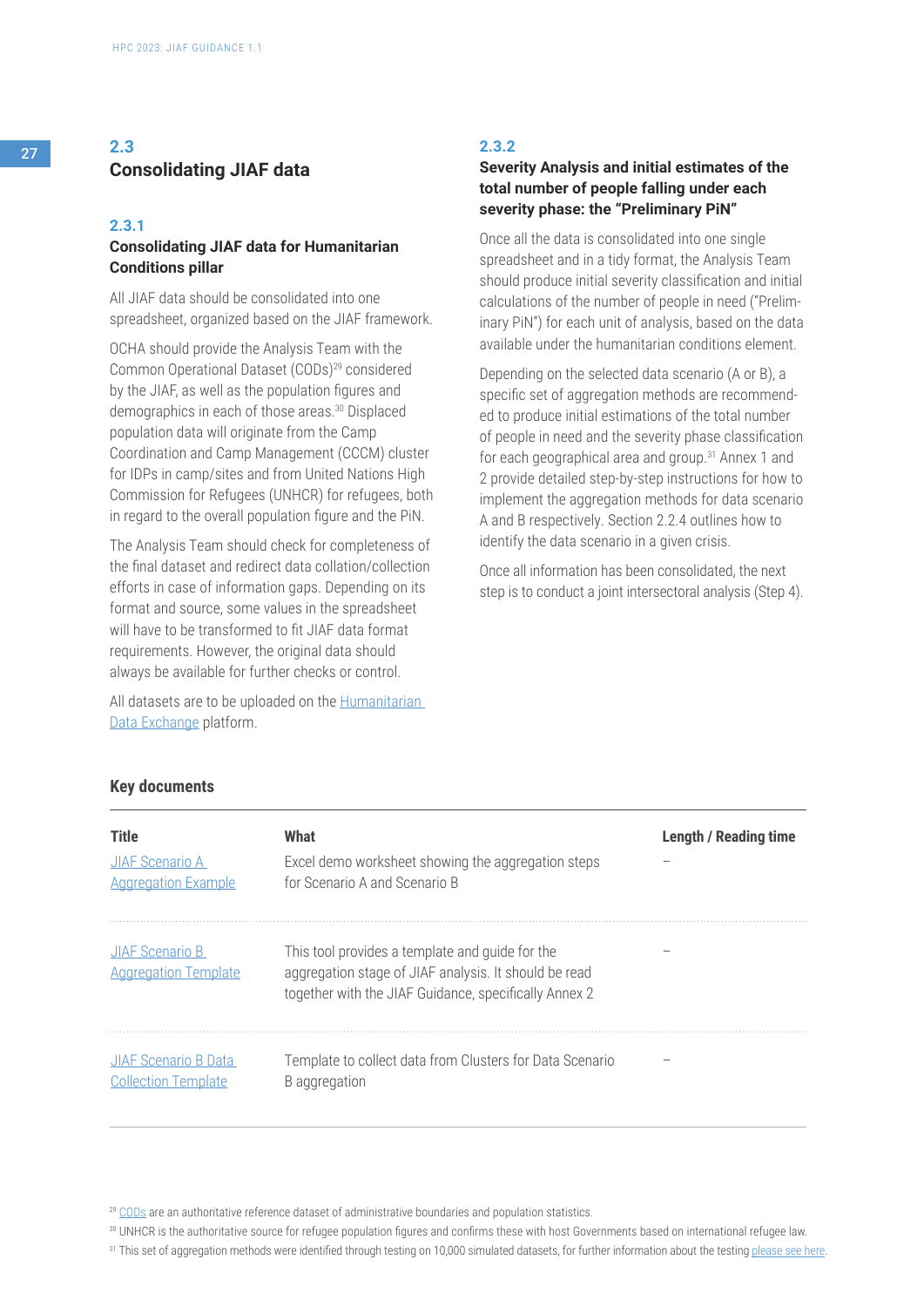# <sup>28</sup> **2.4 JIAF analysis**

# **2.4.1**

**Review the narrative developed in exploring the linkages between the pillars, the description of people's Humanitarian Conditions and factors associated (Step 2.2.3) and estimated, initial calculations of people in need ("Preliminary PiN") and severity phase estimation (Step 2.3.2)**

The departure point is the understanding of what the Humanitarian Conditions of people consist of and why, in addition to the estimated, initially calculated number of people in need ("Preliminary PiN") and the resulting severity phase obtained through the aggregation.

In practice, the description of people's Humanitarian Conditions and factors associated (step 2.2.3 above) is done iteratively with the severity analysis and Preliminary PiN calculation. An understanding of people's Humanitarian Conditions and causes is essential to ensure the relevance and validity of the severity analysis and Preliminary PiN estimation. Conversely, the severity analysis and Preliminary PiN contribute to finalize the description of people's humanitarian needs and causes of these needs.

The estimates should be reviewed and agreed upon by subject matter and cultural/context experts to check for plausibility.

For the review of initial calculations of Preliminary PiN, the specific process and types of decision that need to be made will differ depending on the data scenario and the aggregation methods that were used in the previous steps. Analysis and interpretation should be done for each geographical area and group, one by one. Once there is consensus in one of them, the discussion can move to the next.

# **2.4.2**

#### **Joint Analysis starting from Data Scenario A**

See Annex 1 for details on how to produce the initial estimated PiN ("Preliminary PiN") results that are reviewed in the steps below. Please refer to Data Scenario B section below instead if Preliminary PiN results were produced using the Data scenario B aggregation methods.

- 1. Review the Humanitarian Conditions and combination of humanitarian consequences that they represent, and why they are occurring, including differences amongst various population groups/sub-groups according to vulnerability and diversity characteristics, impact of the shock, and context (see 2.4.1).
- 2. Scrutinize the summary finding percentages and numbers estimated in the various severity classes, comparing against individual indicators, qualitative data, contextual information, common sense: do the findings make sense? Are there surprises? If so, how can they be explained?
- 3. Cross-check JIAF PiN estimates against any individual sector PiN estimates available for each area / group. As the JIAF PiN looks at a combination of needs, individual sectoral PiNs are expected to generally be lower in any given area. However, since different methodologies are used for JIAF / Sector PiN calculations, incidents may arise where a sector PiN is greater than the JIAF PiN. In this case, the following steps must be followed:
	- 3.1 Review the methodology used for each PiN calculation with the sector in question and the JIAF analysis team; identify and outline what caused the differences between sectoral PiN and intersectoral PiN
	- 3.2 Determine if the higher sectoral PiN estimates result from sectoral analyses relevant to the JIAF and in line with the agreed scope (affected populations, areas, themes, etc.). Remember that the purpose of the JIAF is to provide an objective overview of needs, so there should not be any pressure to keep needs at an agreed figure.
		- If the sectoral analysis is deemed relevant by the Analysis Team and the sector colleagues, increasing the intersectoral PiN in that area to match the Sectoral PiN in question should be considered. Note that both the sector and JIAF analysis team must agree with this decision and a description of the rationale of the change included.
		- If the sector PiN estimate is deemed not to be relevant to JIAF based on the checks performed, then the JIAF PiN will not be revised. Both the sector and the JIAF analysis team must agree with this finding.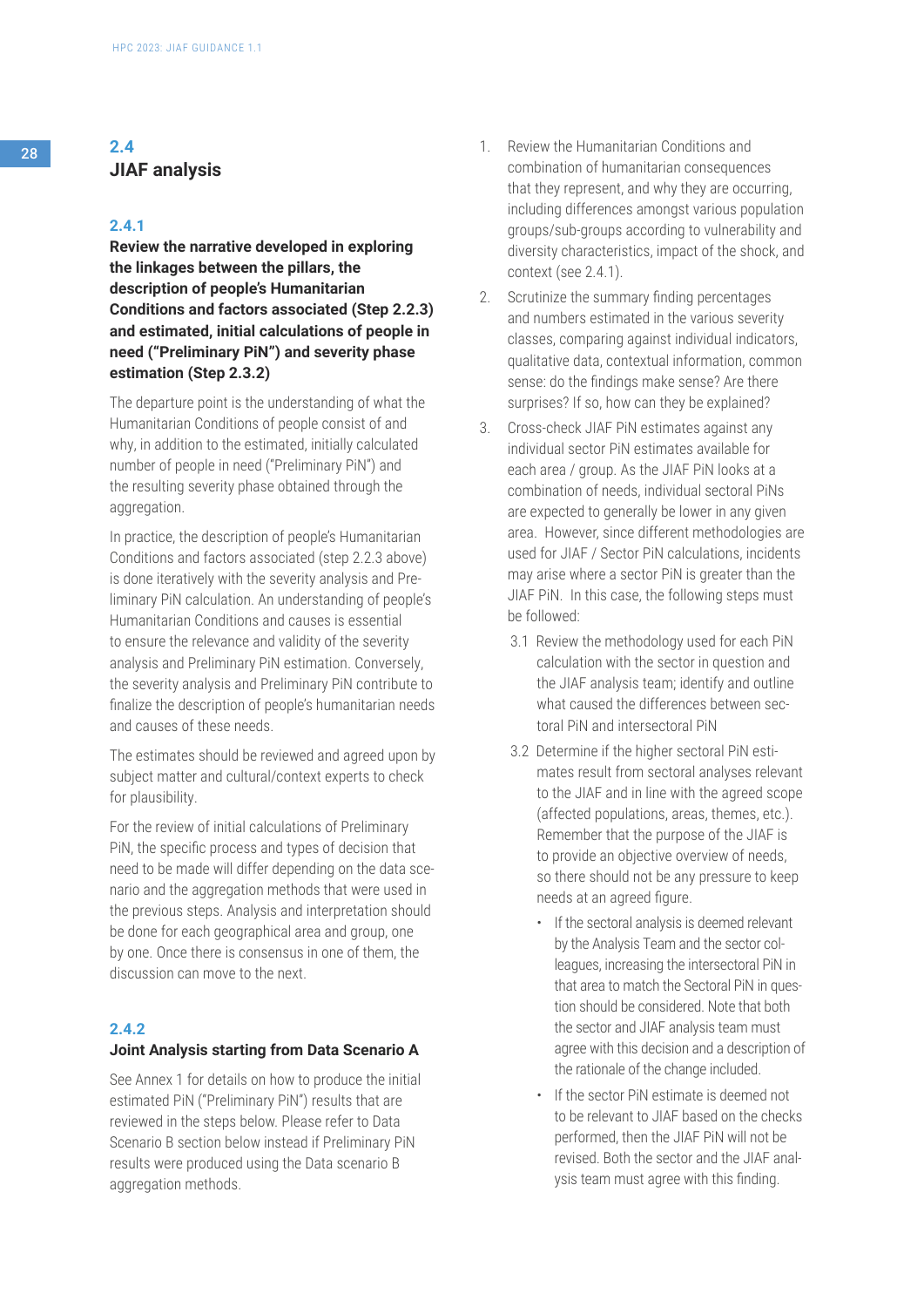# **What is Joint Needs Analysis?**

*Analysis* is the process of transforming data and information into actionable insights.

*Needs analysis* provides estimates or informed opinions about Humanitarian Conditions and their contributing factors. It entails a systematic set of procedures and the use of specific lines of inquiry to identify current and forecasted humanitarian needs, and inform decisions about programme design, system improvements and allocation of resources.

**Joint needs analysis** is the process of bringing several subject matter and contextual/ cultural experts (usually in the form of one or several workshops) from different humanitarian organisations to conduct analysis.

Joint needs analysis is one of the most important steps of the process. The Analysis Team brings all the various data points together, interprets them and arrives at a final judgement on PiN and severity for each administrative area taking into consideration all information available.

**Expert judgement** is a broad term for a process that encompasses many different approaches - from simply asking someone for an informed opinion to help guide a decision, to complex, iterative and highly structured processes involving multiple rounds of elicitation and statistical analysis.

This step is best implemented in a workshop setting.

Expert judgement is fundamental to review and check that the results yielded by the quantitative aggregation process make sense. A guidance to further explain how to coordinate Expert Judgement will be developed in 2021/2022 (available for HPC 2023).

# **Who participates in the Joint Intersectoral Analysis?**

While the Analysis Team leads the process throughout the different steps, for this intersectoral analysis step it is important to expand the participation to all relevant "experts". Defining 'experts' can be problematic in humanitarian settings. It is recommended that the following profiles be included in the panel that will provide the analysis:

- Knowledge of analysis and a firm understanding of the aggregation methods agreed
- Local knowledge of the areas being evaluated this can be individuals who have spent significant amounts of time working on the ground, conducting research, or who are from that area
- Sector specific technical knowledge
- Intersectoral technical knowledge (e.g. emergency programme management)
- Knowledge of the datasets being used to inform the analysis, particularly anyone who worked on the assessments in question

Joint analysis sessions should be carried out in plenary and all clusters and AoRs should participate in them as well as field staff who are well informed about the various areas, planning, monitoring and evaluation or assessment staff, Information Management Officers (IMOs) and/ or analysts.

The objective is to find a panel of individuals who are knowledgeable on the subject matter. In some cases, there may be staff who are recognized to be knowledgeable that should be sought out – regardless of their current title. It is important to ensure there are representatives from each cluster/sector present on the Analysis Team. It is also recommended that Cluster /AoR coordinators keep their constituencies updated of the process.

The Analysis Team is in charge of ensuring all JIAF principles are respected and abided by during the analysis process. It is recommended that a workshop be arranged to discuss and review the various indicators in the master table and any other contextual information available for each unit of analysis. Subject matter, context and cultural experts (including local actors) should be included in the workshop.<sup>32</sup> The Analysis Team in collaboration with OCHA and under the strategic leadership of the HCT, will provide a facilitation role for these discussions with the group needing to have a majority agreement on any decisions taken. Where agreement is required on topics that are specific to one or two sectors, it is important to ensure the relevant sectors agree and, if not, that their concerns are documented to their satisfaction.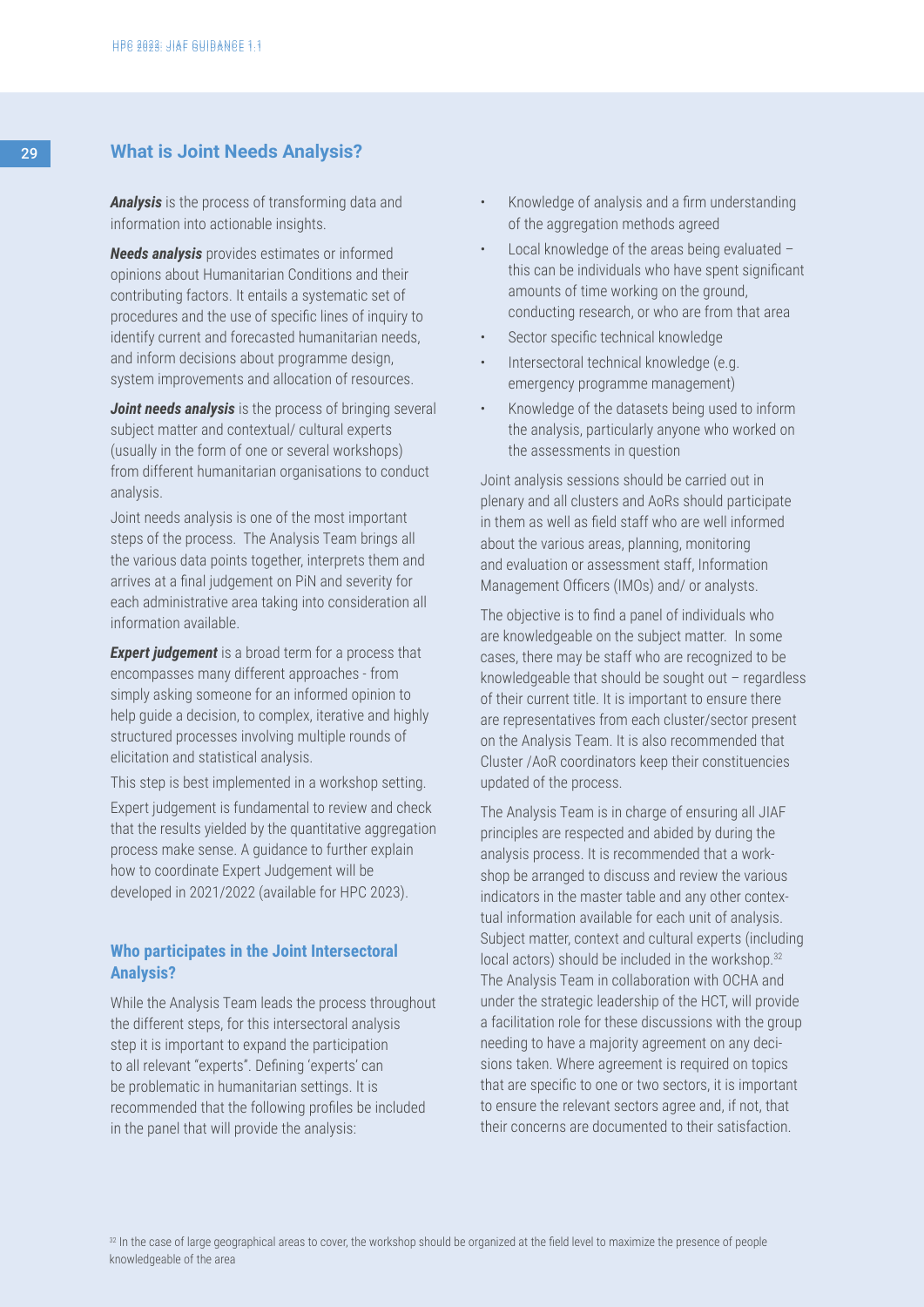# 30 **What is the focus of the Joint Analysis?**

The Analysis Team will need to review all the available data, covering all pillars, to determine how many people are in need, what characteristics are shared by those people in need, how severe the needs are, and what underlying factors may be contributing to those needs along with making predictions for how needs may change (or not) in the coming months. It is during this step that the PiN and severity figures will be finalized through an interpretive analysis process that will look at all available information, consider if any adjustment is required, and finalize the figures for each administrative area. Refining the findings requires consideration of a number of factors:

- *1. Is there any conflicting data?* If so, the Analysis Team should review the different datasets and determine what is the most accurate depiction of needs on the ground. It will be extremely important to ensure this process is well documented.
- *2. Is the data reliable?* Data reliability is always a concern. With rapidly evolving situations, it is important to ensure data is as up to date as possible, sufficiently representative, and collected using a transparent and well-defined methodology. However, in humanitarian situations, it is often necessary to rely on data that are not considered highly reliable. If the reliability of data sources is considered questionable, the Analysis Team should consider if any results using those data sources should be adjusted in light of reliability concerns.

As data collection is likely to be more difficult this year again, it is quite likely that some of the data sources being incorporated into the JIAF analysis may be less than ideal. One of the most anticipated problems is incorporation of data that is out-of-date. If circumstances on the ground have altered significantly since the data was collected, it is recommended that the Analysis Team factor this into their analysis process and flag any potential concerns they may have. For example, if data were collected early in the year for a given area and it is known that the assistance relied on by the population had since been blocked by movement restrictions,

while situation reports had qualitatively identified a worsening situation in the area, the Analysis Team may decide to increase the severity level in the area. They should document the rationale for this increase, including the supporting evidence in terms of the time-lag in the available quantitative data; the assistance that ceased; and the (qualitative) situation reports indicating a worsening situation.

*3. Is the intersectoral PiN in-line with the sectoral*  **PIN?** As different methodologies are used to calculate sectoral PiN and the intersectoral PiN produced through the JIAF analysis, it is quite likely that circumstances will arise where sectoral PiN differs compared to intersectoral figures. Specifically, as intersectoral PiN covers all sectors, it could be expected that the figures may be higher than the individual sector level PiN figures. However, there are multiple reasons for why this may not be the case. If a situation arises where intersectoral PiN is lower than a sectoral PiN figure, it is essential that every effort be taken to resolve the discrepancy before finalizing the HNO. One of the most important tasks of the Analysis Team is to review the sectoral and intersectoral PiN figures, documenting the explanations for discrepancies and identifying the most accurate possible JIAF PiN. This process is outlined in detail in the sections below.

# **Documenting the Joint Analysis**

The joint analysis process overall must be well documented with all concerns recorded along with any dissenting opinions. JIAF analysis always follow the same steps:

- Review the description of people's Humanitarian Conditions and factors associated, and the estimated, initial calculations of people in need ("Preliminary PiN") and determination of severity phase<sup>33, 34</sup>
- Describe main issues and the characteristics of the estimated people in need by severity phase
- Establish underlying factors
- Anticipate future conditions
- Agree on current and forecasted humanitarian needs

<sup>34</sup> Compiling all indicator data into one location where the Analysis Team can view it will help facilitate the analysis process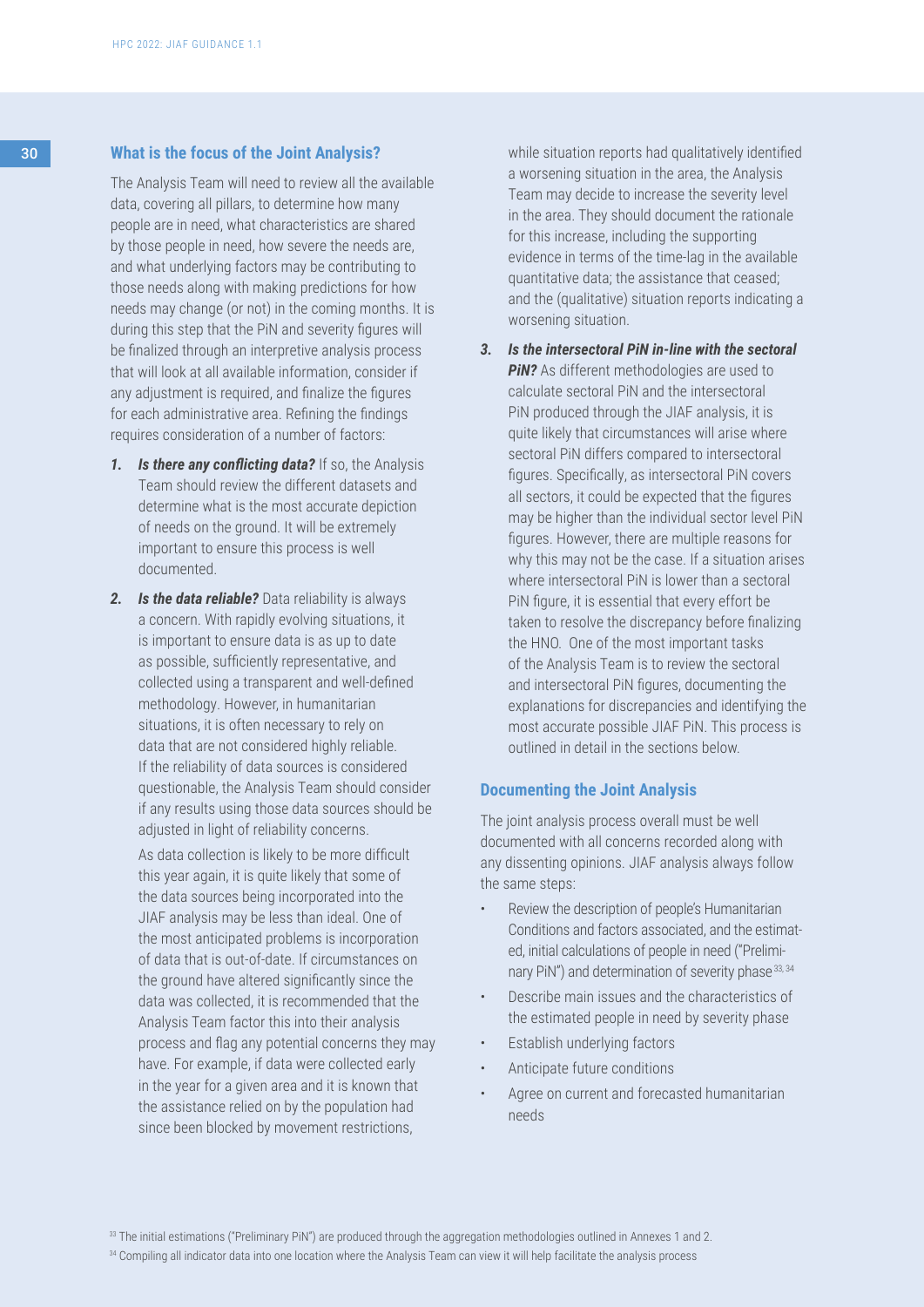31 3.3 If no agreement is reached, then a narrative description outlining the issues must be drafted, agreed by both parties, and included in any JIAF report (such as the HNO). Both figures should remain in the document. The discrepancy should be highlighted where intersec toral PiN is displayed and both figures shown.

> The above actions should be repeated for each instance (unit of analysis) where intersectoral PiN is below a sec toral PiN. Even though different methodologies are used to calculate PiN at the sectoral levels, responsible analysis should always endeavour to resolve discrepancies within a completed report (and document the rationale for any change) , and where resolution is not possible, it must explain them.

- 4. Cross-check the areas PiN estimate and severity score against known presence of concentrated pockets of poten tial high needs in an area with otherwise low severity need. An example of this can be the presence of one or more camps in an area with otherwise lower needs severity. The presence of these concentrated pockets can inform an adjustment of the estimates and severity classification of the area.
- 5. Adjust the JIAF estimate if appropriate based on the considerations outlined above, to obtain the most accurate possible estimate for the intersectoral PiN and ensure to carefully document the rationale and supporting evidence behind each adjustment. For extreme cases (severity phase 5), evidence should be very clearly documented, dissent reviewed, and additional subject matter experts consulted if necessary.

The final output of this step is an updated (if any updates are made) table outlining the breakdown of households by severity phase - along with an updated table (if any updates are made) where the percentage findings have been multiplied by the total population size, to obtain the PiN estimates.

It is recommended that the final output table also flags any areas and groups that are currently receiving assistance, to en sure that the current severity phase is understood as dependent on current levels of assistance. The implication being that IF current assistance decreased, the severity phase could increase (assuming needs / situation remain the same).<sup>35</sup>

**It is recommended that the final output table also flags any areas and groups where those currently receiving assistance have not been incorporated into the analysis, to ensure that the current severity phase is understood as dependent on current levels of assistance. The implication being that IF current assistance would decrease, the severity phase would increase.**

<sup>35</sup> A methodology to better factor in the inclusion of assistance being received has been flagged as an important requirement for future JIAF development.

# **Examples of possible situations where a Sector's PiN might exceed the JIAF PiN**

**Sector PiN is higher because they incor porated one or more indicators not used in the JIAF analysis but the indicator is considered relevant to needs of multiple sectors.**

– Go through the steps highlighted above and revise the JIAF PiN.

**The sector in question conducted their needs analysis misaligned with the agreed scope (affected populations, areas, themes, etc.) of analysis for the JIAF / HNO** .

– The concerned sector(s) should adjust their analysis and re-estimate the sector PiN

**The sector is using an alternate meth odology for assessing needs in inacces sible areas that have no data available. In this situation if the sector is assum ing a certain portion (or the entirety) of the population is in need, while the intersectoral analysis is leaving that area out of the analysis, then a resolu tion should be sought.**

– If no agreement can be reached, a narrative description of the issue should be provided that both the sector and the JIAF analysis team agree on.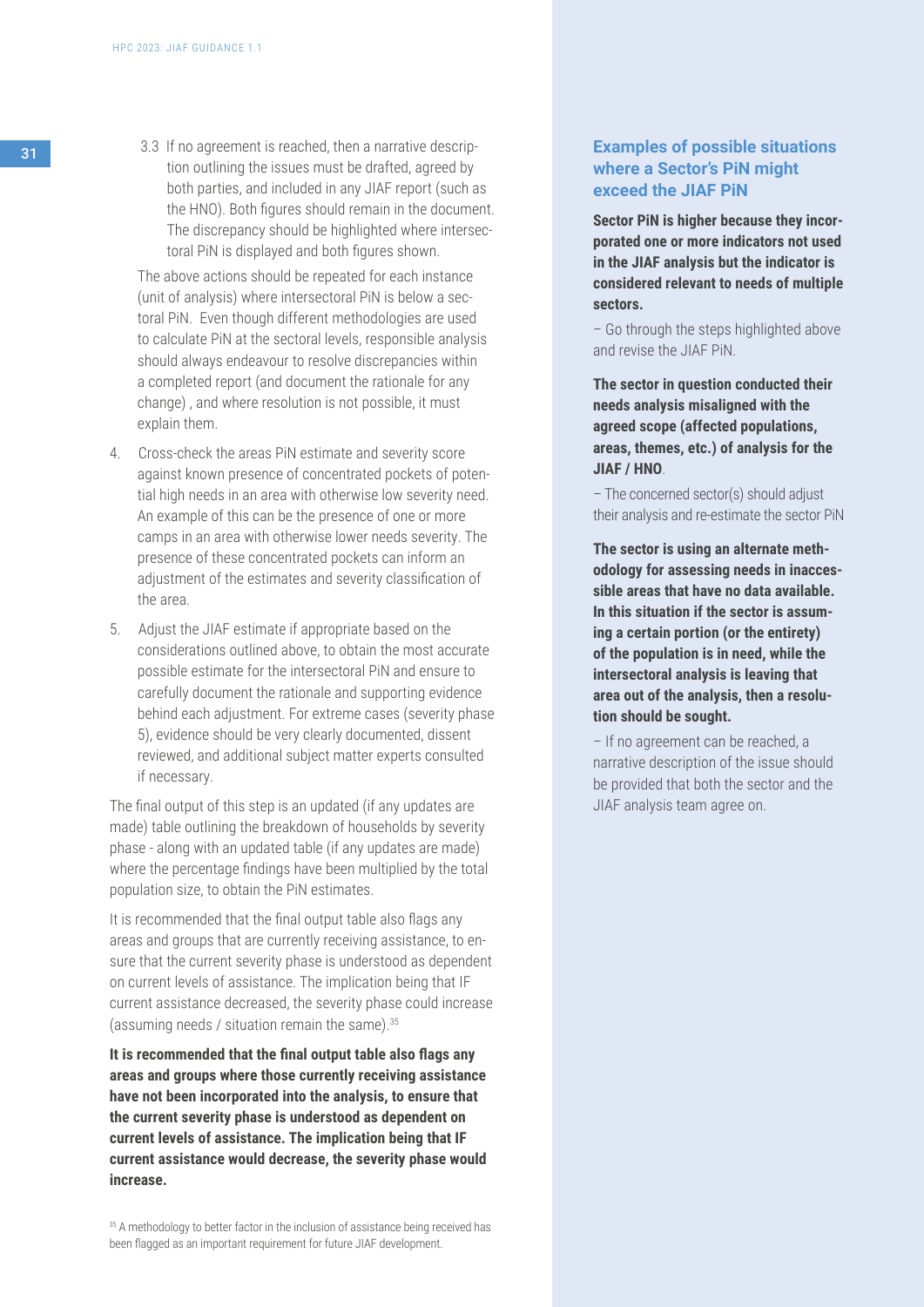# *Figure 7. Scenario A output table example*

| <b>AREA</b>       | <b>POPULATION</b><br><b>GROUP</b> | <b>TOTAL</b><br><b>POPULATION</b> | <b>PROPORTION OF HOUSEHOLDS IN EACH SEVERITY PHASE</b> |                |     |     |     |  |  |
|-------------------|-----------------------------------|-----------------------------------|--------------------------------------------------------|----------------|-----|-----|-----|--|--|
|                   |                                   |                                   |                                                        | $\overline{2}$ | 3   | 4   | 5   |  |  |
| <b>District A</b> | <b>IDPs</b>                       | 10,000                            | 16%                                                    | 21%            | 27% | 25% | 11% |  |  |
| <b>District A</b> | Residents                         | 50.000                            | 22%                                                    | 24%            | 37% | 11% | 6%  |  |  |
| <b>District B</b> | Returnees                         | 30,000                            | 32%                                                    | 38%            | 20% | 7%  | 3%  |  |  |
| <b>District B</b> | Residents                         | 60.000                            | 43%                                                    | 47%            | 7%  | 3%  | 0%  |  |  |
| <b>District B</b> | <b>IDPs</b>                       | 15,000                            | 11%                                                    | 17%            | 23% | 28% | 21% |  |  |

| <b>AREA</b>       | <b>POPULATION</b><br><b>GROUP</b> | <b>TOTAL</b><br><b>POPULATION</b> | <b>NUMBER OF PEOPLE IN EACH SEVERITY PHASE</b> |                |                     |        |                 |  |  |
|-------------------|-----------------------------------|-----------------------------------|------------------------------------------------|----------------|---------------------|--------|-----------------|--|--|
|                   |                                   |                                   | 1                                              | $\overline{2}$ | 3                   | 4      | $5\phantom{.0}$ |  |  |
| <b>District A</b> | <b>IDPs</b>                       | 10,000                            | 1,600                                          | 2,100          | 2,700               | 2,500  | 1,100           |  |  |
| <b>District A</b> | Residents                         | 50,000                            | 11,000                                         | 12,000         | 18,500              | 5,500  | 3,000           |  |  |
| <b>District B</b> | Returnees                         | 30,000                            | 9,600                                          | 11,400         | 6,000               | 2,100  | 900             |  |  |
| <b>District B</b> | Residents                         | 60,000                            | 25,800                                         | 28,200         | 4,200               | 1,800  | $\theta$        |  |  |
| <b>District B</b> | <b>IDPs</b>                       | 15,000                            | 1,650                                          | 2,550          | 3,450               | 4,200  | 3,150           |  |  |
|                   |                                   | Sub-total                         | 49,650                                         | 56,250         | 34,850              | 16,100 | 8,150           |  |  |
|                   |                                   |                                   |                                                |                | Total PiN $(3+4+5)$ | 59,100 |                 |  |  |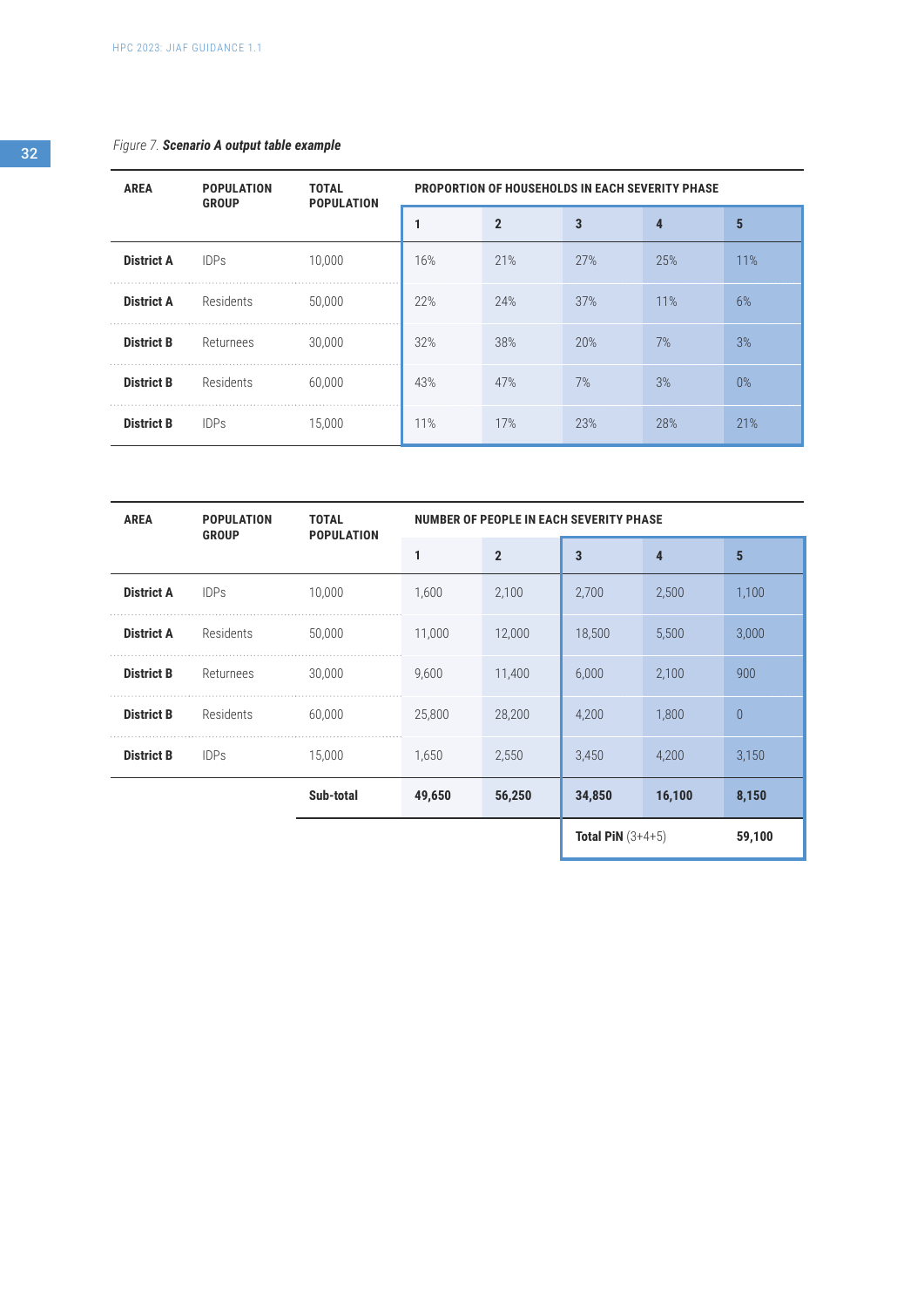# <sup>33</sup> **2.4.3**

#### **Joint Analysis starting from Data Scenario B**

See Annex 2 for details on how to produce the results that are reviewed in the steps below. Please refer to Data scenario A section above instead if estimated PiN results were produced using the Data scenario A aggregation methods.

# **In scenario B, the values on all household level indicators cannot be known for all households in all the datasets as the indicators are unlinked and, therefore, a disaggregation of population by individual severity phase is not possible.**

However, it is possible to estimate the overall area/group severity phase, along with an estimate of the percentage of the population falling in that phase or a higher phase (this means that the minimum PiN is 25% of population). This area/group severity phase should be contextualized by a breakdown of any percentage of the population found in high severity phases on "critical" indicators, revealing pockets of severe needs. See more details on Critical Indicators in Step 2.1.6, and in Annex 2 for details on how to produce these results that are reviewed in the steps below.

- 1. Review the Humanitarian Conditions and combination of humanitarian consequences that they represent, and why they are occurring, including differences amongst various population groups/sub-groups according to vulnerability and diversity characteristics, impact of the shock, and context (see 2.4.1).
- 2. Scrutinize the summary finding percentages and numbers, comparing against individual indicators, qualitative data, contextual information, common sense.
- 3. Interpret the JIAF estimates. Where the JIAF estimate is preceded by a ">" (see Figure 8 below and table in Annex B, Step 6b), the "true" PiN is likely higher than the Intersectoral PiN estimate. Where the JIAF estimate is preceded by a "<", the PiN could likely be lower than the Intersectoral PiN estimate. Using the table below as an example, they can be interpreted as follows:
	- 3.1 Where the overall phase was "4", we know that the 25% does not include people in phase 3 (threshold for inclusion in PiN), so the "true" PiN is likely higher than 2,500.
	- 3.2 Where the overall phase was "3", we know that the 25% could represent the "true" PiN, if exactly 25% were found in phases 3,4 and 5 overall. However, it is more likely that more than 25% were found in phases 3,4 & 5, hence the "true" PiN could also be higher than 12,500.
	- 3.3 Where the overall phase was "1", we know that less than 25% were found in phases 2,3,4 & 5. Hence the "true" PiN is likely less than 7,500.
	- 3.4 Where the overall phase was "2", we know that less than 25% were found in phases 3,4 & 5. Hence the "true" PiN is likely less than 15,000.

# **People in Need : Preliminary, Current, Projected, Intersectoral, Sectoral, True PiNs**

(excerpt from Annex 5)

#### **Preliminary PiN**

Output of indicator aggregation (prior to expert judgement review) to estimate the Intersectoral PiN.

#### **Current PiN**

Intersectoral PiN after expert judgement, but before projections

#### **Projected PiN**

Current PiN + 6 months (or other stated time-period), as used for HRP

#### **Intersectoral PiN** or **HNO PiN**

Output of indicators aggregation in the Humanitarian Conditions after Expert Judgment. The Intersectoral or HNO PiN can either be Current or Projected.

#### **True PiN**

The elusive real number of People in Need (Scenario B).

# **Sectoral PiNs**

The people in need for a specific sector as defined by the methods and indicators used by that sector. Sectoral PiNs may or may not match the aggregation of that specific sectors indicators in the JIAF.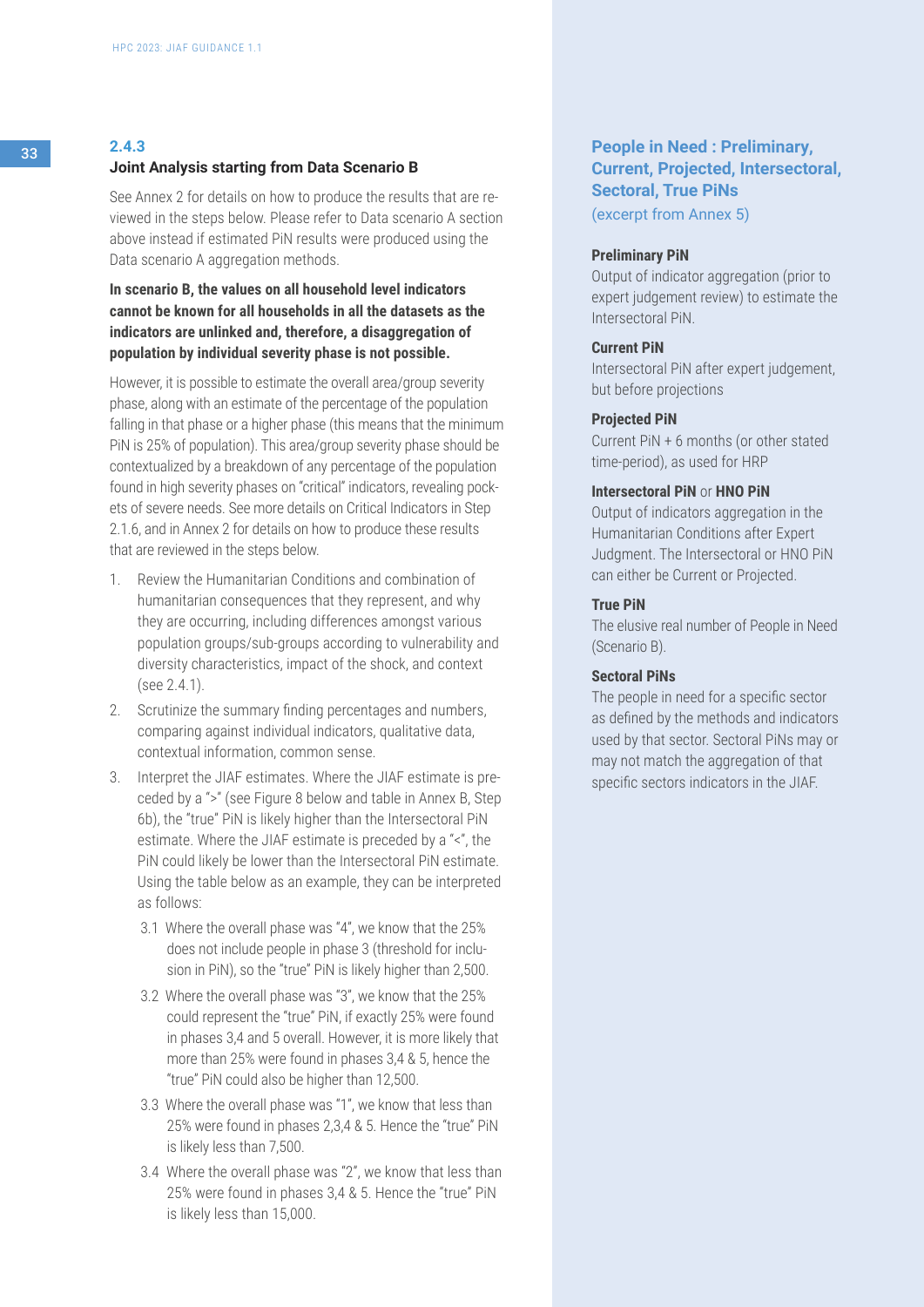- 34 4. Compare the JIAF estimates against the "critical indicator"<sup>36</sup> breakdown of population by severity class (see table below).
	- 4.1 Where the % of population found in classes 3-5 of critical indicators is higher than the "Preliminary PiN" JIAF estimate, this supports the notion that the true PiN is higher than the "Preliminary PiN" JIAF estimate.
	- 4.2 Conversely, where the % of population found in classes 3-5 of critical indicators is lower than the "Preliminary PiN" JIAF estimate, this could indicate that the true PiN is lower than the "Preliminary PiN" JIAF estimate.
	- 5. Compare "Preliminary PiN" JIAF estimates with individual sector PiN estimates available for each individual area / group, to estimate the HNO PiN. As the JIAF PiN looks at a combination of needs, individual sectoral PiNs are expected to generally be lower in any given area. However, since different methodologies are used for JIAF / Sector PiN calculations, incidents may arise where a sector PiN is greater than the JIAF PiN. In this case, the following steps must be followed:
		- 5.1 Review the methodology used for each PiN calculation with the sector in question and the JIAF analysis team; identify and outline what caused the differences between sectoral PiN and intersectoral PiN
		- 5.2 Determine if the higher sectoral PiN estimates result from sectoral analyses relevant to the JIAF and in line with the agreed scope (affected populations, areas, themes, etc.). Remember that the purpose of the JIAF is to provide an objective overview of needs, so there should not be any pressure to keep needs at an agreed figure.
			- If the sectoral analysis is deemed relevant by the Analysis Team and the sector colleagues, increasing the intersectoral PiN in that area to match the Sectoral PiN in question should be considered. Note that both the sector and JIAF analysis team must agree with this decision and a description of the rationale of the change included.
			- If the sector PiN estimate is deemed not to be relevant to JIAF based on the checks performed, then the JIAF PiN will not be revised. Both the sector and the JIAF analysis team must agree with this finding.
		- 5.3 If no agreement is reached, then a narrative description outlining the issues must be drafted, agreed by both parties, and included in any JIAF report (such as the HNO). Both figures should remain in the document. The discrepancy should be highlighted where intersectoral PiN is displayed and both figures shown.

# **Examples of possible situations where a Sector's PiN might exceed the JIAF PiN**

**Sector PiN is higher because they incorporated one or more indicators not used in the JIAF analysis but the indicator is considered relevant to needs of multiple sectors.**

– Go through the steps highlighted above and revise the JIAF PiN.

**The sector in question conducted their needs analysis misaligned with the agreed scope (affected populations, areas, themes, etc.) of analysis for the JIAF / HNO**.

– The concerned sector(s) should adjust their analysis and re-estimate the sector PiN

**The sector is using an alternate methodology for assessing needs in inaccessible areas that have no data available. In this situation if the sector is assuming a certain portion (or the entirety) of the population is in need, while the intersectoral analysis is leaving that area out of the analysis, then a resolution should be sought.**

– If no agreement can be reached, a narrative description of the issue should be provided that both the sector and the JIAF analysis team agree on.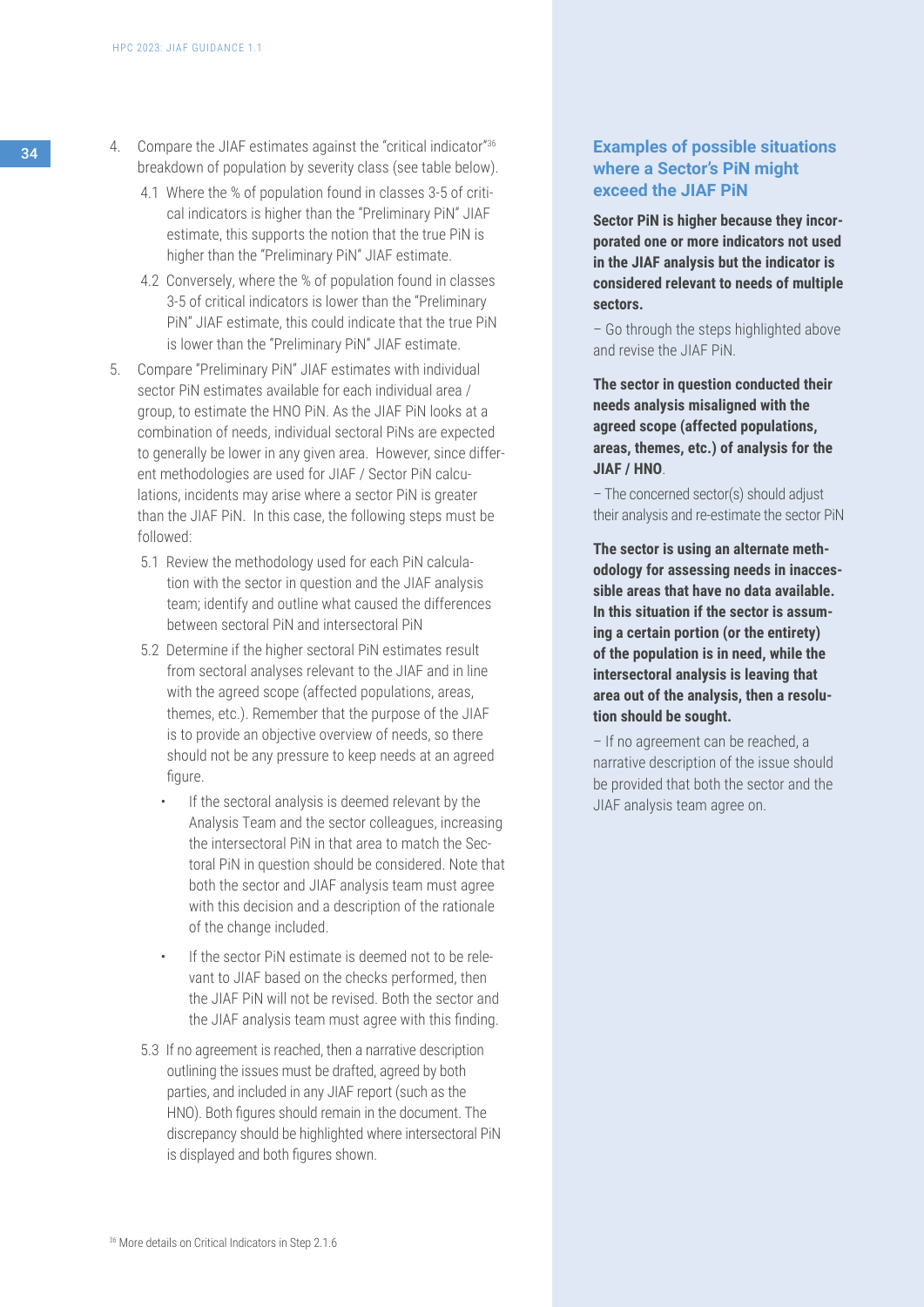<sup>35</sup> The above actions should be repeated for each instance (unit of analysis) where intersectoral PiN is below a sectoral PiN. Even though different methodologies are used to calculate PiN at the sectoral levels, responsible analysis should always endeavour to resolve discrepancies within a completed report (and document the rationale for any change), and where resolution is not possible, it must explain them.

- 6. Cross-check the areas PiN estimate and severity score against known presence of concentrated pockets of potential high needs in an area with otherwise low severity need. An example of this can be the presence of a particularly high number of child-headed households in an area with otherwise lower needs severity. The presence of these concentrated pockets can inform an adjustment of the estimates and severity classification of the area.
- 7. Adjust the JIAF estimate if appropriate based on the considerations outlined above, to obtain the most accurate possible estimate for the intersec-

toral PiN and ensure to carefully document the rationale and supporting evidence behind each adjustment. For extreme cases (severity phase 5), evidence should be very clearly documented, dissent reviewed, and additional subject matter experts consulted if necessary.

The final output of this step is an updated (if any updates are made) table outlining the breakdown of households by severity phase - along with an updated table (if any updates are made) where the percentage findings have been multiplied by the total population size, to obtain the PiN estimates.

**It is recommended that the final output table also flags any areas where groups that are currently receiving assistance may not have been included in the PiN and severity calculations, to ensure that the current severity phase is understood as dependent on current levels of assistance and that needs are known to be greater than presented. The implication being that IF current assistance decreased, the severity phase could increase (assuming needs / situation remain the same).**<sup>37</sup>

| <b>AREA</b>       | <b>POPULATION</b><br><b>GROUP</b> | <b>TOTAL</b><br><b>POPULATION</b> | <b>OVERALL</b><br><b>AREA</b><br><b>SEVERITY</b><br><b>PHASE</b> | <b>MINIMUM</b><br><b>POPULATION</b><br>IN THIS<br><b>SEVERITY</b><br><b>PHASE OR</b><br><b>HIGHER</b> | <b>INITIAL</b><br><b>JIAF PIN</b><br><b>ESTIMATE</b> | <b>MAXIMUM</b><br><b>PIN ACROSS</b><br><b>INDICATORS</b> | <b>HNO PIN</b><br><b>ESTIMATE</b><br>(PRODUCED<br><b>THROUGH</b><br><b>EXPERT</b><br><b>JUDGEMENT</b> |
|-------------------|-----------------------------------|-----------------------------------|------------------------------------------------------------------|-------------------------------------------------------------------------------------------------------|------------------------------------------------------|----------------------------------------------------------|-------------------------------------------------------------------------------------------------------|
| <b>District A</b> | <b>IDPs</b>                       | 10.000                            | $\overline{4}$                                                   | 2,500                                                                                                 | > 2.500                                              | 6.000                                                    | 6,800                                                                                                 |
| <b>District A</b> | Residents                         | 50.000                            | 3                                                                | 12.500                                                                                                | $>= 12.500$                                          | 27,000                                                   | 27.600                                                                                                |
| <b>District B</b> | Returnees                         | 30.000                            |                                                                  | 30.000                                                                                                | < 7.500                                              | 8.000                                                    | 7,600                                                                                                 |
| <b>District B</b> | Residents                         | 60.000                            | $\overline{2}$                                                   | 15.000                                                                                                | < 15.000                                             | 21.500                                                   | 21.000                                                                                                |

#### *Figure 8. Scenario B output table example*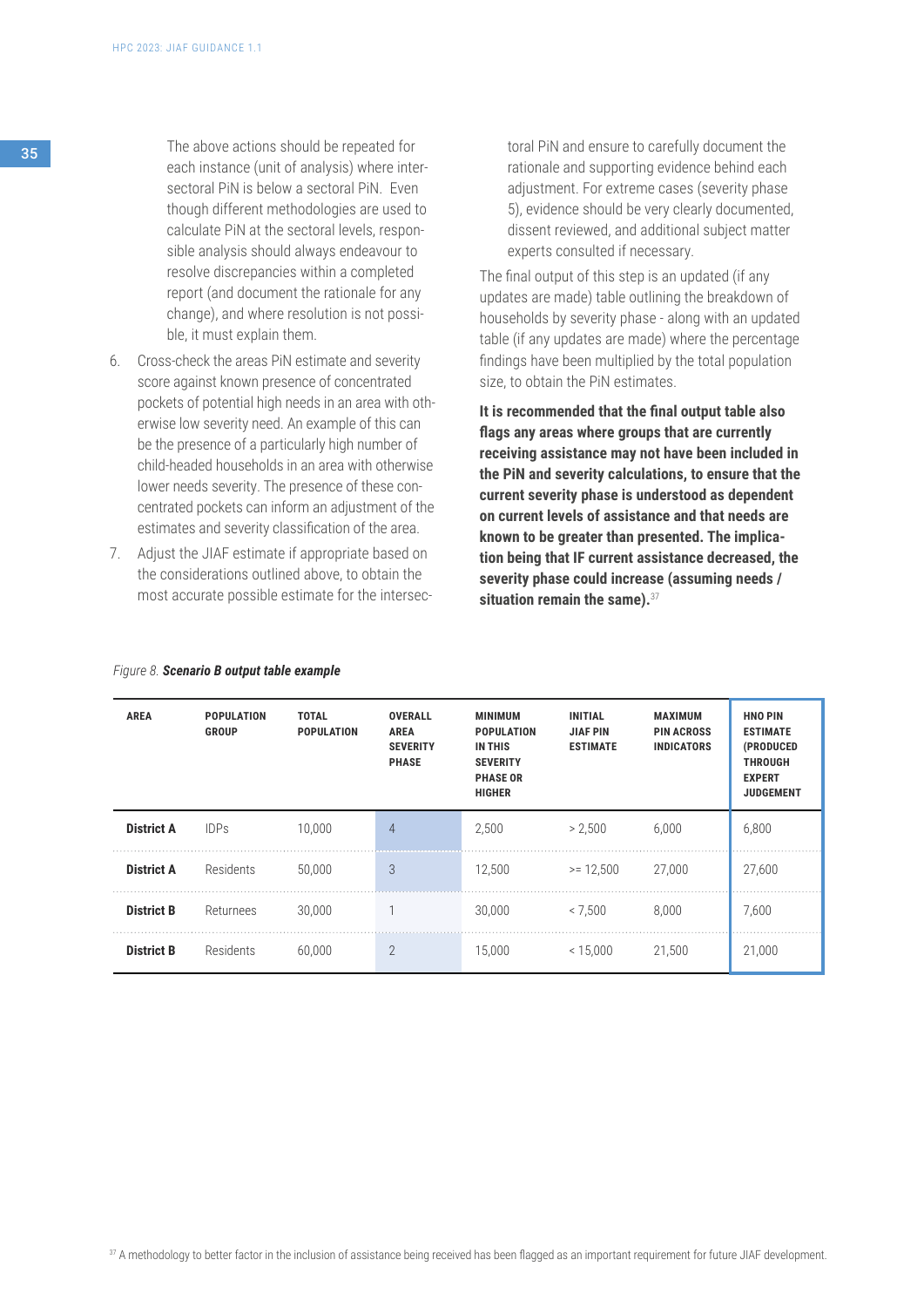# <sup>36</sup> **2.4.4**

# **Describe main issues and the characteristics of people in need by severity phase including associated and contributing factors**

As mentioned, this step should be iterative with the severity analysis and estimation of the PiN above. An understanding of people's Humanitarian Conditions and factors associated is essential to ensure the relevance and validity of the severity analysis and PiN estimation. Conversely, the severity analysis and PiN contribute to finalise the description of people's humanitarian needs and the factors contributing the most to unmet needs.

For each unit of analysis and severity phase, the Analysis Team should describe the type of issues in Living Standards, Coping Mechanisms and Physical and Mental Wellbeing, and the interactions between these issues. It is important to emphasize the importance of presenting JIAF outputs at population group or sub-population group level as the combination of well-being, living standards and coping mechanism issues, and not as these three pieces separately. Small summary findings describing main issues and characteristics of the population falling in each severity class should be provided, using the individual indicators mostly driving the results.

Once done, the Analysis Team should identify underlying factors. Two levels of underlying factors are to be established:

**Immediate factors** directly contributing to Humanitarian Conditions. A typology of immediate factors and subfactors commonly influencing Humanitarian Conditions is proposed in Annex 4 and can be adapted at country level. For instance, access constraints can be due to a physical problem (distance to the school, roads are in poor state, etc.), a financial problem (loss of income or increased fees cause difficulties for children to access education services regularly), security issues (e.g. checkpoints or attacks on the way in or out of school) or social discrimination (e.g. of people with disabilities). Contributing or associating factors should be analysed while considering the combination of Well-Being, Living Conditions and Coping Mechanism issues that people are facing. This will produce a list of contributing factors generally comprising three to five items. More can be added if it is possible to appropriately disentangle or order their contribution to

Humanitarian Conditions. This list of ordered factors will later be aggregated and further used during the response analysis stage to identify main response objectives (e.g. increase access to…, etc.) and select the most appropriate response options.

• Other more **distant factors,** linked to context, shocks or impact. Main characteristics of the context, the shock and its impact should be described, and how they relate to the humanitarian conditions.

The results for each unit of analysis can be summarized in a table. A fictitious example is presented on the next page for District A - Affected Group IDPs, from which a descriptive narrative can be produced.

Based on the summary findings table, the Analysis Team can summarize visually the chain of cause and consequence by using a problem tree for each severity phase, showing causal mechanisms between types of issues and final outcomes.

### **2.4.5**

#### **Anticipate future conditions**

The next step is to anticipate future conditions. As a first step, existing risk analyses should be consulted (previous HNOs, Emergency Response Plans (ERP), preparedness and contingency plans of humanitarian organisations). In case such risk analyses are absent or outdated it is recommended to look at the main shocks and stresses identified so far in the analysis process and develop a 'most likely scenario' that spans across the period of the planning decisions the JIAF outputs intends to inform (e.g. 12 months period of an HRP).

Based on the most likely scenario, two ways of supporting projections of needs have been identified:

- 1. Determine which JIAF indicators may change for the most likely scenario, and thus re-calculate the intersectoral PiN as per JIAF methodology (this is referred to as "Forecasted JIAF PiN" in the Guidance document mentioned below)
- 2. Determine a percentage increase/decrease reflecting the expected evolution in the impact and humanitarian conditions and apply it to the Current intersectoral PiN (this is referred to as "Forecasted HNO PiN" in the Guidance document mentioned below).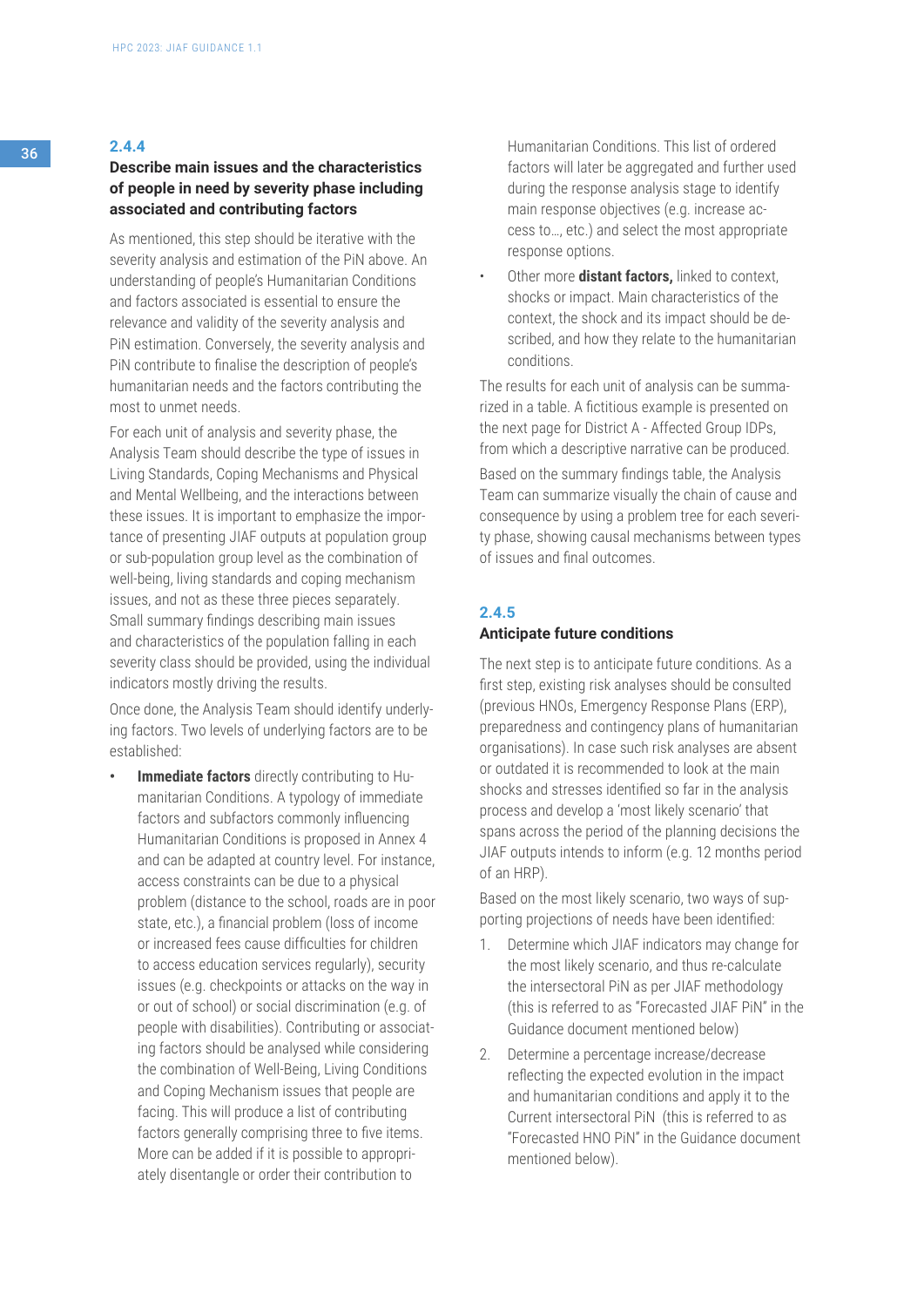Details on how to determine the most likely scenario and the corresponding PiN projections is provided in the Guidance on [Analyzing risks and determining the most likely evolution of the humanitarian situation](https://kmp.hpc.tools/km/2021-guidance-analyzing-risks-and-determining-most-likely-evolution-humanitarian-situation). 38 ,39 ,40

#### *Figure 9. Example of workshop Output table*

| <b>DISTRICT</b><br>District A                           | <b>AFFECTED GROUP</b><br><b>IDPs</b>                                                                                                                               | <b>PEOPLE IN THE AREA</b><br>10,000                                         |                                                                                                                                                                                                                                  | <b>DATE</b><br>DD / MM / YYYY |                                                                                                                                                                                                                                                                                                             | <b>TEAM</b><br>Team B |                                                                                                                                                                                               |
|---------------------------------------------------------|--------------------------------------------------------------------------------------------------------------------------------------------------------------------|-----------------------------------------------------------------------------|----------------------------------------------------------------------------------------------------------------------------------------------------------------------------------------------------------------------------------|-------------------------------|-------------------------------------------------------------------------------------------------------------------------------------------------------------------------------------------------------------------------------------------------------------------------------------------------------------|-----------------------|-----------------------------------------------------------------------------------------------------------------------------------------------------------------------------------------------|
| <b>SEVERITY CLASS</b>                                   | 1. NONE / MINIMAL                                                                                                                                                  | 2. STRESS                                                                   | 3. SEVERE                                                                                                                                                                                                                        |                               | <b>4. CRITICAL</b>                                                                                                                                                                                                                                                                                          |                       | <b>5. CATASTROPHIC</b>                                                                                                                                                                        |
| <b>PHYSICAL</b><br><b>AND MENTAL</b><br>WELLBEING       | >2% HHs have<br>been identified with<br>disabilities                                                                                                               | >4% HHs have<br>been identified with<br>disabilities                        | >15% HHs have<br>been identified with<br>disabilities<br>10% GAM for children<br>U5 based on their<br>weight for height                                                                                                          |                               | >25% HHs have<br>been identified with<br>disabilities<br>15% GAM for children<br>U5 based on their<br>weight for height                                                                                                                                                                                     |                       | >35% HHs have<br>been identified with<br>disabilities<br>30% GAM for children<br>U5 based on their<br>weight for height                                                                       |
| <b>COPING</b><br><b>MECHANISMS</b>                      | No stress, crisis or<br>emergency coping<br>observed                                                                                                               | 35% using stress<br>strategies                                              | >40% engaged into<br>crisis livelihood<br>Coping Mechanisms                                                                                                                                                                      |                               | >55% engaged into<br>emergency livelihood<br>Coping Mechanisms<br>>30% are using<br>irreversible Coping<br>Mechanisms to<br>access basic needs,<br>including XX and XX                                                                                                                                      |                       | >65% have totally<br>exhausted their<br>essential needs<br>coping strategies<br>>60% are using<br>irreversible Coping<br>Mechanisms to<br>access basic needs,<br>including XX and XX          |
| <b>LIVING</b><br><b>STANDARDS</b>                       | >85% living within<br>a 30min walking<br>distance from basic<br>services                                                                                           | >30% are living within<br>a 1H00 walking<br>distance from basic<br>services | >60% are living within<br>a 1H00 walking<br>distance from basic<br>services<br>35% have lost their<br>documentation<br>45% have lost their<br>productive assets<br>and property title                                            |                               | >50% are living within<br>a 2H00 walking<br>distance from basic<br>services<br>55% have lost their<br>documentation<br>85% have lost their<br>productive assets<br>and property title                                                                                                                       |                       | >70% are living within<br>a 2H00 walking<br>distance from basic<br>services<br>85% have lost their<br>documentation<br>All have lost their<br>productive assets<br>and property title         |
| <b>IMMEDIATE</b><br><b>UNDERLYING</b><br><b>FACTORS</b> | None                                                                                                                                                               | Quality / Diversity                                                         | Access / Financial<br>Availability / Transfer<br>Quality / Diversity<br>Access / Physical                                                                                                                                        |                               | Availability /<br>Production<br>Access / Financial<br>Access / Physical                                                                                                                                                                                                                                     |                       | Availability /<br>Production<br>Access / Physical<br>Access / Financial                                                                                                                       |
| <b>ASSOCIATED</b><br><b>IMPACT ON</b><br><b>PEOPLE</b>  | No or minimal impact<br>reported<br>All have kept their<br>sources of income<br>or have grown<br>businesses<br>No tensions between<br>IDPS and Host<br>communities | < 15% of HH working<br>members have<br>lost their source of<br>income       | 35% are displaced<br>in rented<br>accommodation<br>and 15% live in IDP<br>camps, 50% are in<br>hosted families<br>> 70% experience a<br>reduced income level<br>of 20-40%<br>No tensions between<br>IDPs and host<br>communities |                               | 5% are displaced<br>in rented<br>accommodation<br>and 35% live in IDP<br>camps, 30% are in<br>public building and<br>30% in self settled<br>camps<br>> 70% experience a<br>reduced income level<br>of 40-70%<br>High discrimination<br>against IDPs<br>Frequent tensions<br>between IDPs and<br>communities |                       | 15% live in IDP<br>camps, 50% are in<br>public building and<br>35% in self settled<br>camps<br>>70% experience a<br>reduced income level<br>of 70-100%<br>High discrimination<br>against IDPs |

38 Note that for food security, IPC/CH projection should be utilized when available

39 Note that some indicators already include a projection dimension (see e.g. nutrition) that could be helpful when anticipating future conditions.

<sup>40</sup> This guidance outlines key steps for analyzing risks and determining the most likely evolution of the humanitarian situation when developing an HNO. The analytical outputs should help to plan for the most likely scenario in the foreseeable future and inform the response analysis and targeting steps in the HRP. This guidance has been consulted with and approved by the Global Cluster Coordination Group and the Global HPC Planning group.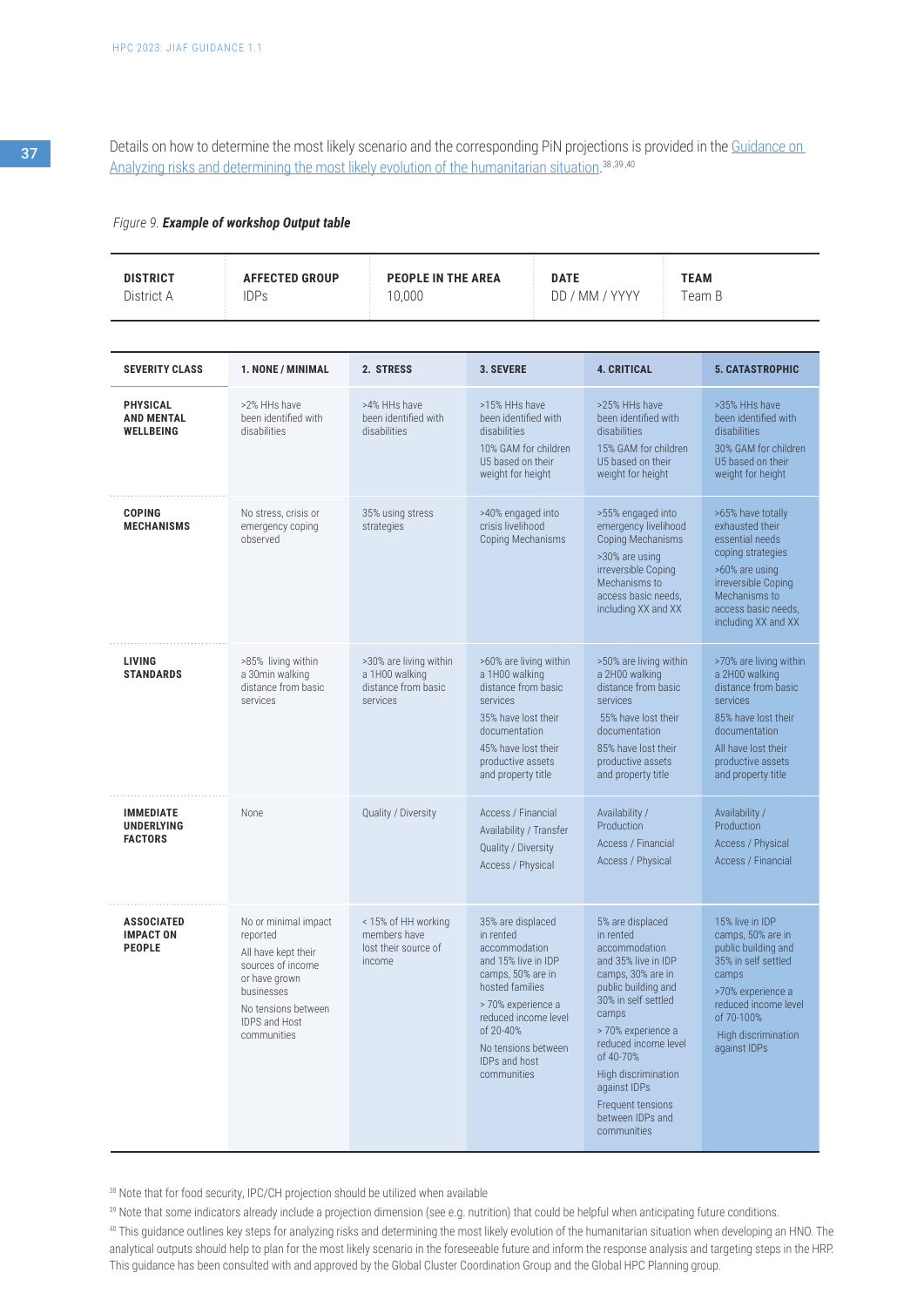| 38 |                                                                               | <b>SEVERITY CLASS</b>                                    | 1. NONE / MINIMAL                                     | 2. STRESS                                                                              | 3. SEVERE                                                                                                                                                                                                                       | <b>4. CRITICAL</b>                                                                                                                                                                                                               | <b>5. CATASTROPHIC</b>                                                                                                                                                                                                                                                 |
|----|-------------------------------------------------------------------------------|----------------------------------------------------------|-------------------------------------------------------|----------------------------------------------------------------------------------------|---------------------------------------------------------------------------------------------------------------------------------------------------------------------------------------------------------------------------------|----------------------------------------------------------------------------------------------------------------------------------------------------------------------------------------------------------------------------------|------------------------------------------------------------------------------------------------------------------------------------------------------------------------------------------------------------------------------------------------------------------------|
|    |                                                                               | <b>ASSOCIATED</b><br><b>IMPACT ON</b><br><b>SERVICES</b> | All basic services are<br>functional in the area      | Limited damage to<br>critical infrastructure<br>< 10% of markets are<br>not functional | Serious damage to<br>critical infrastructure<br>70% live in areas<br>where basic services<br>(school, healthcare)<br>are disrupted<br>Intermittent<br>electricity and water<br>system<br>< 30% of markets are<br>not functional | Extensive damage to<br>critical infrastructure<br>45% live in areas<br>where basic services<br>(school, healthcare)<br>are non-functional<br>Irregular electricity<br>and water system<br>< 50% of markets are<br>not functional | 75% live in areas<br>where basic services<br>(school, healthcare)<br>are non-functional<br>Electric grid and<br>communication<br>systems are non-<br>functional<br>Water system and<br>service have broken<br>down/collapsed<br>< 70% of markets are<br>not functional |
|    | <b>ASSOCIATED</b><br><b>IMPACT ON</b><br><b>HUMANITARIAN</b><br><b>ACCESS</b> | No humanitarian<br>access constraints                    | No humanitarian<br>access constraints                 | 25% of the population<br>live in areas with<br>regular access<br>interruptions         | 55% of the population<br>live in areas with<br>severe access issues<br>EO contamination                                                                                                                                         | 65% of the population<br>live in areas with<br>severe access<br>interruptions and<br>30% in areas with no<br>humanitarian access<br>EO contamination                                                                             |                                                                                                                                                                                                                                                                        |
|    |                                                                               | <b>NATURE OF</b><br><b>THE SHOCKS</b>                    | All are in areas with<br>no conflict                  | <10% are in areas of<br>low conflict intensity                                         | >70% are in areas of<br>low conflict intensity                                                                                                                                                                                  | >60% are in areas<br>of medium conflict<br>intensity                                                                                                                                                                             | >75% are in areas of<br>high conflict intensity                                                                                                                                                                                                                        |
|    |                                                                               | <b>ASSOCIATED</b><br><b>CONTEXT</b>                      | Functional rule<br>of law, upgraded<br>infrastructure | Functional rule<br>of law, upgraded<br>infrastructure                                  | Dysfunctional<br>rule of law, poor<br>infrastructure, high<br>number of female<br>headed households,<br>etc.                                                                                                                    | Dysfunctional<br>rule of law, poor<br>infrastructure, high<br>number of female<br>headed households,<br>etc.                                                                                                                     | Dysfunctional<br>rule of law, poor<br>infrastructure, high<br>number of female<br>headed households,<br>etc.                                                                                                                                                           |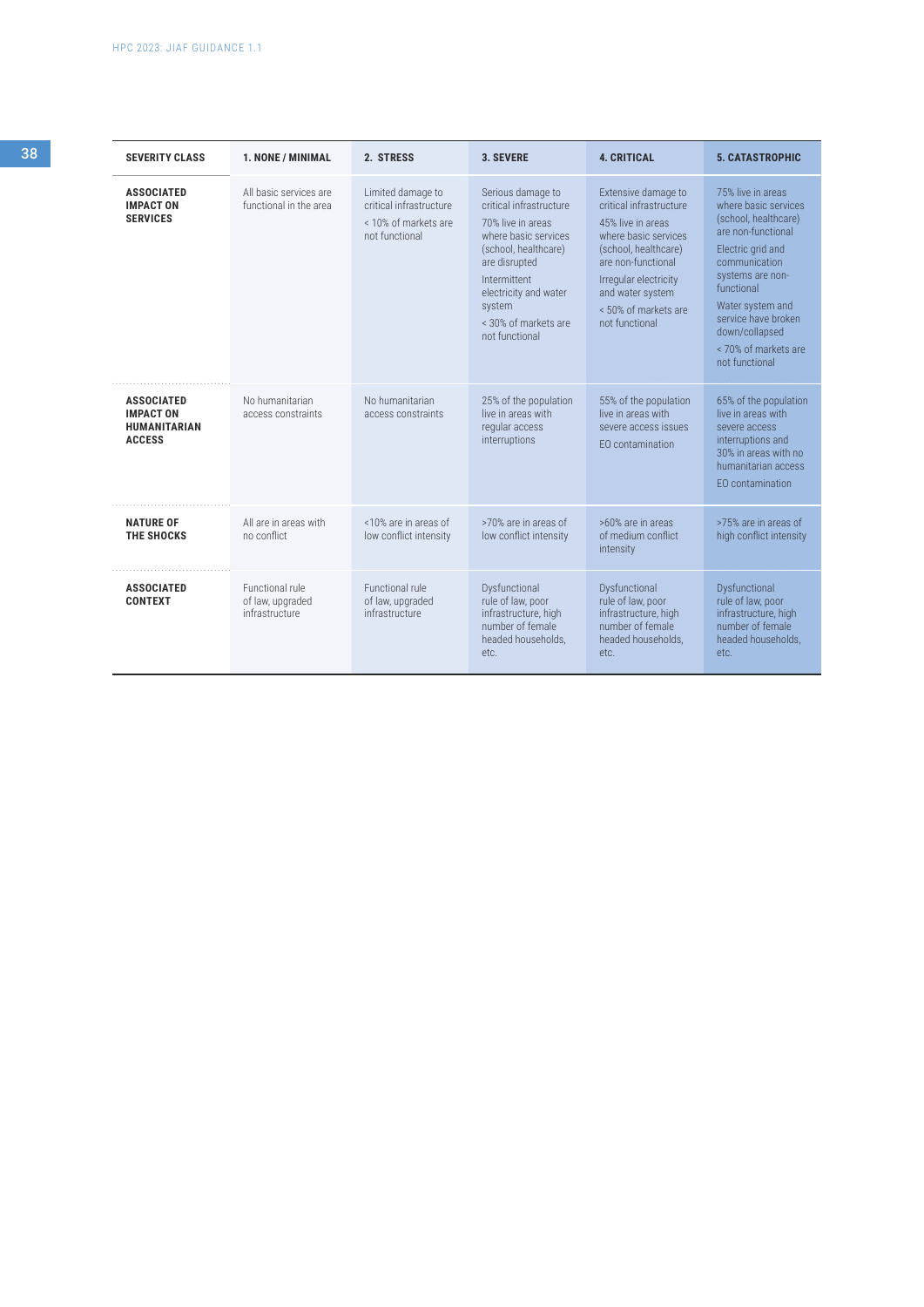# **Validation of current and forecasted humanitarian needs**

The final step is for the Analysis Team to aggregate all the previous analysis results and derive current and forecasted most severe needs,<sup>41</sup> including:

- Most severely affected geographical areas can be derived from the geographical area severity phase classification
- Most severely affected groups can be derived from the group severity phase classification
- Most essential issues to address can be derived from the projected list of main issues and immediate underlying factors. This will directly support response analysis for the HRP.

Priority needs can be further disaggregated by sex, age and disability, as well as other diversity characteristics. Experts inputs and data can be used to derive time-critical and relevant severity of needs for other important units of analysis, e.g. male/female, groups with specific needs, vulnerable groups, etc.

Once geographic, population groups and issues most essential to address (due to their severity, time- criticality etc.) have been derived from the JIAF results, a final validation workshop should take place to validate the main conclusions. Depending on the context it might help increase the understanding and buy-in if members of the Inter Cluster Coordination Group (ICCG) / HCT be invited before final outputs are submitted to the ICCG for final validation and endorsements.

# **Validation of findings**

Invite experienced and knowledgeable local actors as 'experts' to join the validation of findings ensuring relevance to crisis/local context and that variations related to geography and population groups are reflected in the final product. It will be important to invite different/multiple local actors who can speak for the diverse voices in the area including local/national NGO (Non Government Organization) representatives and women-led organizations to ensure diverse knowledge on different areas/groups.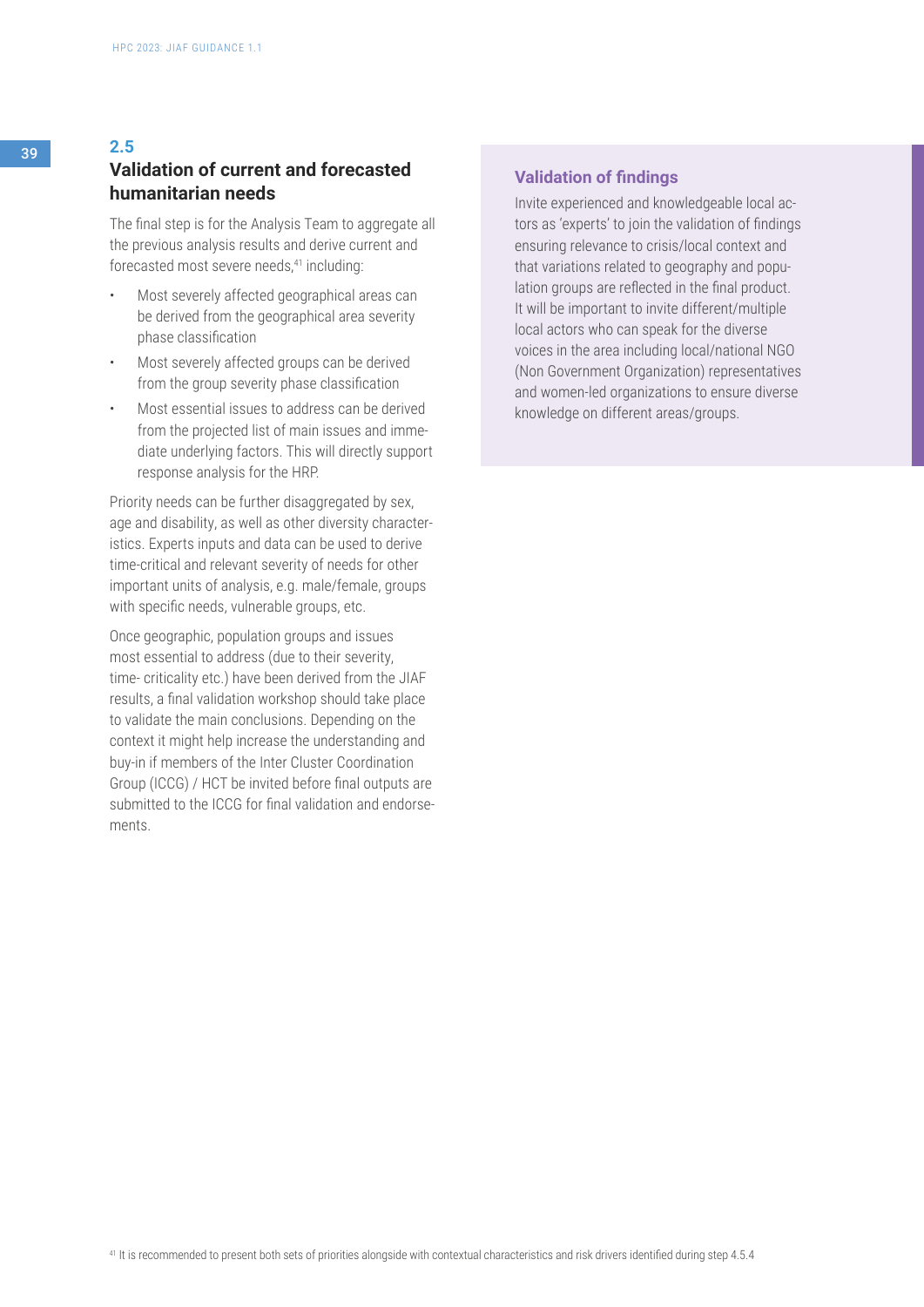# <sup>40</sup> **Annex 1 Data Scenario A: Aggregation method for the Humanitarian Conditions pillar**

This annex outlines the appropriate aggregation method for Data scenario A, where all household level indicators available for the Humanitarian Conditions pillar in a given crisis, exist in one single household dataset, to which any number of area-level indicators can be added. Step-by-step guidance is provided on how to construct the dataset for analysis and how to implement the aggregation using the dataset. All steps can be completed using Excel.

*Please only refer to this Annex if working with Data Scenario A; If Data scenario B is identified, please ignore this Annex 1 and refer instead to Annex 2 where the aggregation method for Data scenario B is outlined. To identify which data scenario is applicable in a given crisis, please see Step 2.2.4 above.*

#### **Step 0**

**Obtain the household and the area-level datasets for all indicators included in the Country's JIAF.** Prepare and clean the datasets (either using a Data Cleaning Plan or guidelines similar to [Quartz Guide to Bad Data\)](https://qz.com/572338/the-quartz-guide-to-bad-data/).

All original datasets should be uploaded on the [Humanitarian Data Exchange](https://data.humdata.org/) platform for transparency purposes and to ensure reproducibility of results.

#### **Step 1**

**Prepare the household and the area level datasets.** Each indicator value should be re-coded to only represent the severity score (from 1 to 5) in both datasets. A common geographical field (Admin 0, 1, 2, 3 etc. and P CODES) should be available for each household and area-level indicator to facilitate merging.

#### **Step 2**

**Reconcile household and area level indicators.** Add all area-level indicators to the household level dataset. This results in one household level aggregation dataset, including all data with both household and area-level indicators "linked" for each household. Since several households might have been interviewed within a single geographical area, the same area-level indicator value will be repeated for all the interviewed households in the area, as shown in the example below.

| <b>HOUSEHOLD</b> | <b>AREA</b> | <b>POPULATION</b><br><b>GROUP</b> | <b>HOUSEHOLD LEVEL INDICATORS</b>      |                           | <b>AREA LEVEL INDICATORS</b>                       |
|------------------|-------------|-----------------------------------|----------------------------------------|---------------------------|----------------------------------------------------|
|                  |             |                                   | FUNCTIONAL AND<br>IMPROVED SANTITATION | HOUSEHOLD<br>HUNGER SCALE | COVERAGE OF DTC3 (DPT3 / PENTA3)<br>IN <1 YEAR OLD |
| <b>HH_ID_77</b>  | District A  | <b>IDPs</b>                       | 3                                      | 4                         |                                                    |
| <b>HH_ID_78</b>  | District A  | <b>IDPs</b>                       | 3                                      | ∩                         | ٠                                                  |
| <b>HH_ID_79</b>  | District B  | <b>IDPs</b>                       | $\overline{2}$                         | 4                         | 5                                                  |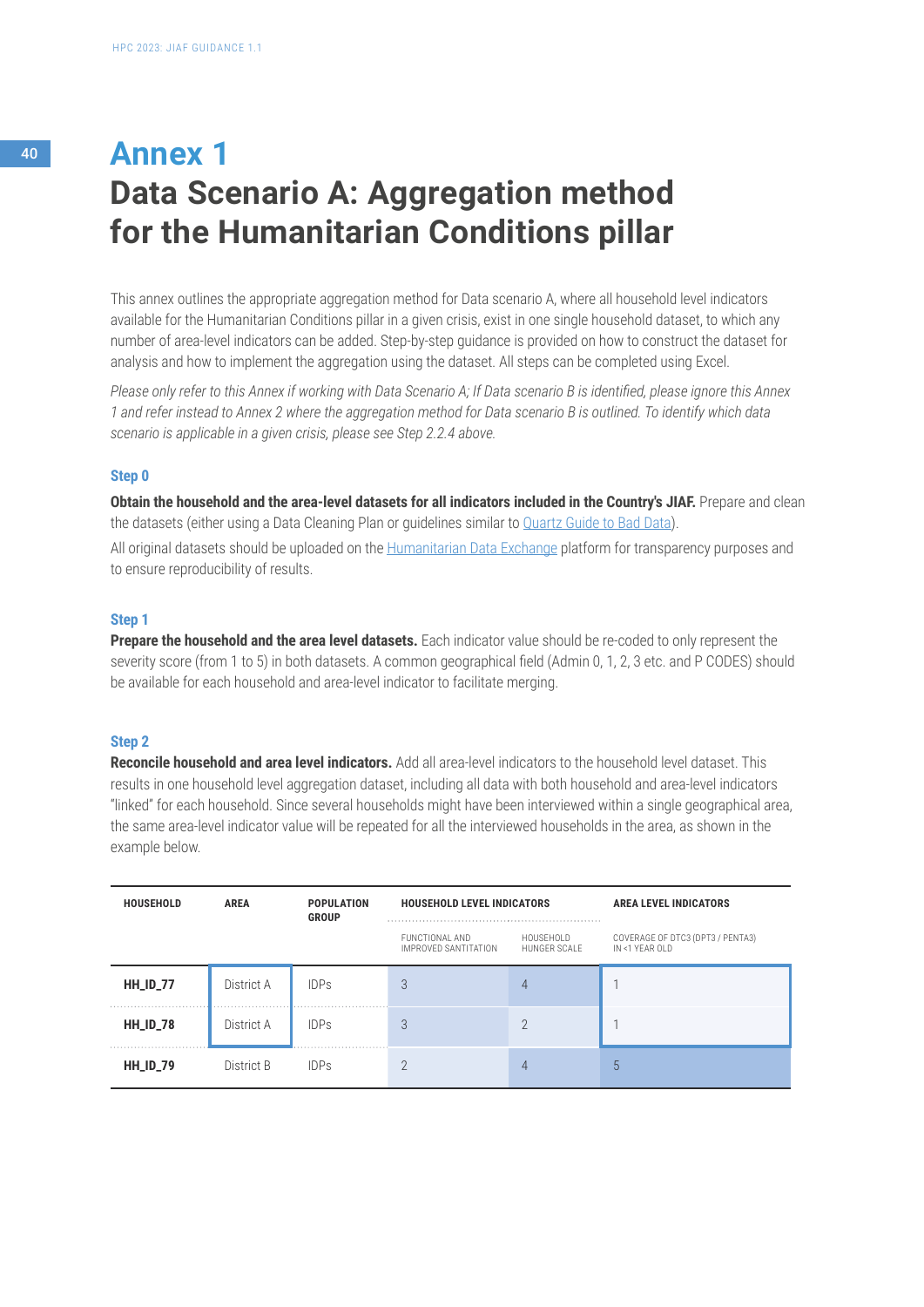**Aggregate all indicators within the humanitarian condition pillar.** The recommended aggregation method is the "Mean of Max 50% of indicators" if there are more than 4 indicators,<sup>42</sup> and simply the mean if there are 4 indicators or less. For each household, the "Mean of max 50%" returns the mean of the area and household indicators that have the highest scores, focusing only on the 50% of indicators that have the highest scores.

| <b>HOUSEHOLD</b> | <b>AREA</b> | POP.<br><b>GROUP</b> | <b>FUNCTIONAL</b><br><b>AND IMPROVED</b><br><b>SANITATION</b> | <b>HOUSEHOLD</b><br><b>HUNGER SCALE</b> | <b>NUMBER OF</b><br><b>INPATIENT BEDS</b><br><b>PER 10,000</b> | CHILDREN<br><b>DROPPING OUT</b><br>OF SCHOOL | <b>JIAF</b><br><b>SEVERITY</b><br><b>PHASE</b> |
|------------------|-------------|----------------------|---------------------------------------------------------------|-----------------------------------------|----------------------------------------------------------------|----------------------------------------------|------------------------------------------------|
| <b>HH_ID_77</b>  | District A  | <b>IDPs</b>          | 3                                                             | 4                                       |                                                                | $\mathfrak b$                                | 3                                              |
| <b>HH_ID_78</b>  | District A  | <b>IDPs</b>          | 3                                                             | $\mathcal{P}$                           |                                                                | 3                                            | $\overline{2}$                                 |
| <b>HH_ID_79</b>  | District B  | <b>IDPs</b>          |                                                               | 4                                       | $\mathcal{P}$                                                  | $\mathfrak b$                                | 3                                              |

*NB: the original aggregation testing, that identified the "Mean of Max 4" as a preferred option, was based on the aim to aggregate scores by sub-pillar. However, given ongoing discussions about allocation of indicators by sub-pillar the aggregation is conducted on the Humanitarian Conditions pillar overall. This means the number of indicators aggregated in one step increases significantly, hence it is recommended that the "Mean of Max 4" is replaced by "Mean of Max 50%" of indicators, since the likelihood of at least 4 indicators having very high severity scores increases significantly when all indicators in the Humanitarian Conditions pillar are aggregated at once.*

#### **Step 4**

**Check if any Critical indicator**<sup>43</sup> **(see section 2.1.6) severity score is higher than the final JIAF Severity Phase Classification.** If so, replace the Humanitarian Conditions Score with the "Critical" indicator score.

| <b>HOUSEHOLD</b> | <b>AREA</b> | POP.<br><b>GROUP</b> | <b>JIAF</b><br><b>SEVERITY</b> | <b>CRITICAL INDICATORS</b>                 | <b>UPDATED JIAF</b><br><b>SEVERITY PHASE</b> |  |  |
|------------------|-------------|----------------------|--------------------------------|--------------------------------------------|----------------------------------------------|--|--|
|                  |             |                      | <b>PHASE</b>                   | SAFE AND HEALTHY<br>HOUSING ENCLOSURE UNIT |                                              |  |  |
| <b>HH_ID_77</b>  | District A  | <b>IDPs</b>          | 3                              | 4                                          | 4                                            |  |  |
| <b>HH_ID_78</b>  | District A  | <b>IDPs</b>          | $\overline{\phantom{a}}$       | $\cap$                                     | C                                            |  |  |
| <b>HH_ID_79</b>  | District B  | <b>IDPs</b>          | 3                              |                                            | 3                                            |  |  |

<sup>42</sup>After exploring aggregation methods, it was concluded that arithmetic and geometric mean/median/weighted sums etc. suffer from central tendency, meaning that overall severity scores are "pulled down" the more indicators that are included. In reality, a household may then have very severe needs outcomes on some indicators but will not be identified as severely in need, if it happens to have low severity scores on some indicators (the probability of this happening increases with the number of indicators that are available). This can be avoided by applying the mean/median etc. using only the most severe indicators in each household. As long as an absolute scale has been used for all indicators (overall or within indicator group/sub-pillar), this should give an accurate estimation of the overall severity faced by the household. For further information about the aggregation method research, [please see here](https://www.dropbox.com/sh/o28t8o4my2rf62h/AAC_WGQSfe24PagaqBa9qljua?dl=0&preview=JIAG_Aggregation_Methods_final+review_v3.pptx).

43 "Critical" indicators were identified earlier in the JIAF process (see section 2.1.6 above). These are indicators that signify a particularly worrying, "life-threatening", situation and that should therefore override the aggregated score to avoid severe needs being "hidden" by the other indicators in the aggregation.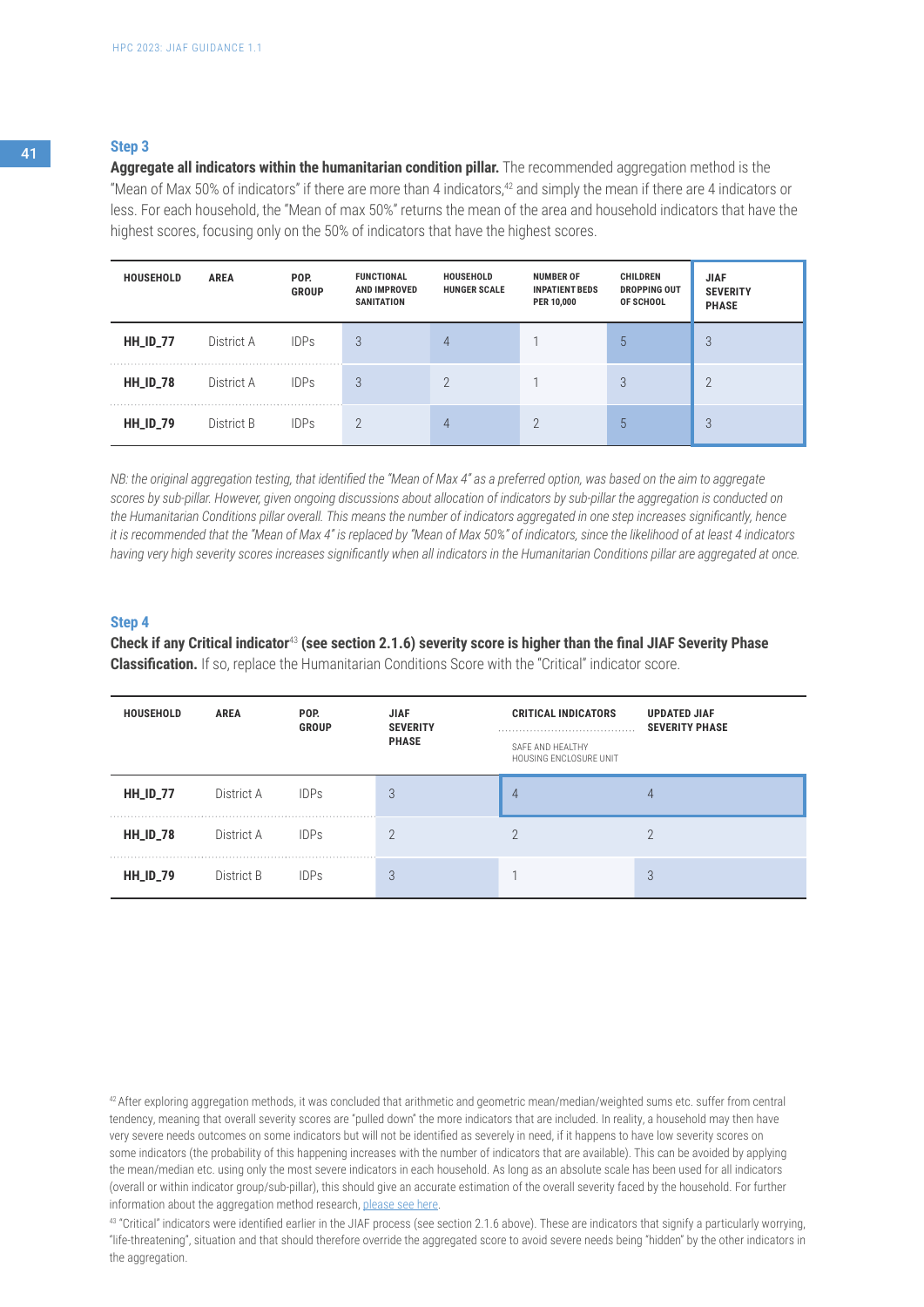**Estimate the percentage of households falling under each severity phase.** Simply calculate, out of the total number of households in the dataset, the proportion of households per Humanitarian Condition Score (identified in the previous step)

| <b>AREA</b>       | <b>POPULATION</b><br><b>GROUP</b> | <b>TOTAL</b><br><b>POPULATION</b> | <b>PROPORTION OF HOUSEHOLDS IN EACH SEVERITY PHASE</b> |              |     |     |                 |  |  |
|-------------------|-----------------------------------|-----------------------------------|--------------------------------------------------------|--------------|-----|-----|-----------------|--|--|
|                   |                                   |                                   |                                                        | $\mathbf{2}$ | 3   | 4   | $5\phantom{.0}$ |  |  |
| <b>District A</b> | <b>IDPs</b>                       | 10,000                            | 16%                                                    | 21%          | 27% | 25% | 11%             |  |  |
| <b>District A</b> | Residents                         | 50,000                            | 22%                                                    | 24%          | 37% | 11% | 6%              |  |  |
| <b>District B</b> | Returnees                         | 30,000                            | 32%                                                    | 38%          | 20% | 7%  | 3%              |  |  |
| <b>District B</b> | Residents                         | 60,000                            | 43%                                                    | 47%          | 7%  | 3%  | 0%              |  |  |
| <b>District B</b> | <b>IDPs</b>                       | 15,000                            | 11%                                                    | 17%          | 23% | 28% | 21%             |  |  |

### **Step 6**

**Estimate the number of households/people<sup>44</sup> falling under each severity phase.** Multiply the percentages obtained in the previous step by total population figures to obtain the corresponding number of people falling under each severity phase. For District A / IDPs: multiply 27% that are under phase 3 by the total number of IDPs in District A (10,000) = 2,700 IDPs in severity phase 3, 2,500 in phase 4, etc. To obtain the total PiN, sum up the number of people falling under severity phase 3 to 5.

| <b>AREA</b>       | <b>POPULATION</b><br><b>GROUP</b> | <b>TOTAL</b><br><b>POPULATION</b> | NUMBER OF PEOPLE IN EACH SEVERITY PHASE |                |                            |        |          |  |  |
|-------------------|-----------------------------------|-----------------------------------|-----------------------------------------|----------------|----------------------------|--------|----------|--|--|
|                   |                                   |                                   | 1                                       | $\overline{2}$ | 3                          | 4      | 5        |  |  |
| <b>District A</b> | <b>IDPs</b>                       | 10,000                            | 1,600                                   | 2,100          | 2,700                      | 2,500  | 1,100    |  |  |
| <b>District A</b> | Residents                         | 50,000                            | 11,000                                  | 12,000         | 18,500                     | 5,500  | 3,000    |  |  |
| <b>District B</b> | Returnees                         | 30,000                            | 9,600                                   | 11,400         | 6,000                      | 2,100  | 900      |  |  |
| <b>District B</b> | Residents                         | 60,000                            | 25,800                                  | 28,200         | 4,200                      | 1,800  | $\theta$ |  |  |
| <b>District B</b> | <b>IDPs</b>                       | 15,000                            | 1,650                                   | 2,550          | 3,450                      | 4,200  | 3,150    |  |  |
|                   |                                   | Sub-total                         | 49,650                                  | 56,250         | 34,850                     | 16,100 | 8,150    |  |  |
|                   |                                   |                                   |                                         |                | <b>Total PiN</b> $(3+4+5)$ |        | 59,100   |  |  |

If probability sampled data has been used for the aggregation, the summary findings should be presented in conjunction with the estimated level of precision with which the findings can be generalized to the population overall (e.g. the confidence level / error margin).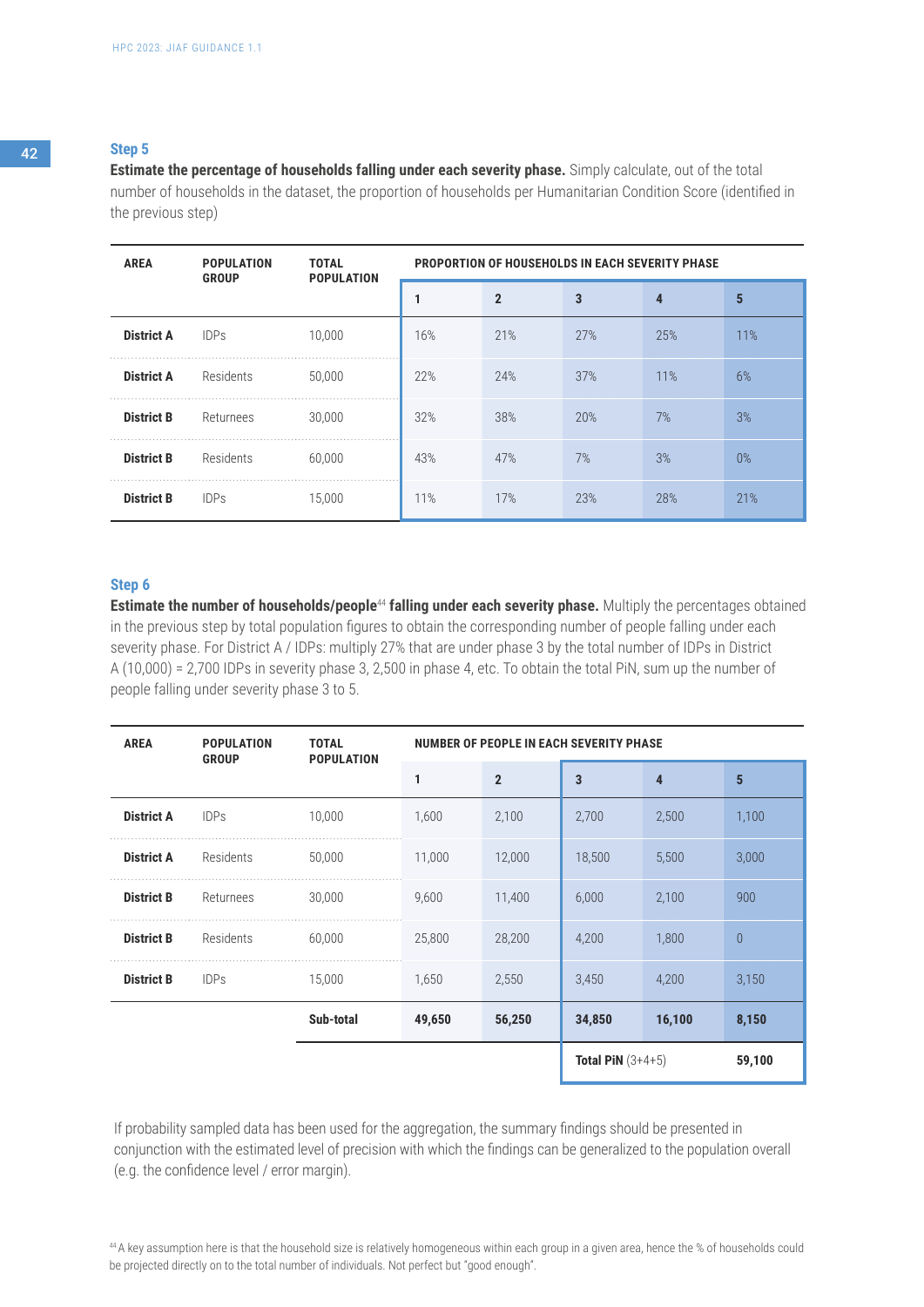**It is recommended that the final output table also flags any areas and groups that are currently receiving assistance, to ensure that the current severity phase is understood to be as dependent on current levels of assistance.** The implication being that IF current assistance would decrease, the severity phase would likely increase (assuming needs / situation remain the same). This marks the end of the "automated" aggregation to produce estimated, initial PiN calculations ("Preliminary PiN").

### **Step 8**

**The next step is to review, interpret and adjust these estimations as part of the joint analysis process.** Please see section 2.4 in the main narrative for details on how to do this.

# **Key documents and supporting tools**

| <b>Title</b><br><b>Aggregation Methods</b><br>for the JIAF $-$ Final<br>Review 2020 | What<br>Presentation on how the aggregation methods for the<br>JIAF were developed                                                                                | <b>Length / Reading time</b><br>$30$ slides / 60 min |
|-------------------------------------------------------------------------------------|-------------------------------------------------------------------------------------------------------------------------------------------------------------------|------------------------------------------------------|
| Pre-recorded<br>presentations on PiN<br>aggregation methods                         | The pre-recorded sessions will be made available on<br>jiaf.info in June 2021                                                                                     |                                                      |
| Scenario A<br>aggregation template                                                  | This tool provides a template and quide for the<br>aggregation stage of JIAF analysis. It should be read<br>together with the JIAF Guidance, specifically Annex 1 |                                                      |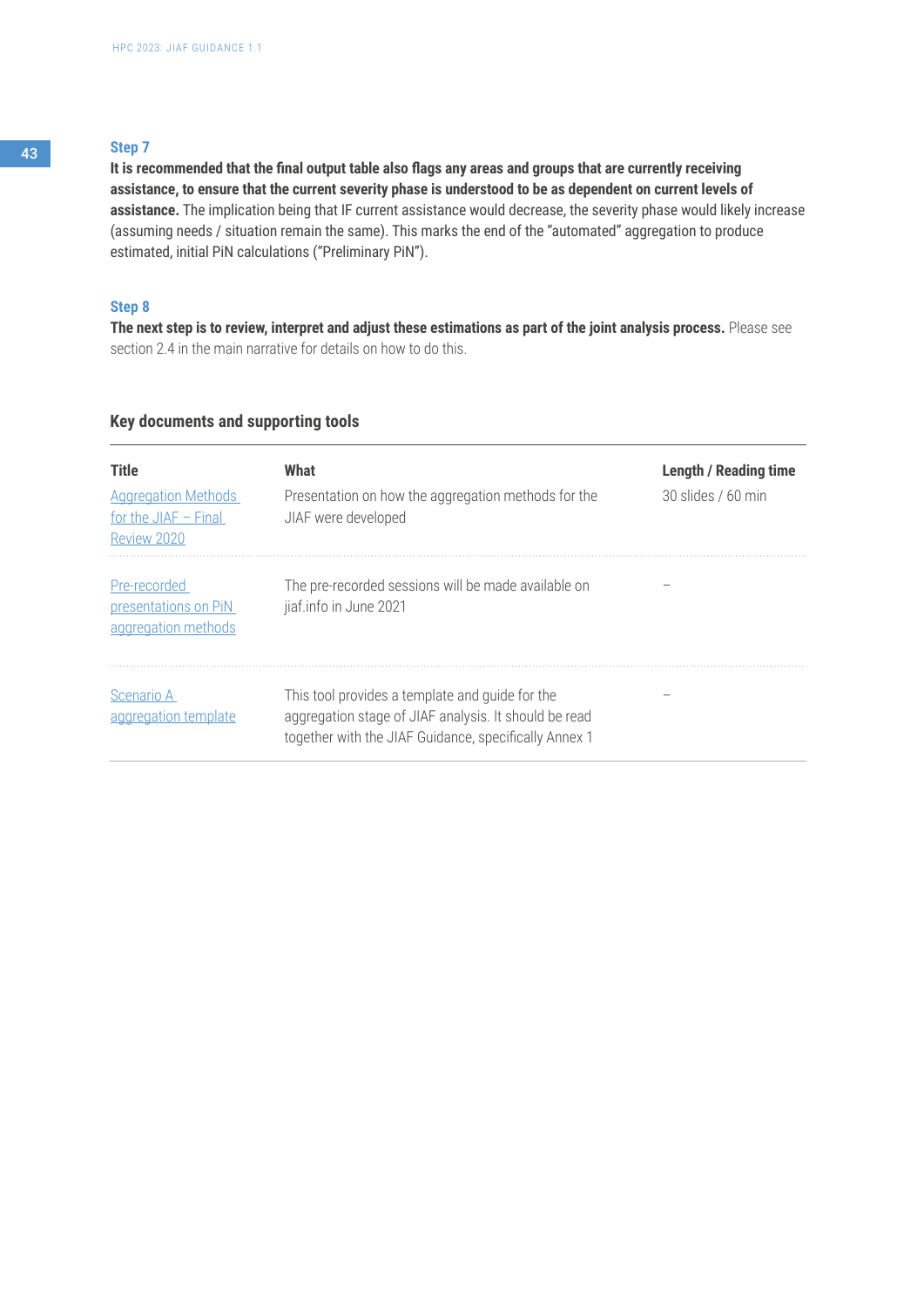# <sup>44</sup> **Annex 2 Data Scenario B: Aggregation method for the Humanitarian Conditions pillar**

This annex outlines the appropriate aggregation method for Data scenario B, where we either have no household level indicators and data available for a given geographical area at all, or the available household indicators are spread across multiple household level datasets. This means the values on all household level indicators cannot be known for all households in all the datasets. Step-by-step guidance is provided on how to construct the dataset for analysis and how to implement the aggregation using the dataset. All steps can be completed using Excel.

# **Note: Scenario B does not allow for a full breakdown of population by severity phase – expert judgement is essential as a following step.**

*Please only refer to this Annex if working with Data Scenario B; If Data scenario A is identified, please ignore this Annex 2 and refer instead to Annex 1 where the aggregation method for Data scenario A is outlined. To identify which data scenario is applicable in a given crisis, please see Step 2.2.4 above.*

#### **Step 0**

**Obtain the household and the area-level datasets for all indicators included in the Country's JIAF.** Prepare and clean the datasets (either using a Data Cleaning Plan or guidelines similar to [Quartz Guide to Bad Data\)](https://qz.com/572338/the-quartz-guide-to-bad-data/). All original datasets should be uploaded on the [Humanitarian Data Exchange](https://data.humdata.org/) platform for transparency purposes and to ensure reproducibility of results.

#### **Step 1**

**Prepare the area level dataset.** To build the JIAF dataset, all data should be summarised at area-level, per population group, and added into one dataset. Each indicator value should be re-coded to only represent the severity score (from 1 to 5). A common geographical field (Admin 0, 1, 2, 3 etc. and P CODES) should be available for each area-level indicator to facilitate merging.

#### **Step 2**

**For each indicator, geographical area/affected group, calculate the percentage of people per severity class.**  This results in one area-level aggregation dataset including all household and area-level data but with "unlinked" indicators.45 For area-level indicators that by definition apply to the total population of an area, this means 100% of the population will fall in a given severity class depending on the result for a given indicator. E.g. the indicator "Percentage of population that can access primary healthcare within one hour's walk from dwellings" has the following severity classes "1": >= 80%, "2": 75% < 80%, "3": 70% < 75%, "4": 65% < 70% and "5": < 65%. That means, if more than 80% of the population can access health care within one hour's walk, the severity of the area would be classified as 1, however, that does not mean that 100% of the population are severity class 1. It is not actually possible to calculate the exact degree-based severity for those households, but the proportion living over 1 hour walk from the health facility are still in need. For the present, while we look for a better longer-term solution for incorporating area-level indicators, will use the provided calculated severity for magnitude indicators (once again provided by the sectors).46

45 In Data Scenario B, either household level information is not available for all selected indicators (only area-level information), or different households have been interviewed across different assessments, and it would be impossible to discern if the same households were included in multiple assessments – this would be the case, for example, if the JIAF analysis team was consolidating household data from a KAP survey conducted by WASH actors, an education assessment by education actors, a shelter damage assessment by shelter actors, etc. In this scenario, it is challenging to distinguish if the same people are facing issues in the three sectors or if they are simply different people with different issues. The household level indicators are thus "unlinked" and the percentage of the population in the data that have co-occurring needs is unknown. 46 It is acknowledged that this stop-gap binary solution to include area-level indicators is not adequate. Further research is necessary to ensure the appropriate inclusion and aggregation of area-level indicators.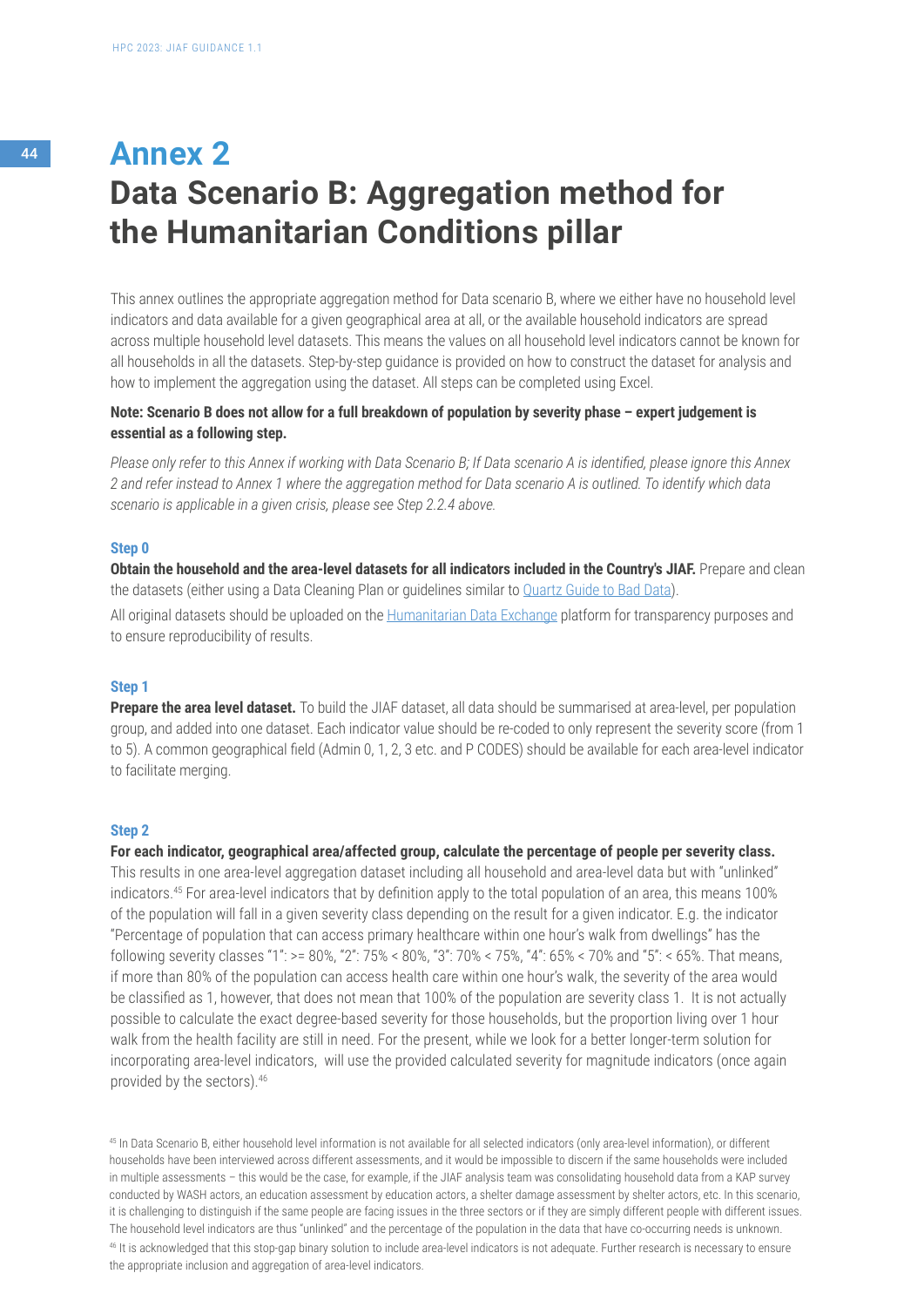| <b>AREA</b>       | POP.<br><b>GROUP</b> | <b>INDICATORS</b>                          | <b>INDICATOR</b><br><b>CLASS</b> | <b>MAGNITUDE</b><br><b>BASED</b> | <b>PIN</b><br>CALCULATION |     | <b>PROPORTION OF HOUSEHOLDS IN EACH SEVERITY PHASE</b> |     |     |     |  |
|-------------------|----------------------|--------------------------------------------|----------------------------------|----------------------------------|---------------------------|-----|--------------------------------------------------------|-----|-----|-----|--|
|                   |                      |                                            |                                  | <b>SEVERITY</b>                  |                           | 1   | $\overline{2}$                                         | 3   | 4   | 5   |  |
| <b>District A</b> | <b>IDPs</b>          | Water<br>sources                           | Degree                           | $\overline{\phantom{a}}$         | $\overline{\phantom{a}}$  | 16% | 21%                                                    | 27% | 25% | 11% |  |
| <b>District A</b> | Residents            | Sanitation<br>facilities                   | Degree                           | $\overline{\phantom{a}}$         |                           | 22% | 24%                                                    | 37% | 11% | 6%  |  |
| <b>District B</b> | Returnees            | <b>IPC</b>                                 | Degree                           | $\overline{\phantom{a}}$         | $\overline{\phantom{a}}$  | 32% | 38%                                                    | 20% | 7%  | 3%  |  |
| <b>District B</b> | <b>IDPs</b>          | <b>Distance</b><br>to health<br>facilities |                                  |                                  | 15,000                    |     |                                                        |     |     |     |  |

**Estimate the severity class for each indicator.** For each geographical area/population group and each specific household level indicator in the dataset, apply a "25% rule". 47, 48

In the first line of the table below for instance, there are 11% of IDPs in District A who present a phase 5 severity on the Water Sources indicator. 11% is less than 25% so the class-defining threshold is not met yet. Going one cell left, and adding the 25% cohort who present a phase 4 severity gives a cumulated percentage of population of 36%, which meets the 25% rule. The geographical area/population group is therefore classified as 4.

For Area (Magnitude-based) indicators, their outlined thresholds will allow their values to be converted into a severity classification for each geographical area. In other words:

- 1. If the severity phase is 2 or above, the minimum population in that severity phase or higher is 25%.
- 2. If the severity phase is 1, then we assume that a minimum of 75% of the population is classified under Severity 1 (as the combined needs of all other severity levels is assumed to be less than 25%).

| <b>AREA</b>       | POP.<br><b>GROUP</b> | <b>INDICATOR</b>                    | <b>SEVERITY CLASSES</b> |     |                |                                         |                |                                            | <b>INDICATOR</b><br><b>SEVERITY</b> |
|-------------------|----------------------|-------------------------------------|-------------------------|-----|----------------|-----------------------------------------|----------------|--------------------------------------------|-------------------------------------|
|                   |                      |                                     | <b>MAGNITUDE</b>        | 1   | $\overline{2}$ | 3                                       | $\overline{4}$ | 5                                          | <b>CLASSIFI-</b><br><b>CATION</b>   |
| <b>District A</b> | <b>IDPs</b>          | Water<br>sources                    |                         | 16% | 21%            | 27%                                     | 25%            | 11%<br>21% + 24% = 45%, ie > 25% threshold | 4                                   |
| <b>District A</b> | <b>IDPs</b>          | Sanitation<br>facilities            |                         | 22% | 24%            | 37%<br>$\mathcal{F}^{\mathcal{A}}$<br>↽ | 11%            | 6%                                         | 3                                   |
| <b>District A</b> | <b>IDPs</b>          | <b>IPC</b>                          |                         | 32% | 38%            | 20%                                     | 7%             | 3%<br>$\leftarrow$                         | 3                                   |
| <b>District A</b> | <b>IDPs</b>          | Distance<br>to health<br>facilities |                         |     |                |                                         |                |                                            | $\mathbf{1}$                        |

47 25% was selected after testing thresholds of 10%,15%, 20%, 25% and 30% on 10,000 simulated datasets with different distributions (uniform distributions, normal distributions and Poisson distributions). The 25% threshold was most likely to yield the same final result (overall area-level severity class) as the ones obtained from the scenario A aggregation method (same in 83% of the 10,000 comparisons). This demonstrates that scenario B proposed aggregation method is able to estimate the co-occurrence of needs to some extent. For further detail on the aggregation method testing please see here.

<sup>48</sup> When using IPC/CH, there could be a discrepancy between the severity class derived using the JIAF 25% rule and the one derived from the IPC/ CH rule (20%). However, this will be addressed either in Step 4 (critical indicators' severity overrides JIAF one) or by entering IPC information as Magnitude-based indicator.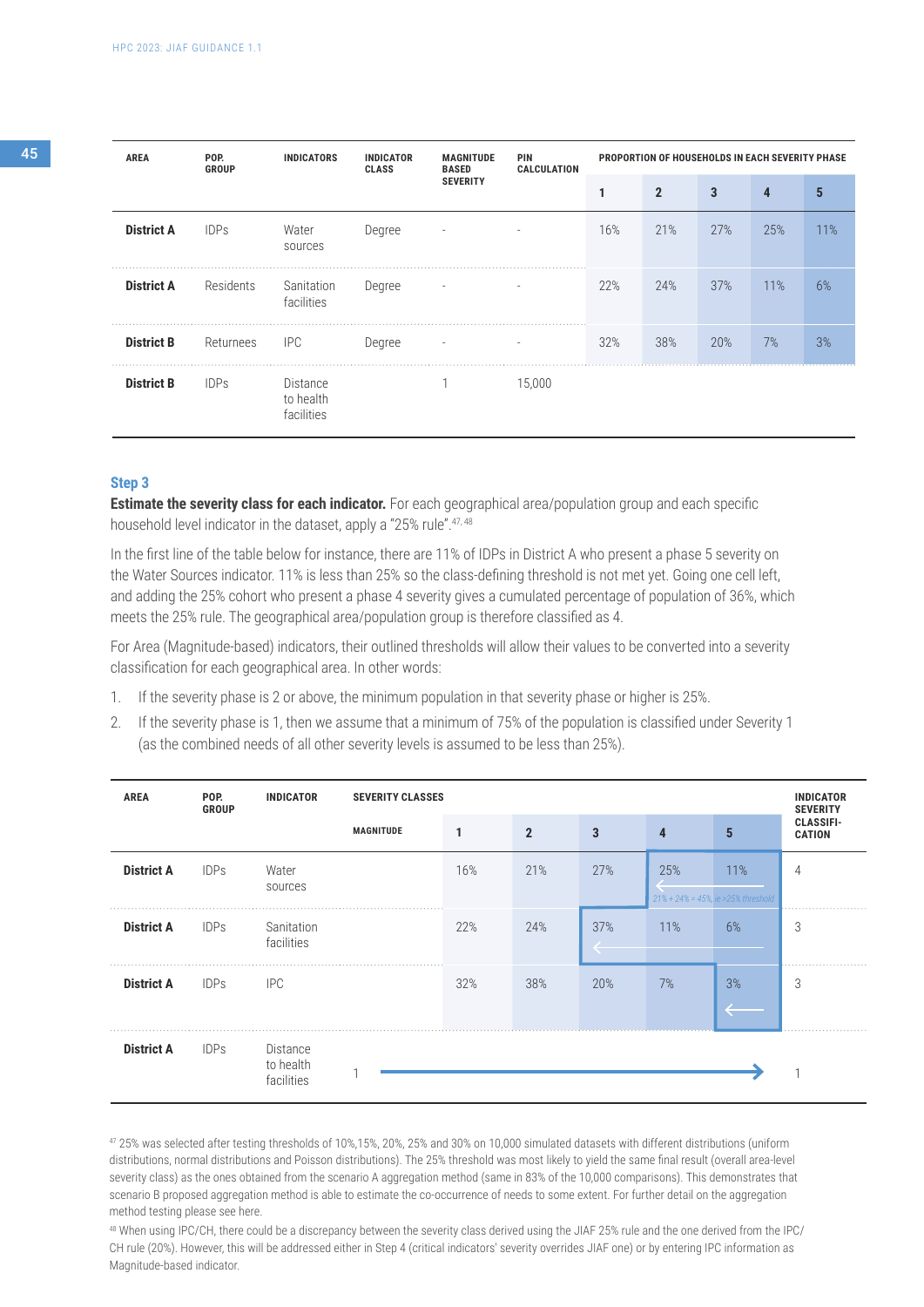#### **Aggregate all indicator severity phase scores within the Humanitarian Conditions pillar for each geographical**

**area/affected group.** The recommended aggregation method is the "Mean of Max 50% of indicators" if there are more than 4 indicators, and simply the mean if there are less than 4 indicators. For each area, the Mean of Max 50% returns the mean of the indicators that have the highest scores, focusing only on the 50% of indicators that have the highest scores.<sup>49</sup>

| <b>AREA</b> | POP.<br><b>GROUP</b> | <b>TOTAL</b><br>POP. | <b>LIVING</b><br><b>STANDARDS</b><br><b>INDICATORS</b> |                                 |                |                            | CALCULATED<br><b>SEVERITY</b><br><b>PHASE</b> | CRITICAL<br><b>INDICATOR</b><br><b>SEVERITY</b> | <b>JIAF</b><br><b>SEVERITY</b><br><b>PHASE</b> |
|-------------|----------------------|----------------------|--------------------------------------------------------|---------------------------------|----------------|----------------------------|-----------------------------------------------|-------------------------------------------------|------------------------------------------------|
|             |                      |                      | WATER<br>SOURCES                                       | SANITATION<br><b>FACILITIES</b> | IPC.           | DISTANCE TO<br>HEALTH FAC. |                                               | <b>IPC</b>                                      |                                                |
| District A  | <b>IDPs</b>          | 10,000               | 3                                                      | $\overline{4}$                  | $\sqrt{5}$     | 4                          | 4                                             | $\mathfrak b$                                   | 5                                              |
| District A  | Residents            | 50,000               | 4                                                      | 3                               | $\mathfrak{D}$ | $\overline{2}$             | 3                                             | $\Omega$                                        | 3                                              |
| District B  | Returness            | 30,000               | $\mathbf{1}$                                           |                                 |                | $\overline{2}$             |                                               |                                                 |                                                |

*NB: the original aggregation testing, that identified the "Mean of Max 4" as a preferred option, was based on the aim to aggregate scores by sub-pillar. However, given ongoing discussions about allocation of indicators by sub-pillar it is recommended that the aggregation is conducted on the Humanitarian Conditions pillar overall. This means the number of indicators aggregated in one step increases significantly, hence the "Mean of Max 4" is replaced by "Mean of Max 50%" of indicators, since the likelihood of at least 4 indicators having very high severity scores increases significantly when all indicators in the Humanitarian Conditions pillar are aggregated at once.*

#### **Step 5**

**Check if any Critical indicator**<sup>50</sup> **(see section 2.1.6) severity score is higher than the final JIAF Severity Phase Classification for a group or geographical area.** If so, replace the Humanitarian Conditions Score with the "Critical" indicator score.

#### **Step 6.1**

**Estimate the "minimum number of people" falling under each severity phase.** Since the "25%" rule was used to obtain the area/affected group severity phases, and the combination of 25% rule and the Mean of Max aggregation method was found to relatively accurately predict co-occurring indicators,51 25% can be multiplied by the total population figures to estimate the minimum number of people that fall in the severity phase (or higher). E.g. For IDPs in District A in the table below, where the total population is 10,000, the calculation would be 25% x 10,000 = 2,500, for Residents in District A it would be 50,000 x 25% = 12,500 etc. In other words:

- 1. If the severity phase is 2 or above, the minimum population in that severity phase or higher is 25%.
- 2. If the severity phase is 1, then we assume that a minimum of 75% of the population is classified under Severity 1 (as the combined needs of all other severity levels is assumed to be less than 25%).

<sup>51</sup> For further detail on the aggregation method testing [please see here.](https://www.dropbox.com/sh/o28t8o4my2rf62h/AAC_WGQSfe24PagaqBa9qljua?dl=0)

<sup>&</sup>lt;sup>49</sup> After testing aggregation methods, it was concluded that arithmetic & geometric mean/median/weighted sums etc. suffer from central tendency, meaning that overall severity scores are "pulled down" the more indicators that are included. In reality, a household may then have very severe needs outcomes on some indicators but will not be identified as severely in need, if it happens to have low severity scores on some indicators (the probability of this happening increases with the number of indicators that are available). This can be avoided by applying the mean/median etc. using only the most severe indicators in each household. As long as an absolute scale has been used for all indicators (overall or within indicator group/sub-pillar), this should give an accurate estimation of the overall severity faced by the household. For further information about the aggregation testing, [please see here](https://www.dropbox.com/sh/o28t8o4my2rf62h/AAC_WGQSfe24PagaqBa9qljua?dl=0&preview=JIAG_Aggregation_Methods_final+review_v3.pptx).

<sup>50</sup>"Critical" indicators were identified earlier in the JIAF process (see section 2.1.6 above). These are indicators that signify a particularly worrying, "life-threatening", situation and that should therefore override the aggregated score to avoid severe needs being "hidden" by the other indicators in the aggregation.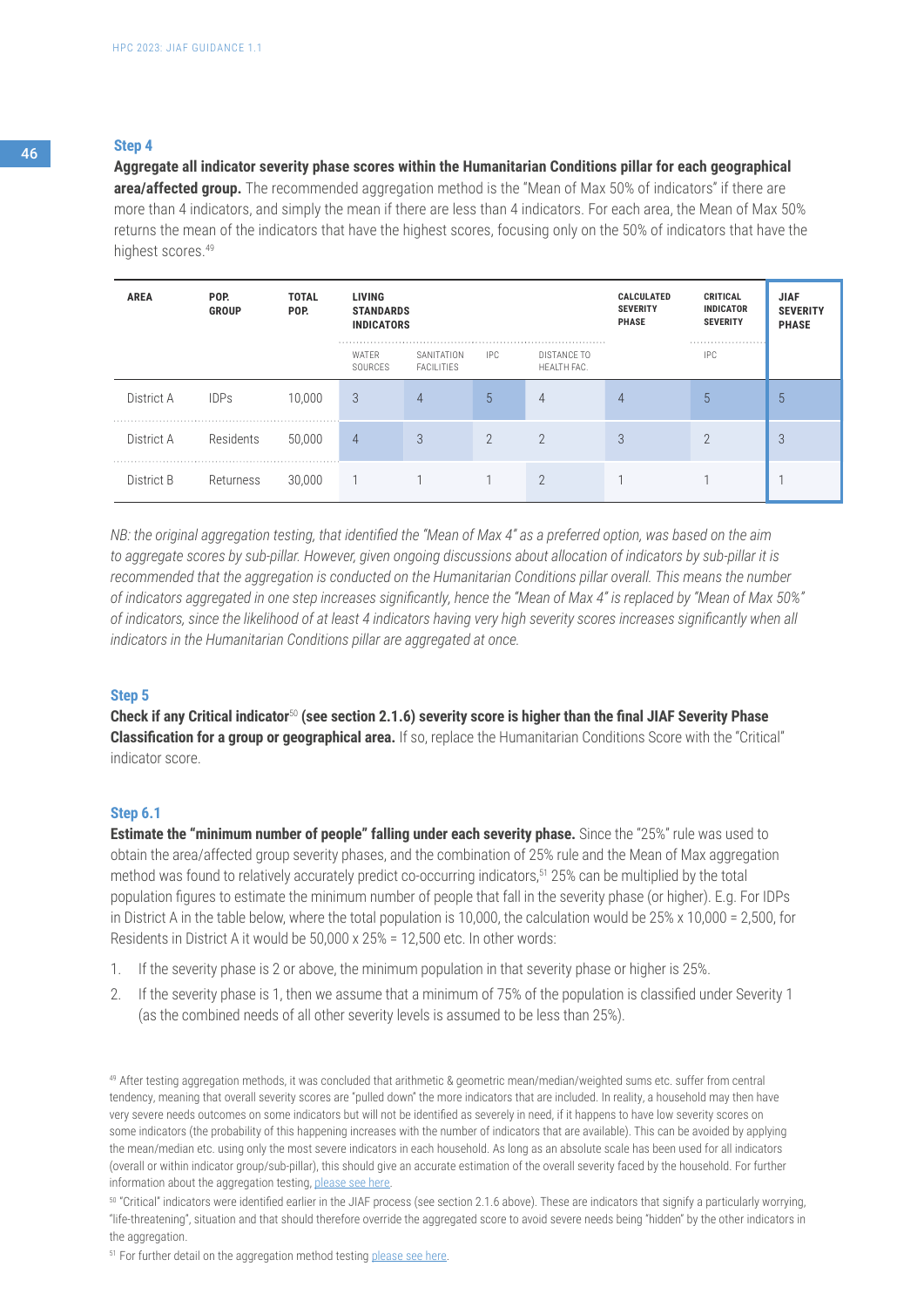| <b>AREA</b>       | <b>POPULATION</b><br><b>GROUP</b> | TOTAL<br><b>POPULATION</b> | <b>JIAF SEVERITY</b><br><b>PHASE</b> | <b>MINIMUM POPULATION IN THIS SEVERITY PHASE</b><br>OR HIGHER (25% OF POPULATION) |
|-------------------|-----------------------------------|----------------------------|--------------------------------------|-----------------------------------------------------------------------------------|
| <b>District A</b> | <b>IDPs</b>                       | 10,000                     | 4                                    | 2,500                                                                             |
| <b>District A</b> | Residents                         | 50.000                     | 3                                    | 12,500                                                                            |
| <b>District B</b> | Returnees                         | 30.000                     |                                      | 30,000                                                                            |
| <b>District B</b> | Residents                         | 60.000                     | റ                                    | 15,000                                                                            |

### **Step 6.2**

# **To provide more disaggregated findings on top of the severity phase of the 25% most in need carefully identify pockets of severe needs within areas.**

- Review "critical" individual indicators (See Step 2.1.6) where any percentage of the population is found in higher severity classes (e.g. classes 3, 4 or 5) and report this in the final output
- Add any percentage of the population found in high severity classes to the final output table, to reveal pockets of severe needs within areas.

| <b>AREA</b> | POP.<br><b>GROUP</b> | <b>TOTAL</b><br>POP. | LIVING<br><b>STANDARDS</b><br><b>INDICATORS</b> |                                 |                |                                   | <b>CALCULATED</b><br><b>SEVERITY</b><br><b>PHASE</b> | <b>CRITICAL</b><br><b>INDICATOR</b><br><b>SEVERITY</b> | <b>JIAF</b><br><b>SEVERITY</b><br><b>PHASE</b> |
|-------------|----------------------|----------------------|-------------------------------------------------|---------------------------------|----------------|-----------------------------------|------------------------------------------------------|--------------------------------------------------------|------------------------------------------------|
|             |                      |                      | *******************<br>WATER<br>SOURCES         | SANITATION<br><b>FACILITIES</b> | IPC.           | <b>DISTANCE TO</b><br>HEALTH FAC. |                                                      | <b>IPC</b>                                             |                                                |
| District A  | <b>IDPs</b>          | 10,000               | 3                                               | $\overline{4}$                  | 5              | 4                                 | 4                                                    | 5                                                      | 5                                              |
| District A  | Residents            | 50,000               | $\overline{4}$                                  | 3                               | $\mathfrak{D}$ | $\overline{2}$                    | 3                                                    | $\mathcal{P}$                                          | 3                                              |
| District B  | Returness            | 30,000               | $-1$                                            |                                 |                | $\overline{2}$                    |                                                      |                                                        |                                                |

 $\sqrt{2}$ 

| <b>AREA</b>       | <b>POPULATION</b><br><b>GROUP</b> | <b>TOTAL</b><br><b>POPULATION</b> | <b>OVERALL</b><br><b>AREA</b><br><b>SEVERITY</b><br><b>PHASE</b> | <b>MINIMUM</b><br><b>POPULATION</b><br><b>IN THIS</b><br><b>SEVERITY</b><br><b>PHASE OR</b><br><b>HIGHER</b> | <b>INITIAL</b><br><b>JIAF PIN</b><br><b>ESTIMATE</b> | <b>MAXIMUM</b><br><b>PIN ACROSS</b><br><b>INDICATORS</b> | <b>HNO PIN</b><br><b>ESTIMATE</b><br>(PRODUCED<br><b>THROUGH</b><br><b>EXPERT</b><br><b>JUDGEMENT</b> |
|-------------------|-----------------------------------|-----------------------------------|------------------------------------------------------------------|--------------------------------------------------------------------------------------------------------------|------------------------------------------------------|----------------------------------------------------------|-------------------------------------------------------------------------------------------------------|
| <b>District A</b> | <b>IDPs</b>                       | 10.000                            | $\overline{4}$                                                   | 2.500                                                                                                        | > 2.500                                              | 6.000                                                    | 6,800                                                                                                 |
| <b>District A</b> | Residents                         | 50.000                            | 3                                                                | 12.500                                                                                                       | $>= 12.500$                                          | 27,000                                                   | 27,600                                                                                                |
| <b>District B</b> | Returnees                         | 30.000                            |                                                                  | 30.000                                                                                                       | < 7.500                                              | 8.000                                                    | 7,600                                                                                                 |

*NB: While critical indicators can be used as "single source" to derive the intersectoral severity level for any given area, the same is not true for the definition of the intersectoral PiN. In fact, PiN would be defined based on expert judgement, taking into account not only the critical indicators, but a wider array of sectoral indicators. As a result, the intersectoral PiN should not be lower than the value of critical indicators in any given area but could be higher.*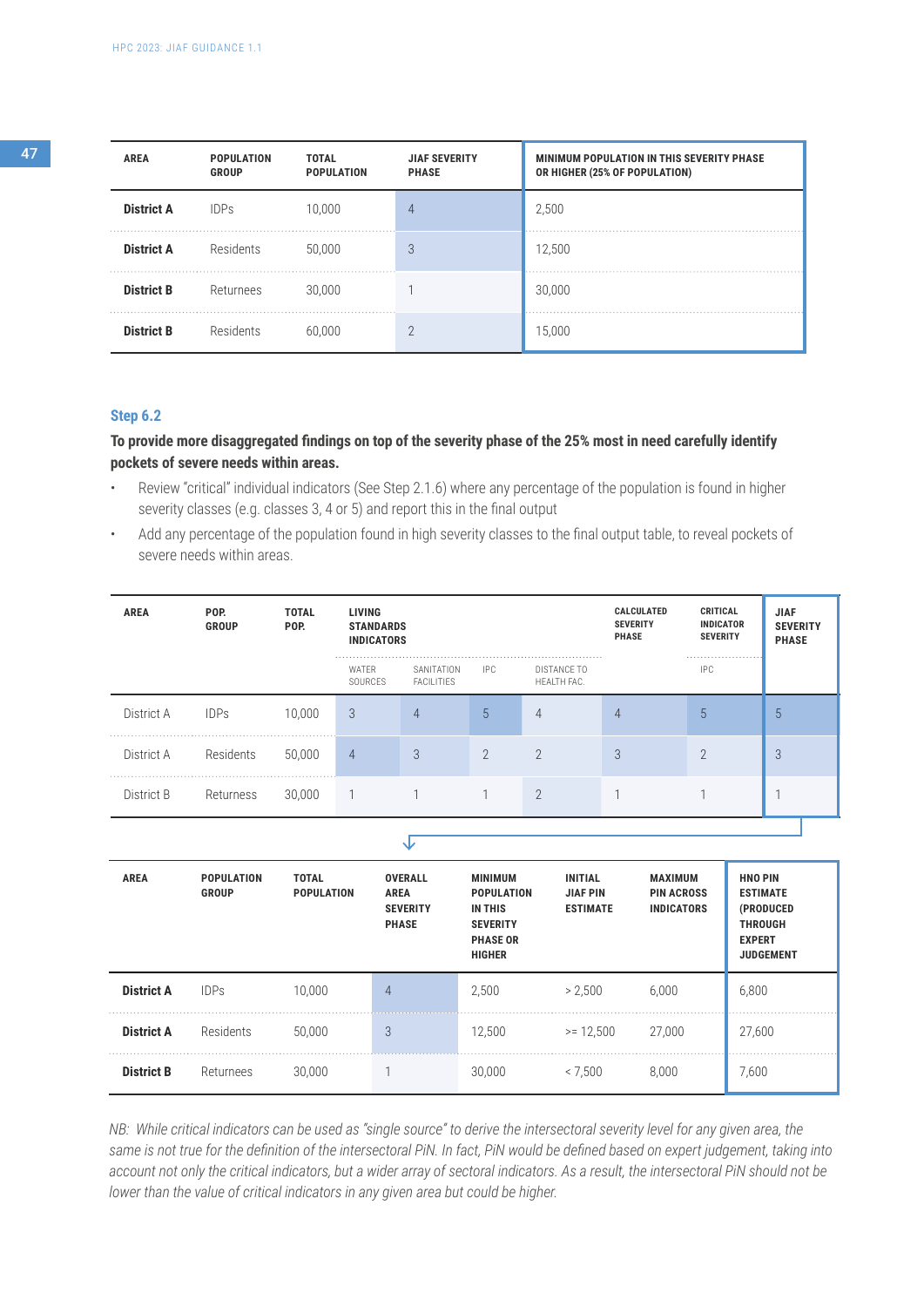**The final output table also needs to flag any areas and groups that are currently receiving assistance, to ensure that the current severity phase is understood to be as dependent on current levels of assistance.** The implication being that IF current assistance would decrease, the severity phase would likely increase (assuming needs / situation remain the same). This marks the end of the "automated" aggregation to produce estimated, initial PiN calculations.

### **Step 8**

**The next step is to review, interpret and adjust these estimations as part of the joint analysis process.** Please see section 2.4 in the main narrative for details on how to do this.

# **Key documents and supporting tools**

| <b>Title</b><br><b>Aggregation Methods</b><br>for the JIAF $-$ Final<br>Review 2020 | What<br>Presentation on how the aggregation methods for the<br>JIAF were developed                                                                                | <b>Length / Reading time</b><br>30 slides / 60 min |
|-------------------------------------------------------------------------------------|-------------------------------------------------------------------------------------------------------------------------------------------------------------------|----------------------------------------------------|
| Pre-recorded<br>presentations on PiN<br>aggregation methods                         | The pre-recorded sessions will be made available on<br>jiaf.info in June 2021                                                                                     |                                                    |
| Scenario B<br>aggregation template                                                  | This tool provides a template and guide for the<br>aggregation stage of JIAF analysis. It should be read<br>together with the JIAF Guidance, specifically Annex 2 |                                                    |
| <b>JIAF Scenario B data</b><br>collection template                                  | Template to collect data from Clusters for Data Scenario<br>B aggregation                                                                                         |                                                    |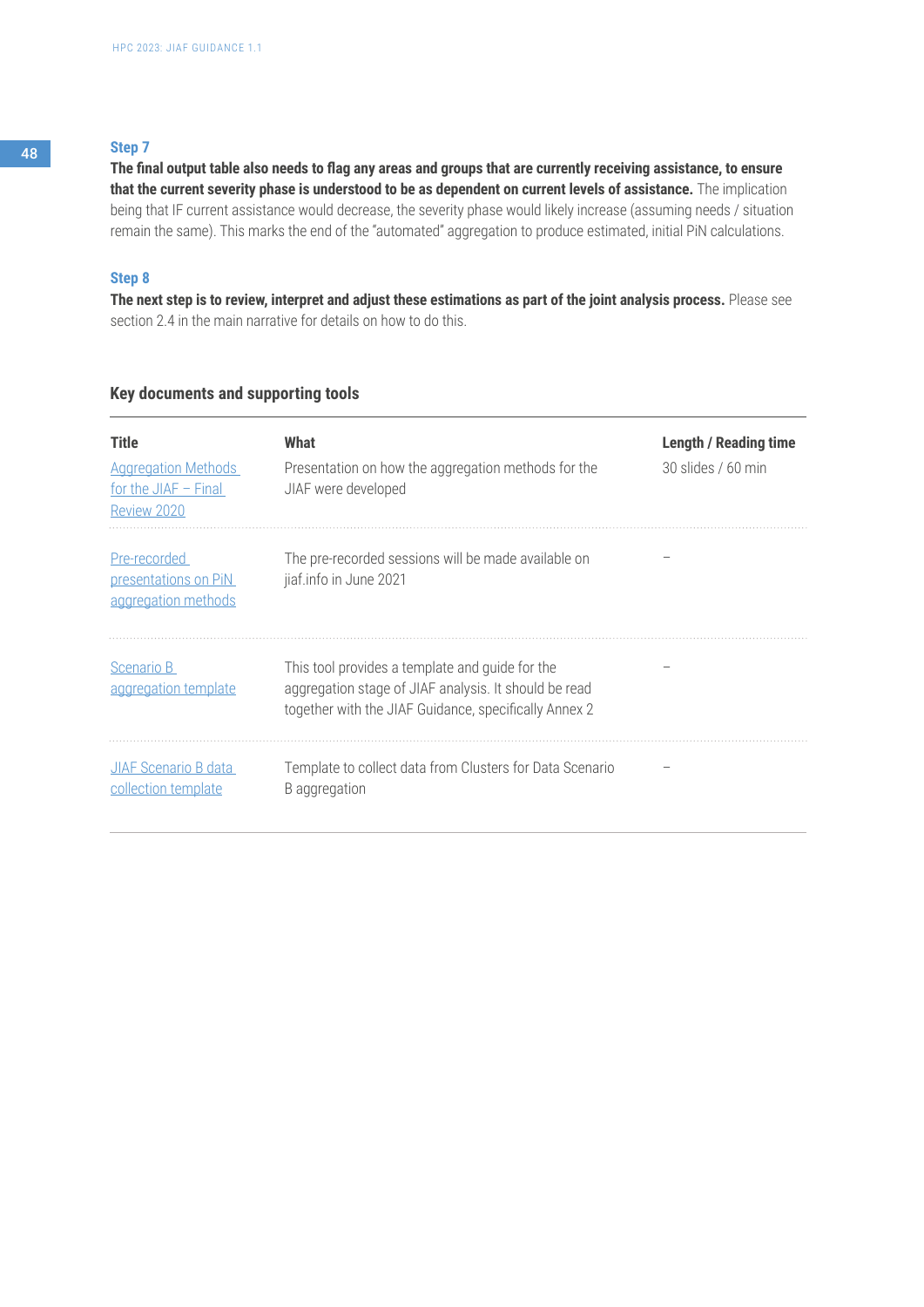# <sup>49</sup> **Annex 3 Additional guidance on the good use of context-shocks-impact indicators for identification of affected geographical areas and population groups**

To guide the analysis of context-shocks-impacts, a suggested set of [indicators](https://drive.google.com/file/d/1nXpEx7EzuS2ZeoJ-W4PeU8U_opuEFF4k/view) has been compiled based on a review of commonly available data, indicators used in HNOs 2020 and consultation with sectoral experts, including indicators related to:

- A description of the environment in which humanitarian actors plan and operate (policies and legal framework, security profile, socio-cultural and demographics characteristics, etc).
- The exposure of the population to different shocks and risks (including conflict/violence and human rights violations, natural hazards, disease outbreaks, etc.)
- Key vulnerability characteristics (including based on age, gender and disability and other contextually relevant characteristics)
- Impact of the crisis on affected population (including displacement / mobility), systems and services.

The following sections provide further guidance for the consolidation available information and indicators.

**• Which geographical unit of analysis should be considered?** The geographical unit of analysis to be considered for this process should be the same one as the one decided by the HCT as a unit for the HPC analysis. This unit is always part of the Common Operational Dataset (COD) - Admin levels 1 to 4.

Some sectors like Health or Education may find that their line national ministries follow a different geographical division from the COD's administrative divisions (i.e. Health Administrative Provinces). In this case, the sector can aggregate the dataset to the COD unit of analysis.

In addition, the analysis should also consider sites or locations within larger geographical units where affected populations are concentrated (i.e. camps, camp-like settlements), to ensure they are not left behind or de- prioritized from needs analysis and response planning. CCCM clusters/sectors can provide the relevant information for this identification.

**• Should the context-based indicators be either aggregated or disaggregated at the agreed geographical unit of analysis?** Yes. Every indicator should be either aggregated or disaggregated at the agreed unit of analysis to ensure they are comparable between each other.

For example: If the indicator (i.e. number of people internally displaced in the last XX months) is only available at Admin 0 (national level) but the unit of analysis is Admin 1 (state, province, district); it will not be possible to use the indicator in the geographical prioritization.

- **• How can Context, Shock and Impact indicators be analysed to identify affected areas and groups?** Clusters and AoR will decide how to analyse each of their indicators based on their sectoral expertise. Following considerations on how to tackle the range of different indicators are recommended (noting the final decision is with country level clusters)
	- *• Above / below average:* Indicators that use average (i.e. average population per functioning health facility (HF), by type of HF and by administrative unit) can be aggregated as above / below the average.
	- *• Humanitarian / sectoral standards:* Indicators that are humanitarian / sectoral standards (i.e. prevalence of Global Acute Malnutrition (GAM)) can be systematically reflected in those geographical units of analysis where they have been identified below the sectoral minimum standard.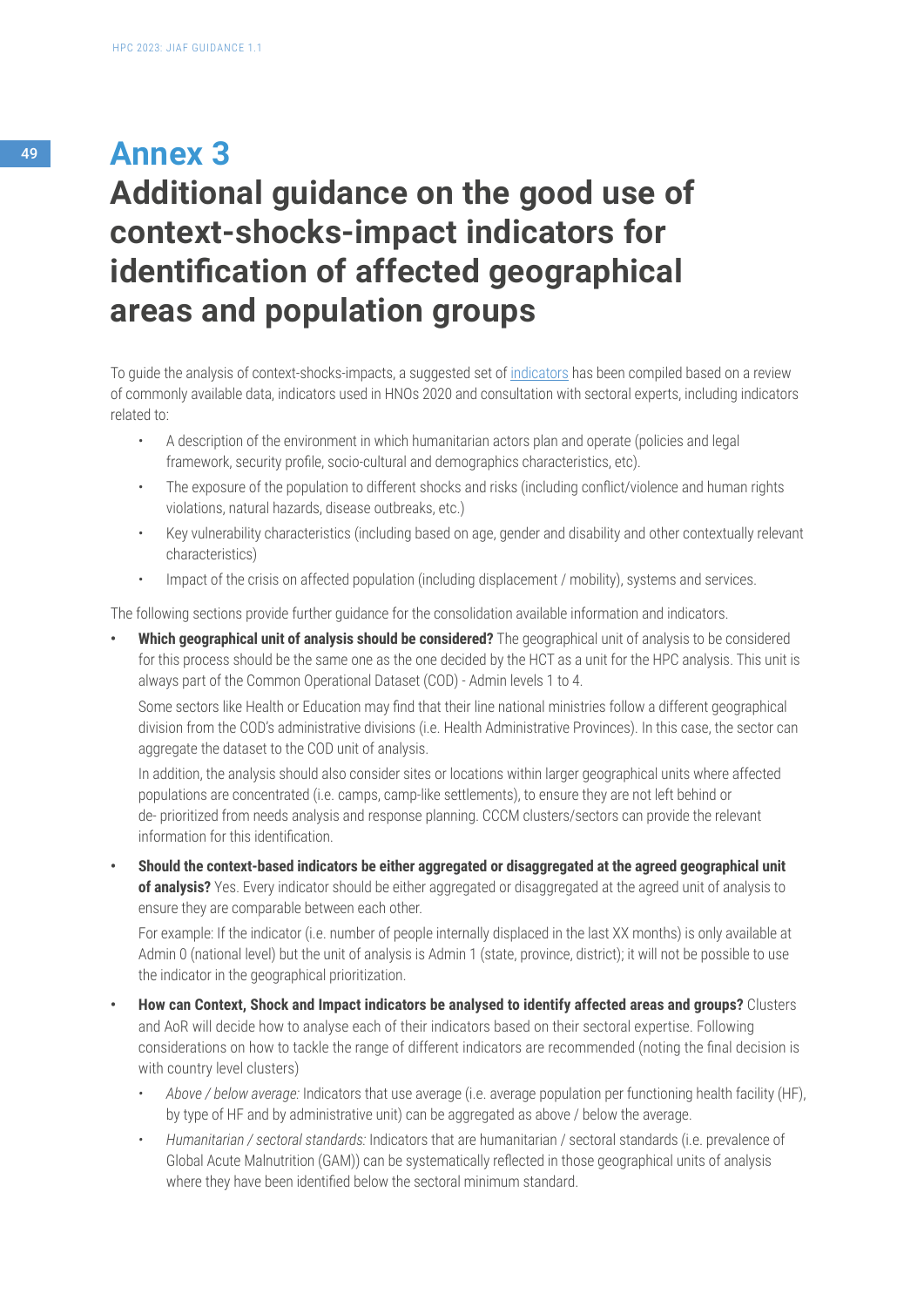- <sup>50</sup> *• Maximum / Minimum:* Thresholds for indicators that they consider either ratio, functionality, percentage or number (of) can be contextualized at country level following a maximum / minimum rationale. For example: Indicator of Child Protection services functionality status. Thresholds: Fully operational / Partially operational / Not operational
	- *Prevalence:* some indicators will be available as prevalence at national level (i.e. Child Abuse,<sup>52</sup> Dependency Ratio,53 etc.) only. These prevalence indicators can be applied standardized across the geographical unit of analysis. They will complement the other context-based indicators and the joint interpretation/analysis will define if the specific geographical unit of analysis is affected by the humanitarian crisis or qualifies more as a development situation
	- *• Presence of affected population groups:* on every geographical unit of analysis with presence of affected groups (i.e. IDPs, refugees, returnees, host communities) the indicator will be binary: presence of (...) / no presence of (...).
	- In case of sudden onset natural disasters (i.e. earthquakes), indicators can be adapted to each context: presence of people living in areas affected / exposed to natural hazards.

It is possible that some of these indicators are also used for the Humanitarian Conditions analysis, as they inform two different purposes: (i) its use under context-shocks-impact analysis informs the identification of affected areas based on exposure to pre-existing or ongoing shocks and impacts (e.g. disruption of services); (ii) its use under HC (Humanitarian Conditions) sub-pillars informs the analysis of severity of consequences in the affected population (e.g. level of lack of access to services).

### **• Geographic Classification: Binary? high / medium / not affected?**

For the identification and agreement of affected geographical areas, two options are recommended to be decided at country level by the Analysis Team. These are:

- Binary prioritization: in contexts where the humanitarian impact of the crisis is geographically limited, the prioritization can be binary: humanitarian crisis affected area / no humanitarian crisis affected area.
- High/Medium/Not affected: In contexts where the humanitarian impact of the crisis is geographically dispersed or different shocks or its combination are creating differentiated impacts: Highly affected, Medium affected and Not affected by the humanitarian crisis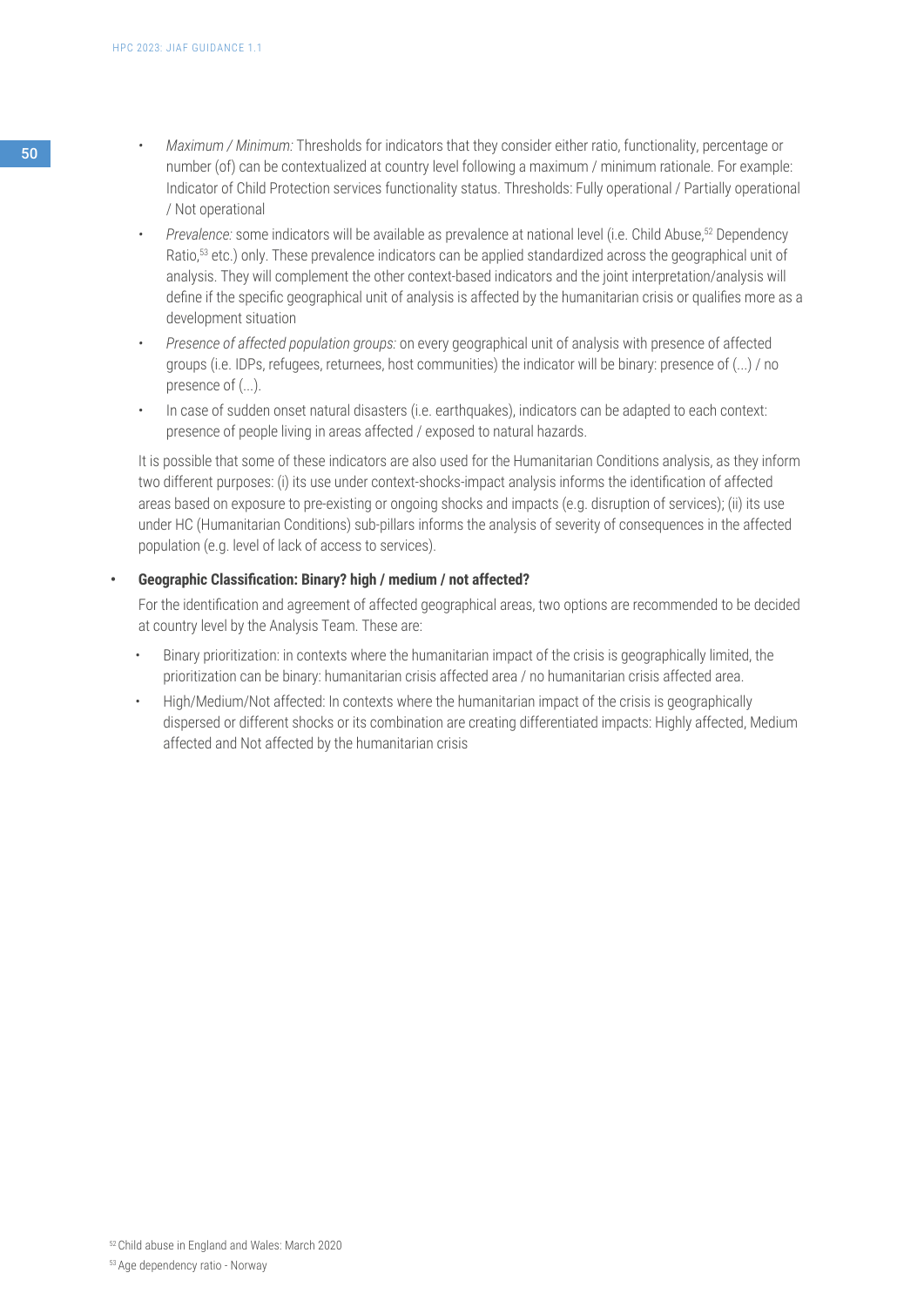# <sup>51</sup> **Annex 4 List and definitions of underlying factors**

A typology of factors commonly influencing humanitarian outcomes is proposed below. Each main factor category has sub-categories, common to all humanitarian sectors. For instance, access constraints can be due to a physical problem (the bridge leading to the market is broken or the roads are flooded), an economic problem (loss of income or increased fees cause difficulties for children to access education services regularly) or safety issues (such as checkpoints or attacks on the way to school).

| <b>Availability</b> | <b>Access</b>         | <b>Quality</b>  | Use       | <b>Awareness</b> |
|---------------------|-----------------------|-----------------|-----------|------------------|
| Production          | Physical              | Human resources | Knowledge | Message          |
| Trade               | Financial             | Safety          | Attitude  | Channel          |
| Stock               | Security              | Reliability     | Practice  | Frequency        |
| Transfer            | Social discrimination | Diversity       | Dignity   |                  |

A list of standard definitions for each subcategory is proposed below. It is recommended to adapt the table and list for each context, using both sectoral and contextual knowledge.

### **Availability issues:**

- Production: Lack of goods and services produced/built/delivered in the area (lack of water points, latrines, schools, health centres, etc.).
- Trade: Lack of goods and services brought into the area through market mechanisms due to disruption of supply chain.
- Stock: Lack or deficiency of goods or services held by traders or in government reserves (lack of medicines, ambulance, reconstruction materials, spare parts, fuel, etc.).
- Transfer: Lack of goods and services supplied by the government and/or aid agencies (lack of assistance, physicians, schoolteachers, health staff, subsidised bread, etc.).

#### **Accessibility issues:**

- Physical and logistical: Long distance, transport issues, fuel, lack of road maintenance, bridge destroyed, etc.).
- Security: Security constraints interrupting or preventing access or supply to/of goods and services (insecurity, checkpoints, attacks, etc.).
- Financial: Lack of income, resources or financial means (price inflation, loss of purchasing power, etc.) to purchase items or pay for services.
- Social discrimination: Difficulties in accessing or benefitting from services and goods due to discrimination or specific requirements (discrimination of minority groups, lack of documentation, etc.)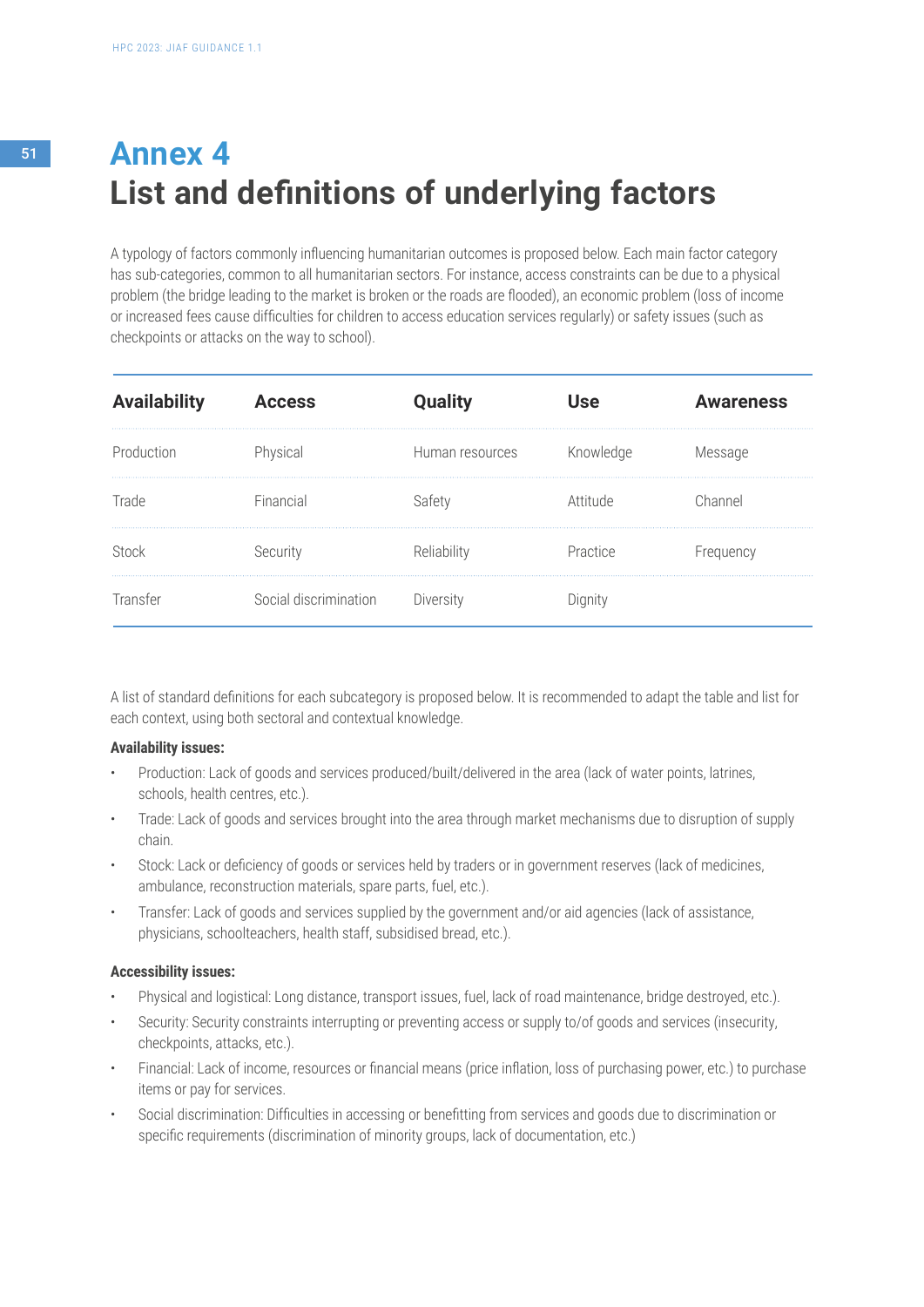# <sup>52</sup> **Quality issues:**

- Human Resources: Number of people and possession of the required skills and knowledge to perform the service.
- Safety: Beneficiary of the good or service is free from danger, risk or doubt including physical safety, financial security and confidentiality, e.g. sterilisation of medical material, lightning around latrines at night, etc.
- Reliability: Ability to perform the anticipated service in a dependable and accurate manner, e.g. water quality, shelter standards, etc.
- Diversity: Ability to meet the variety of demands and needs expressed.

#### **Use issues:**

- Knowledge: Being not familiar with someone or something, which can include facts, information, descriptions, or skills acquired through experience or education. It can refer to the theoretical or practical understanding of a subject.
- Attitude/Belief: Refer to a person's general feelings about an issue, object, or person. Attitudes are interlinked with the person's knowledge, beliefs, emotions, and values, either positive or negative.
- Practices: The actual application or use of an idea, belief, or method as opposed to theories about such application or use.
- Dignity: Capacity of the service to be delivered in accordance and respect of local customs and culture

#### **Awareness issues:**

- Message: Ability to understand messages, e.g. language, literacy, etc.
- Channel: Possession of the appropriate channel to receive the information (radio, TV, etc.)
- Frequency: Frequency at which the message is repeated to ensure the largest audience is reached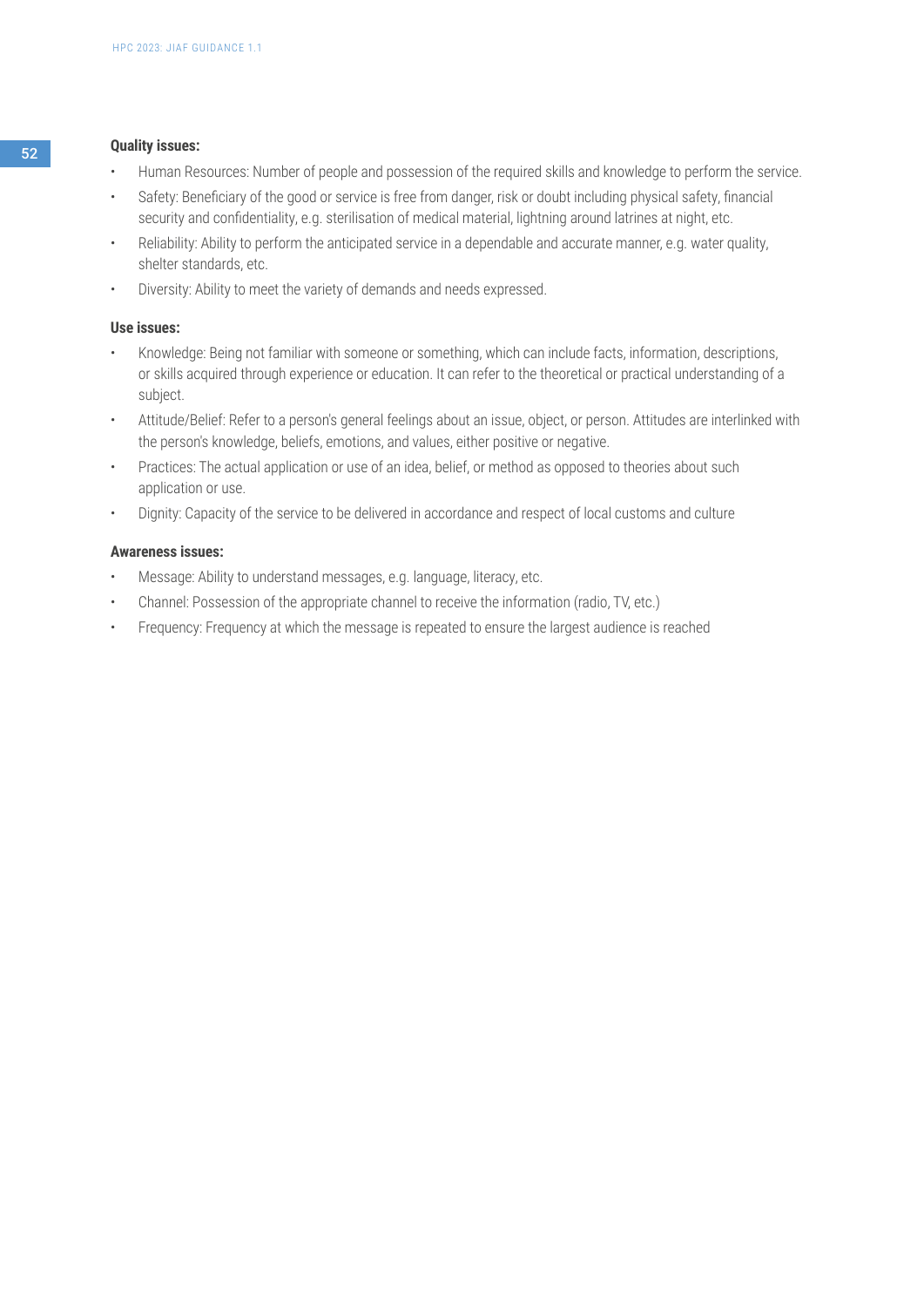# <sup>53</sup> **Annex 5 Definitions**

#### **INTER SECTORAL**

In the field of needs and response analysis, the terms multisectoral and intersectoral are often used interchangeably, and in some cases inconsistently. Part of the reason for this interchangeability is that the terms are not necessarily mutually exclusive; and approaches to needs assessments, analysis frameworks and response plans are often a combination of the two. Consider the Humanitarian Needs Overview (HNO), where the initial analysis in section 1 is framed as intersectoral analysis, but it is followed in section 2 by a sector - by- sector accounting of needs that better fits the description multisectoral analyses. In cases where intersectoral analysis informs the multisectoral analysis that follows, again we can see how keeping these 2 terms separate can be a challenge. Further, some sectors use intersectoral information in driving their sectoral analyses, or plans (the IPC for example).

Similarly, in formulating a response plan such as the Humanitarian Response Plan (HRP), the overall strategy and strategic objectives are typically intersectoral, whereas the individual projects proposed to meet the objectives are as a group multisectoral (though together should serve to enable the intersectoral strategic objectives of the plan). It is easy to see how these two terms are easily mixed.

For the purposes of the JIAF, the following definitions of multisectoral and intersectoral are provided:

#### **INTERSECTORAL**

An intersectoral approach in needs analysis is intended to enable system thinking and considering issues as a whole, by covering a range of information from each sector that collectively influence Humanitarian Conditions. Intersectoral analysis outlines the synergies across sectors that are underlying to complex issues? synergies across sectors to tackle complex issues using inter/cross sectors interventions and achieving inter-related humanitarian / development goals and targets, such as those found in Humanitarian Response Plans, or within the UN Sustainable Development Goals.

#### **MULTISECTORAL**

Multisectoral needs analysis focuses on analysis done primarily sector - by sector in a linear and additive model with each sector's analysis considered equally with each other. Linkages across sectors are possible, but not the primary objective. The Multisector Initial Rapid Assessment (MIRA) is an example.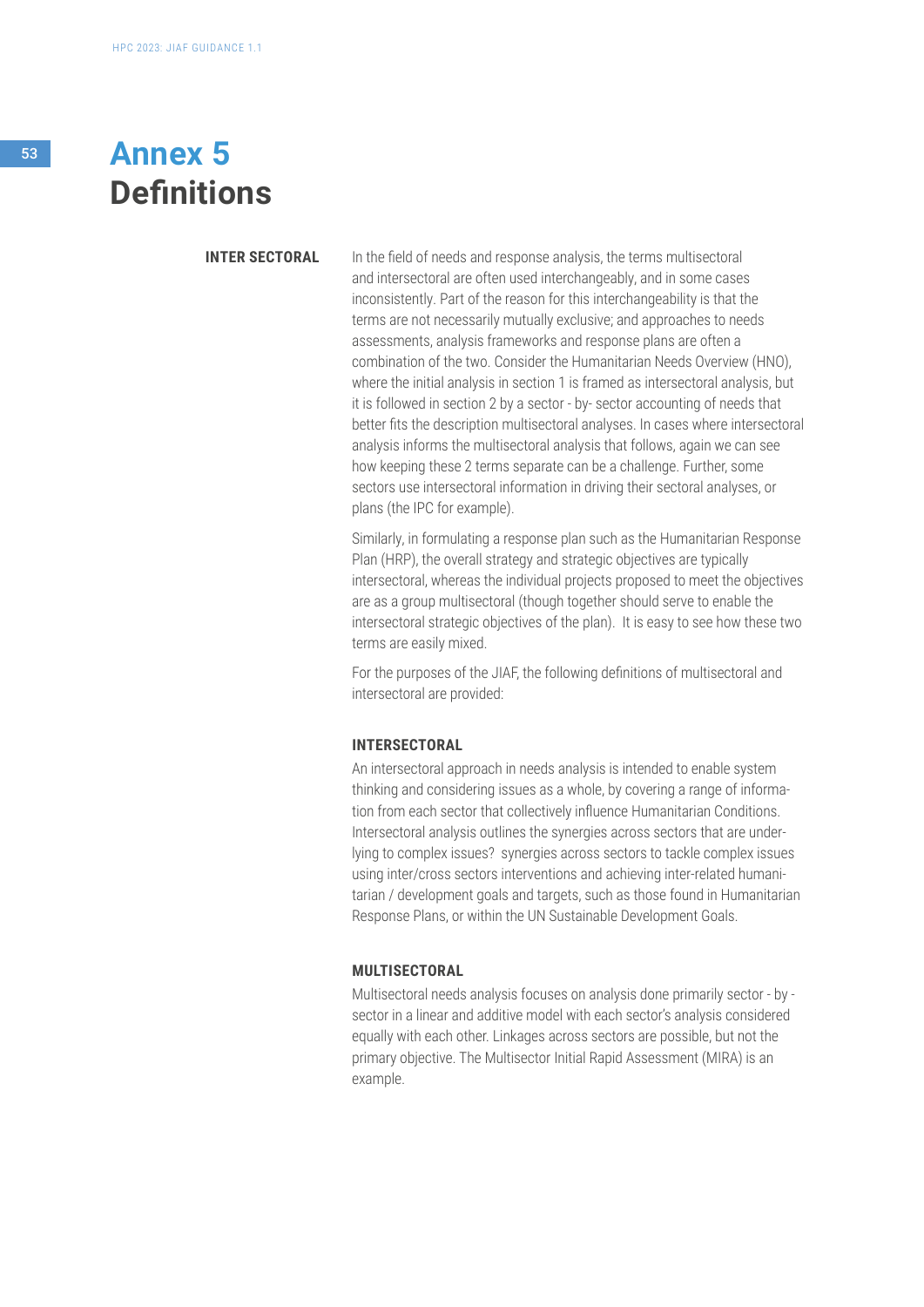<sup>54</sup> **SECTOR** The term sector refers to: a) policy area (e.g. economic, social, cultural, environmental sector); b) a distinct field or theme (e.g. agriculture, education, health, etc.) In the JIAF, the term sector refers to the focus of responsibility for each cluster.

> **CLUSTER** "Clusters are groups of humanitarian organizations, both UN and non-UN, in each of the main sectors of humanitarian action, e.g. water, health and logistics. They are designated by the Inter-Agency Standing Committee (IASC) and have clear responsibilities for coordination. The Resident Coordinator and/or Humanitarian Coordinator (RC/HC) and the Humanitarian Country Team (HCT) manage a humanitarian response through the clusters. In the JIAF, the term 'Sector' is used in the same functional sense as Cluster.

#### **PEOPLE IN NEED (PiN)**

The reference [Humanitarian Populations Figures](http://c//Users/SALAZAR/Desktop/04.1_humanitarianprofile_guidance2016.pdf) IASC Guidance was produced in 2016, as the result of an interagency collaboration. It sets a common approach on population figures, how to categorize, how to count, and aggregate. As it was not updated since then, it is out of date on some aspects (such as the aggregation for instance), however, the "onion model" remains valid, and People in Need are described as a sub-set of the Population Affected and are defined as those members:

- Whose physical security, basic rights, dignity, living conditions or livelihoods are threatened or have been disrupted, AND
- Whose current level of access to basic services, goods and social protection is inadequate to re-establish normal living conditions with their accustomed means in a timely manner without additional assistance.

In this document, the PiN may be further qualified:

- "Preliminary PiN": output of indicator aggregation (prior to expert judgement review) to estimate the Intersectoral PiN.
- "Current PiN": Intersectoral PiN after expert judgement, but before projections
- "Projected PiN": Current PiN + 6 months(or other stated time-period), as used for HRP
- "Intersectoral PiN' or "HNO PiN": output of indicators aggregation after Expert Judgment. The Intersectoral or HNO PiN can either be Current or Projected.
- "True" PiN: the elusive real number of People in Need (Scenario B).
- WSectoral PiNs": The people in need for a specific sector as defined by the methods and indicators used by that sector. Sectoral PiNs may or may not match the aggregation of that specific sectors indicators in the JIAF. (see Annex 6)

*NB: "JIAF PiN" still appears in some captions, but will be corrected to show "Intersectoral PiN."*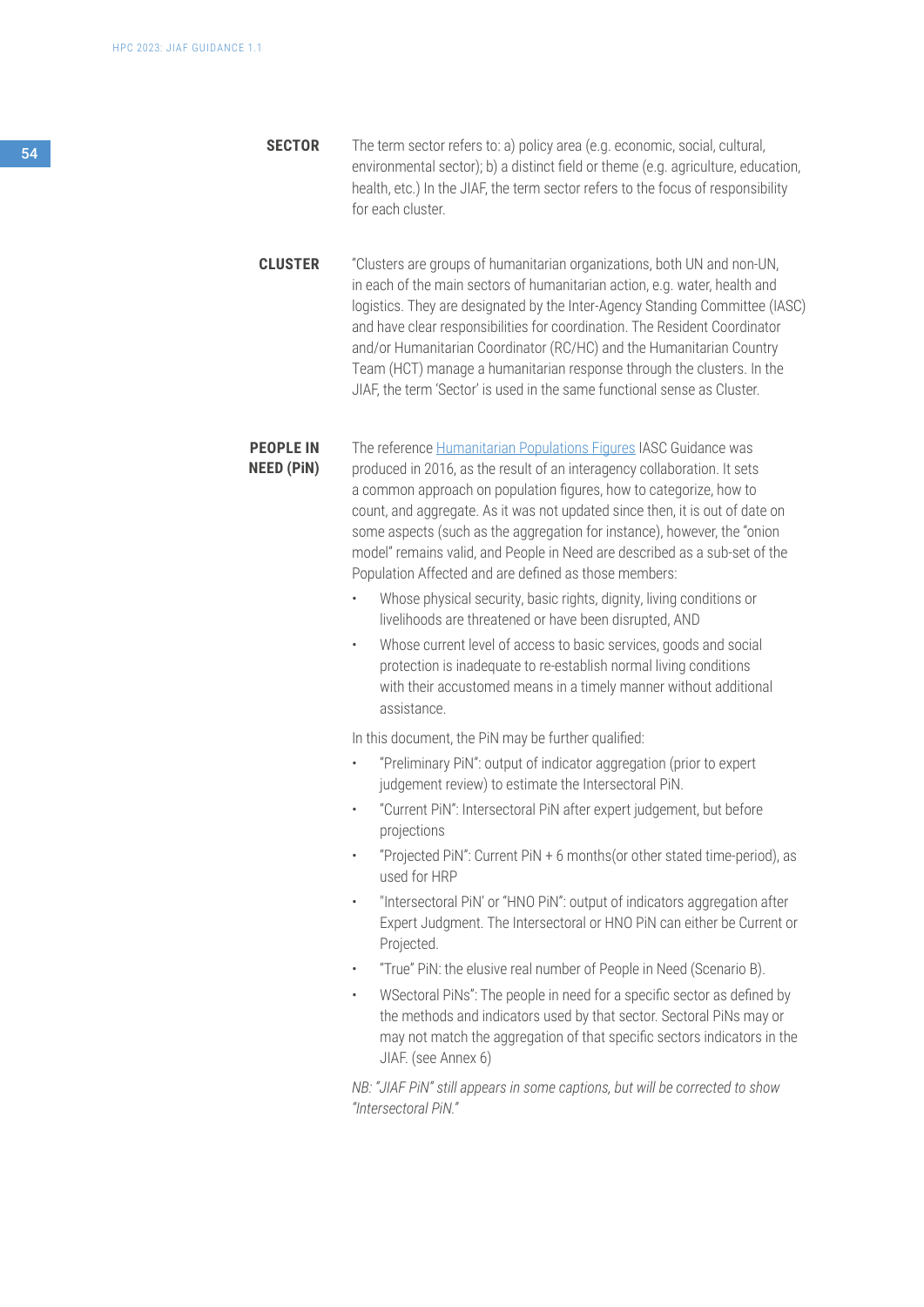In the JIAF, intersectoral severity refers to the degree of harm brought by all combined 3 humanitarian consequences (Living Standards, Coping Mechanisms, Physical and Mental Well-being).

The JIAF uses a severity scale of 1-5, with the use of thresholds as defined by clusters for each severity level. The Severity Scale is in Annex 7.

#### **MAGNITUDE (SIZE)** *vs*  **DEGREE (INTENSITY)** Magnitude refers to the number of people affected, while Intensity is the degree of severity.

In the JIAF, indicators as either area-level or household-level as these terms are not always mutually exclusive. The distinction that is most important is how thresholds are determined. If the thresholds for an indicator are set based on the proportion of people who fall into a specific group, then the indicator is magnitude-based regardless of if it is collected through a household survey. For example, the indicator looking at distance to the nearest health facility builds thresholds based on how many people live more than one hour's walk from their nearest facility. Though collected at the household level, the indicator is actually magnitude. Degree-based indicators have household level thresholds. Effectively, all degree-based indicators are collected at the household level, but not all indicators collected at the household level are degree-based.

There are a few indicators that are degree-based, but are collected at facility or area level. For the moment, these indicators should be classed as 'Magnitude' because they can be more accurately aggregated that way - even though they are, in fact, degree-based indicators. (The current aggregation methods for degree-based indicators are only suitable if they have been collected at the household level).

#### **CRITICAL INDICATORS**

Critical indicators are those that correspond most directly to time-critical life- threatening consequences as seen in the JIAF Severity Scale.<sup>54</sup> Critical indicators require a threshold for severity 5 measurement to equate to imminent death, indicating if people are not assisted as soon as possible, they will die. These indicators should also have well-established assessment methodologies, and should have been collected within a reasonable timeframe.

In the longer term, the JIAF will seek to adopt a 'universal' severity scaling, where each indicator in the reference table is aligned with the JIAF scale, but this will take more time and study to be fully executed. The identification of Critical Indicators is a temporary solution as the JIAF develops towards this goal.

54 In the longer term, the JIAF will seek to adopt a 'universal' severity scaling, where each indicator in the reference table is aligned with the JIAF scale, but this will take more time and study to be fully executed. The identification of Critical Indicators is a temporary solution as the JIAF develops towards this goal.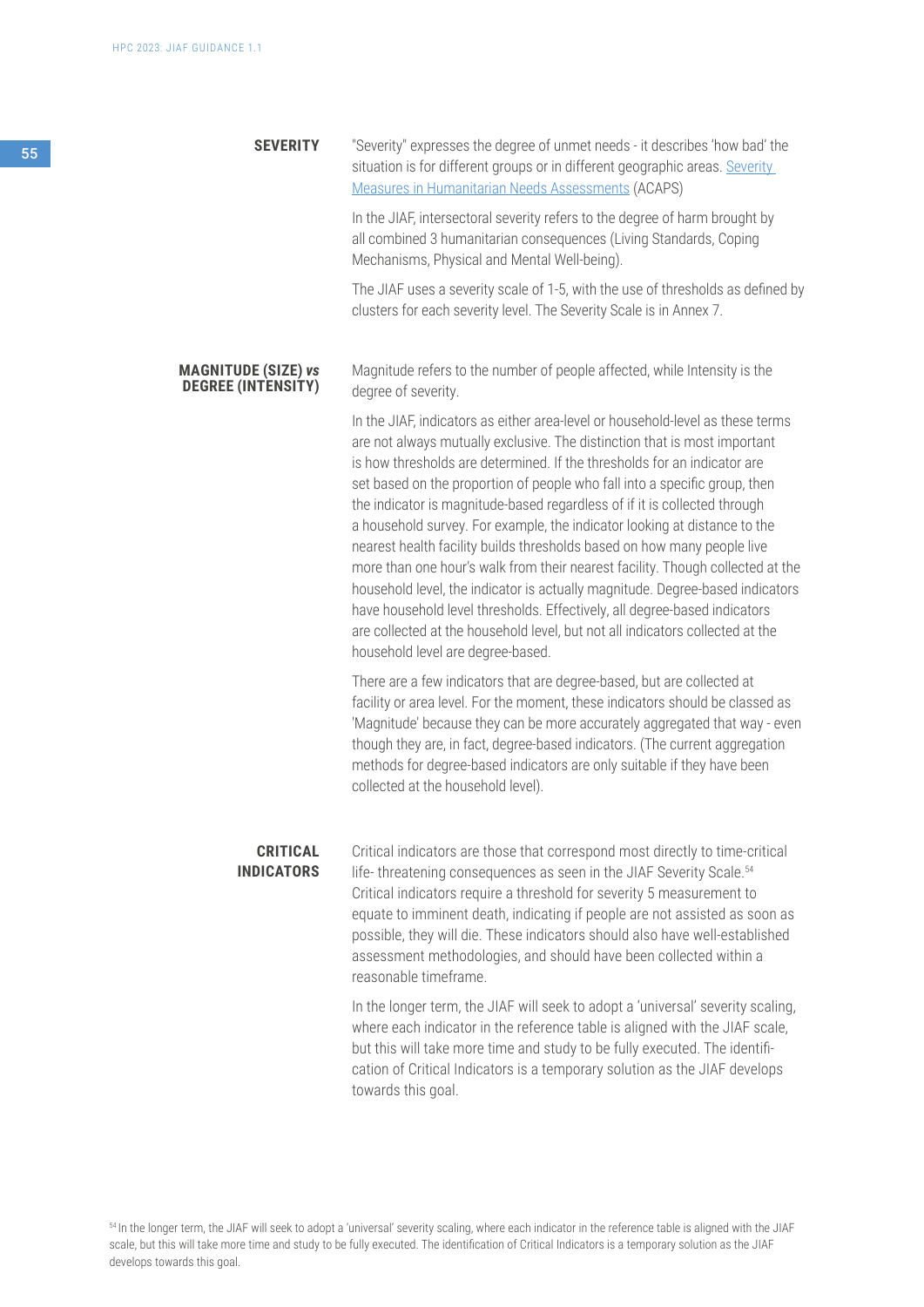# <sup>56</sup> **HUMANITARIAN CONDITIONS AND HUMANITARIAN CONSEQUENCES**

The Humanitarian Conditions pillar of the JIAF is where the consequences of the shock/event's impact on people are identified in terms of magnitude and analysed in terms of severity. The severity of Humanitarian Conditions is estimated by taking into account three humanitarian consequences or subpillars:

- Living Standards: This sub-pillar refers to the ability of the affected population to meet their basic needs. This is generally measured using indicators of population's access to essential goods and services, e.g. healthcare, food, education, rule of law, shelter, water and sanitation facilities, livelihoods and productive assets, etc. The exact list of basic needs may vary from one context to the other and should be contextually defined.
- Coping Mechanisms: This sub-pillar is used to understand and assess the degree to which individuals, households, communities and systems are coping or facing challenges with impact recovery, and understand the severity of the coping strategies they are relying on to cope with Living Standards or Physical and Mental Wellbeing issues. Coping Mechanisms can be positive or negative (e.g. borrowing money to purchase food items), sustainable or unsustainable (e.g., reliance on humanitarian aid).
- Physical and Mental Wellbeing: This sub-pillar refers exclusively to information and indicators about the physical and mental health of the affected population. Measures and observations include morbidity and mortality data, malnutrition outcomes, psychosocial or physical impairment, injuries and trauma, fear, etc. In addition, and when data is available, grave human rights violations such as killing, maiming, rape, arbitrary detention and disappearances can also be considered under this category.

**More definitions available at [Assessment and Analysis Terminology.](https://docs.google.com/spreadsheets/d/1oDV2Qn04WKM8WTGxiaS36Bu_jRO5rMCjub_jTA2Nw9g/edit)**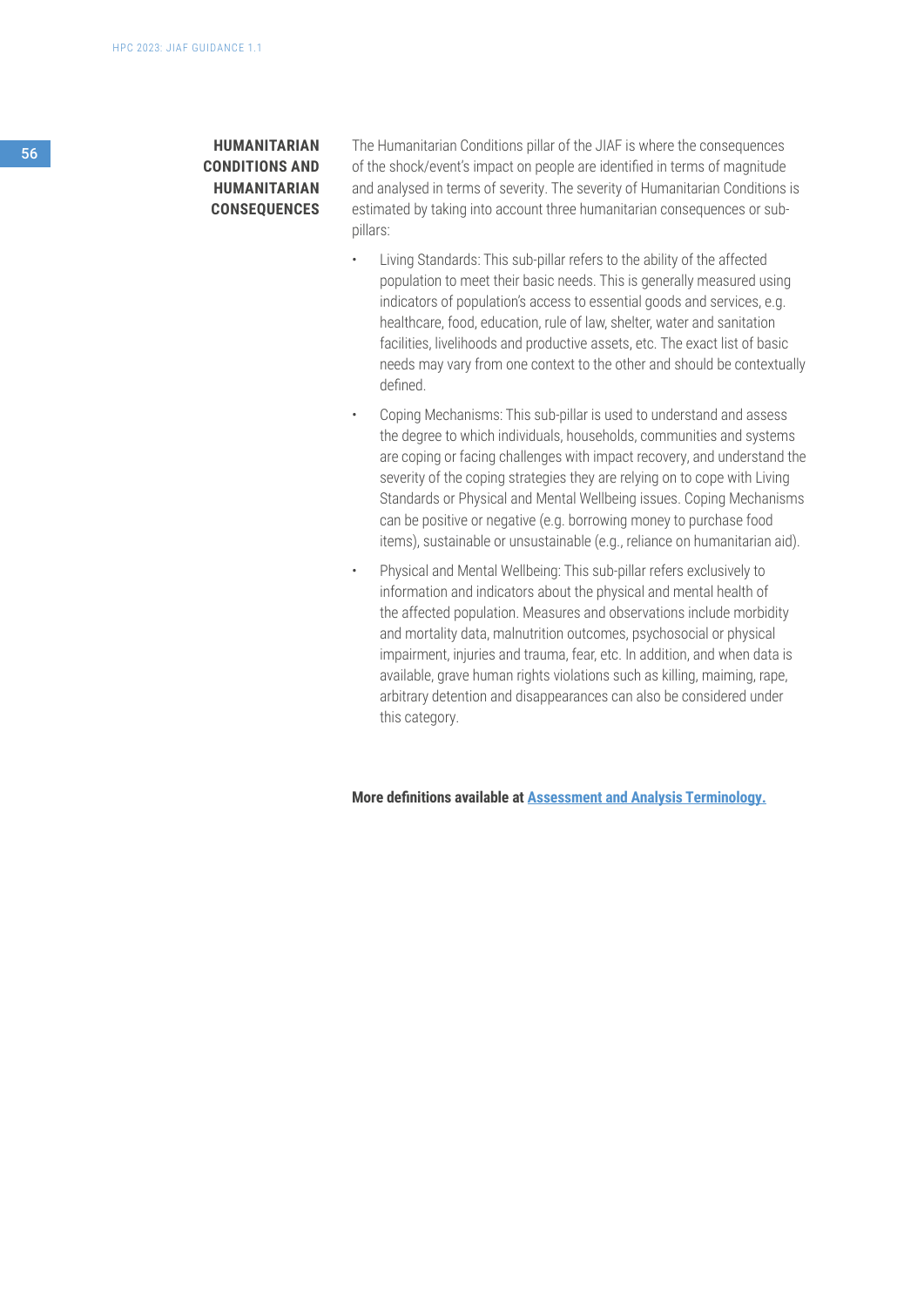# <sup>57</sup> **Annex 6 Global Clusters PiN Guidance**

| <b>Cluster</b><br>CCCM          | <b>Cluster PiN Guidance</b><br>HPC 2021 - CCCM draft guidance               | <b>Presentation</b>                   | <b>Supporting tool</b> |
|---------------------------------|-----------------------------------------------------------------------------|---------------------------------------|------------------------|
| Education                       | <b>Education PiN guidance</b>                                               |                                       |                        |
| Emergency<br>Telecommunications |                                                                             |                                       |                        |
| Food Security                   |                                                                             |                                       |                        |
| Health                          | <b>GHC (Global Health Cluster) Guidance:</b><br>People in Need Calculations |                                       | <b>PiN Calculator</b>  |
| Logistics                       |                                                                             |                                       |                        |
| Nutrition                       | <b>Nutrition Humanitarian Needs Analysis</b><br>Guidance                    |                                       | <b>Excel tool</b>      |
| Protection                      | <b>Global Protection Cluster Severity Scale</b><br>& PiN Estimation         |                                       |                        |
| Shelter and NFI                 |                                                                             |                                       |                        |
| WASH                            | 2021 GWC HNO PiN Guidance                                                   | 2021 WASH HNO People<br>in Need (PiN) |                        |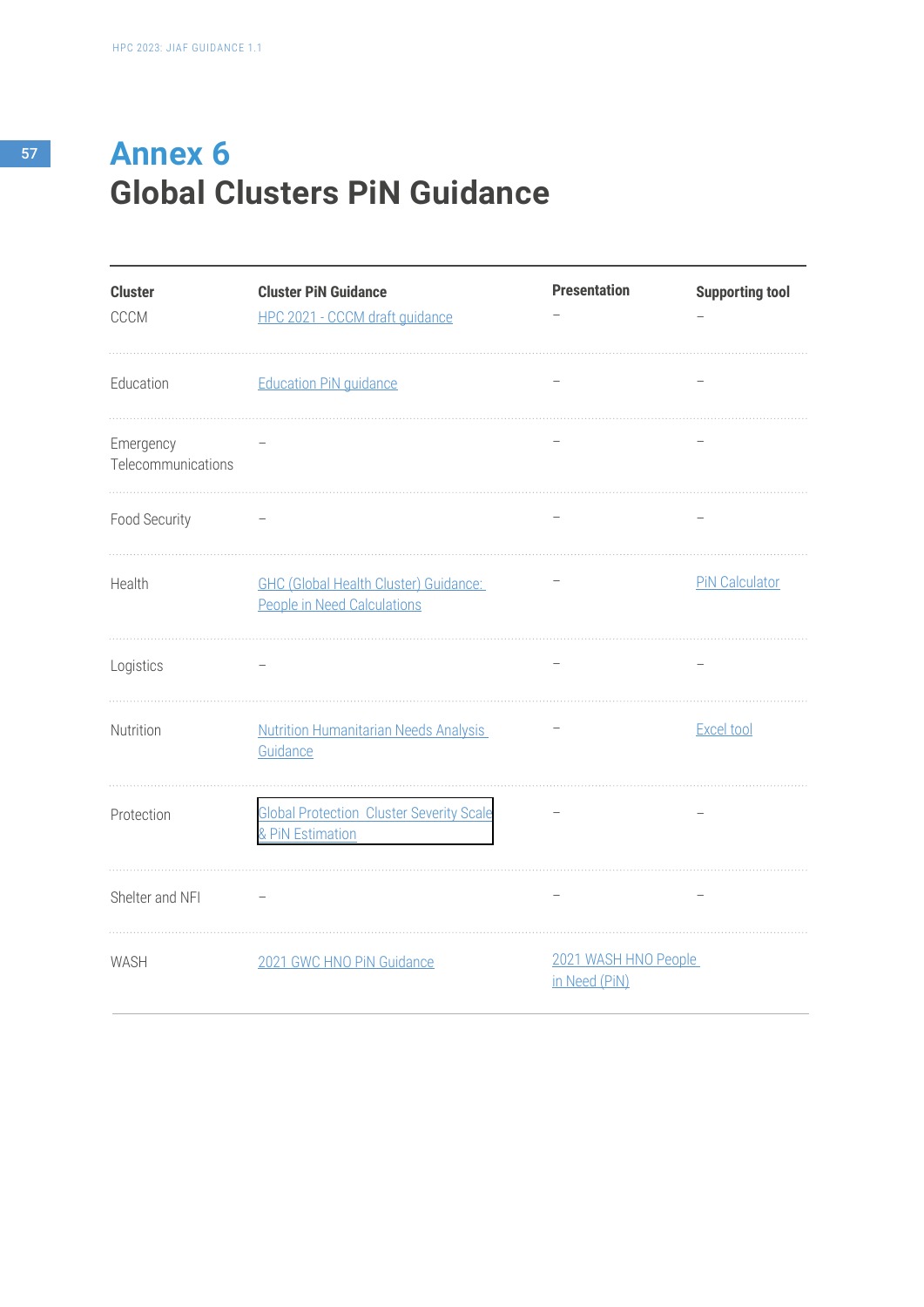# <sup>58</sup> **Annex 7 JIAF Severity Scale**

| <b>PHASE</b>   | <b>SEVERITY</b>          | <b>KEY REFERENCE</b><br><b>OUTCOME</b>                                                                                                                                                                                                                                                                                                                                                                                                                                                                  | <b>POTENTIAL RESPONSE</b><br><b>OBJECTIVES</b>                                                                   |
|----------------|--------------------------|---------------------------------------------------------------------------------------------------------------------------------------------------------------------------------------------------------------------------------------------------------------------------------------------------------------------------------------------------------------------------------------------------------------------------------------------------------------------------------------------------------|------------------------------------------------------------------------------------------------------------------|
| 1              | None /<br><b>Minimal</b> | Living Standards are acceptable (taking into account the context):<br>possibility of having some signs of deterioration and/or inadequate<br>social basic services, possible needs for strengthening the legal<br>framework.<br>Ability to afford/meet all essential basic needs without adopting<br>unsustainable Coping Mechanisms (such as erosion/depletion of<br>assets).<br>No or minimal/low risk of impact on Physical and Mental Wellbeing.                                                    | <b>Building Resilience</b><br>Supporting Disaster Risk<br>Reduction                                              |
| $\overline{2}$ | <b>Stress</b>            | Living Standards under stress, leading to adoption of coping strategies<br>(that reduce ability to protect or invest in livelihoods).<br>Inability to afford/meet some basic needs without adopting stressed,<br>unsustainable and/or short-term reversible Coping Mechanisms.<br>Minimal impact on Physical and Mental Wellbeing (stressed Physical<br>and Mental Wellbeing) overall.<br>Possibility of having some localized/targeted incidents of violence<br>(including human rights violations).   | <b>Supporting Disaster Risk</b><br>Reduction<br>Protecting Livelihoods                                           |
| 3              | <b>Severe</b>            | Degrading Living Standards (from usual/typical), leading to adoption of<br>negative Coping Mechanisms with threat of irreversible harm (such as<br>accelerated erosion/depletion of assets). Reduced access/availability<br>of social/basic goods and services<br>Inability to meet some basic needs without adopting crisis/emergency<br>- short/medium term irreversible - Coping Mechanisms.<br>Degrading Physical and Mental Wellbeing. Physical and mental harm<br>resulting in a loss of dignity. | Protecting Livelihoods<br>Preventing & Mitigating Risk<br>of extreme deterioration of<br>Humanitarian conditions |
| 4              | <b>Extreme</b>           | Collapse of Living Standards, with survival based on humanitarian<br>assistance and/or long term irreversible extreme coping strategies.<br>Extreme loss/liquidation of livelihood assets that will lead to large<br>gaps/needs in the short term.<br>Widespread grave violations of human rights. Presence of irreversible<br>harm and heightened mortality                                                                                                                                            | Saving Lives and Livelihoods                                                                                     |
| 5              | <b>Catastrophic</b>      | Total collapse of Living Standards<br>Near/Full exhaustion of coping options.<br>Last resort Coping Mechanisms/exhausted.<br>Widespread mortality (CDR, U5DR) and/or irreversible harm.<br>Widespread physical and mental irreversible harm leading to excess<br>mortality.<br>Widespread grave violations of human rights.                                                                                                                                                                             | Reverting/Preventing<br>Widespread death and/or Total<br>collapse of livelihoods                                 |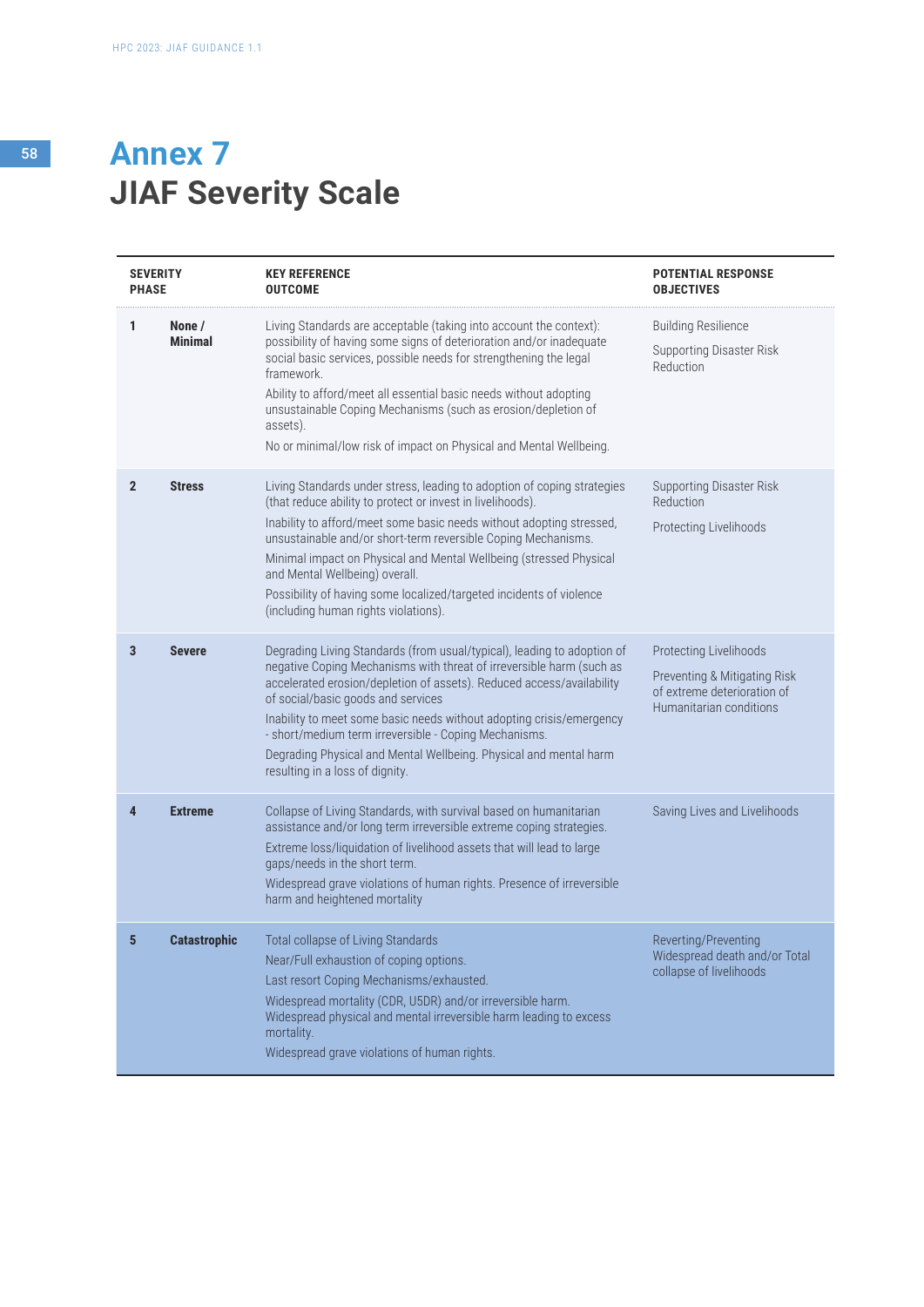# <sup>59</sup> **Annex 8 Acronyms List**

| <b>AAP</b>     | Accountability to Affected People        |
|----------------|------------------------------------------|
| <b>AFI</b>     | Acute Food Insecurity                    |
| <b>AMN</b>     | <b>Acute Malnutrition</b>                |
| <b>AORS</b>    | Areas of Responsibilities                |
| <b>ACLED</b>   | Armed Conflict Location & Event Data     |
| CН             | Cadre Harmonise                          |
| <b>CCCM</b>    | Camp Coordination and Camp Management    |
| CP             | <b>Child Protection</b>                  |
| U <sub>5</sub> | Children under 5 years old               |
| <b>DEEP</b>    | Data Entry and Exploration Platform      |
| <b>DHS</b>     | Demographic and Health Survey            |
| <b>DTM</b>     | Displacement Tracking Matrix             |
| <b>GBV</b>     | Gender-Based Violence                    |
| <b>GIS</b>     | Geographic Information System            |
| <b>GAM</b>     | <b>Global Acute Malnutrition</b>         |
| <b>GFSC</b>    | global Food Security Cluster             |
| <b>GHC</b>     | <b>Global Health Cluster</b>             |
| <b>GPC</b>     | <b>Global Protection Cluster</b>         |
| <b>GWC</b>     | Global WaSH Cluster                      |
| нн             | Household                                |
| <b>HCT</b>     | Humanitarian Country Team                |
| <b>HNO</b>     | Humanitarian Needs Overview              |
| <b>HPC</b>     | Humanitarian Programme Cycle             |
| <b>HRP</b>     | Humanitarian Response Plan               |
| <b>IPC</b>     | Integrated Phase Classification          |
| <b>ICCG</b>    | Inter Cluster Coordination Group         |
| <b>IASC</b>    | Inter-Agency Standing Committee          |
| <b>IDPS</b>    | <b>Internally Displaced Persons</b>      |
| <b>INGOS</b>   | International NGOs                       |
| <b>IOM</b>     | International Organization for Migration |
| <b>JIAF</b>    | Joint Intersectoral Analysis             |